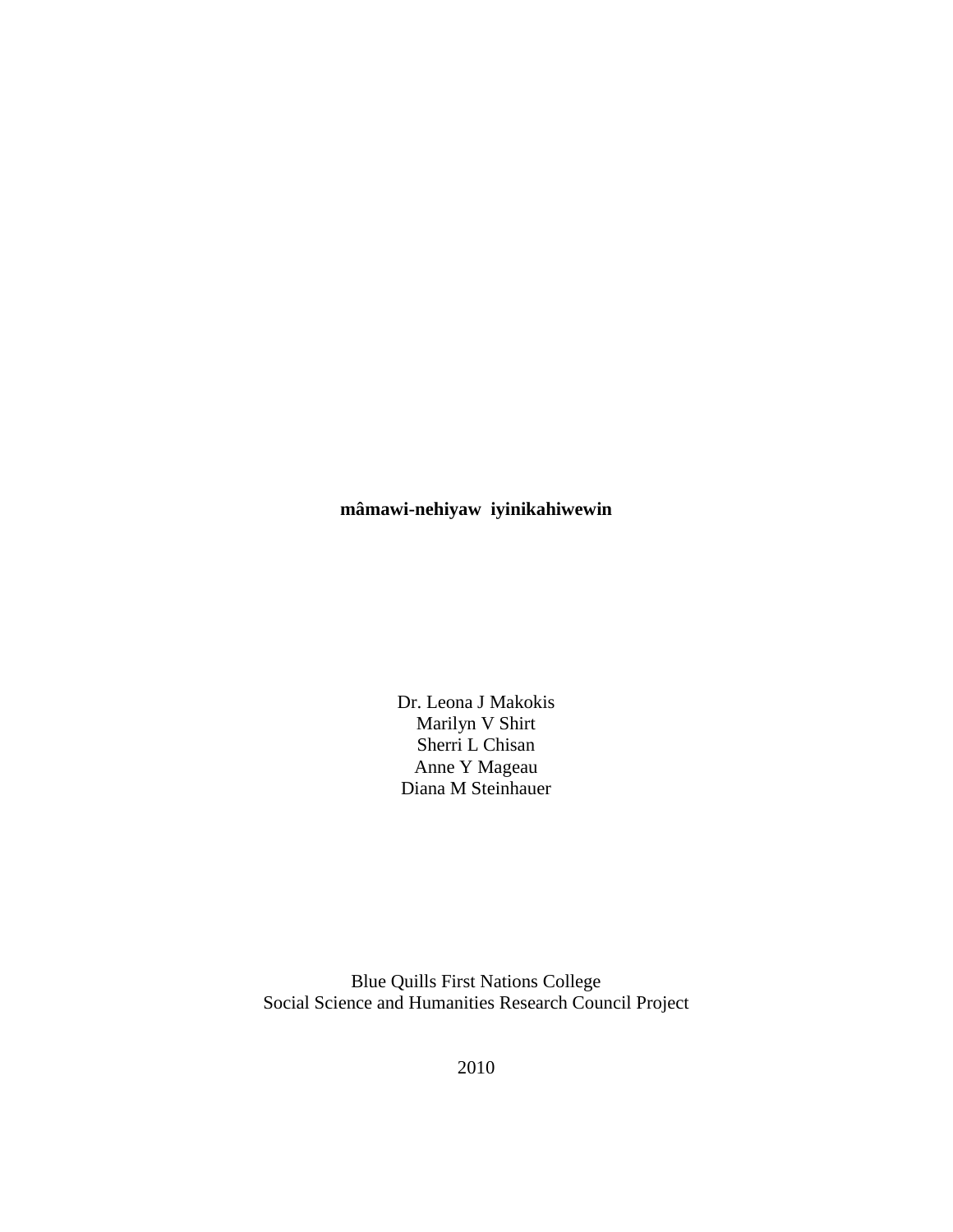## **EXECUTIVE SUMMARY / ABSTRACT**

Authentic Indigenous language learning processes are authentic Indigenous learning processes. Our natural learning environments and processes are family, community, ceremony. Learning is a collective activity, not individual, it is built on relationships. It is about relationship with self, with history, with language, with learning, with family, with community, ... when these are attended to, the method identifies itself.

Learners acknowledged the central importance of ceremony, song, land, they acknowledged the difference between learning about the language in a linguistic based approach and learning to use the language in an immersion based approach.

Our findings revealed the challenges that learners face relating to colonization, (where we come from and what we carry into this) which influences family relationships. There are also challenges presented by the prevasiveness of English, resourcing for programs, materials, and staff development as well as to support learners - especially if they are not pursuing a credential, systemic issues such as the constructs of the education system, schedules, and course structure as well as notions of performance/ expectation/ measurement which contradict Indigenous educational philosophies. The uniqueness/complexity of the verb-based indigenous languages differentiate them from the noun-based languages of the Indo-European cultures, resulting in an imperfect fit with learning models derived from other language forms.

Learners are motivated to learn language as a means of restoring connection to self, to community, to knowledge. There is also a strong sense of responsibility to carry the language and to have something to offer future generations.

There was a clear message that language is best learned through immersion, land-based activities, ceremony, song, and story. We need to be mindful of the emotional and spiritual dimensions of the language learning journey which manifest in relationship, as well as the importance of opportunities for speaking, listening, reading , and writing.

Language is spirit and spiritual, so must be approached in a spiritual context. Our educational experiences in western systems have been largely focused on the mental and physical aspects of learning. Our language requires a wholistic approach with priority placed on the spiritual and emotional.

We are all related. We are related to everything. Everything is alive. These concepts are embedded in the structure of our languages, languages that are verb based, relationship oriented.

Our initial research plan was based on Indigenous methodology, but included conventional research methods of pre-and post- testing. Through early experience and teachings it was clear that to gather Indigenous knowledge we must honour Indigenous processes and protocols. We find knowledge in ceremony, in relationship, in iterative dialogue.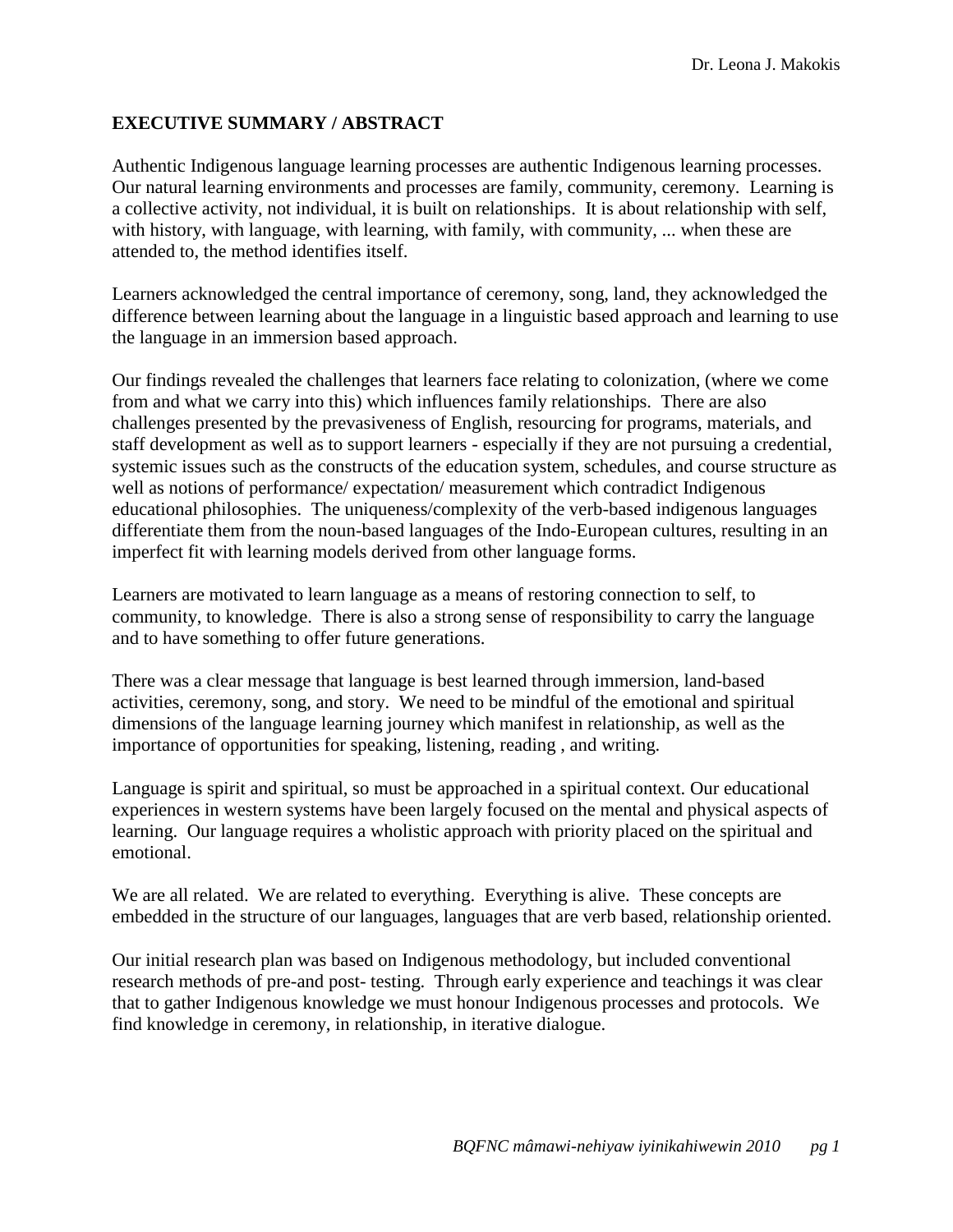| <b>Contents</b> |  |
|-----------------|--|
|                 |  |
|                 |  |
|                 |  |
|                 |  |
|                 |  |
|                 |  |
|                 |  |
|                 |  |
|                 |  |
|                 |  |
|                 |  |
|                 |  |
|                 |  |
|                 |  |
|                 |  |
|                 |  |
|                 |  |
|                 |  |
|                 |  |
|                 |  |
|                 |  |
|                 |  |
|                 |  |
|                 |  |
|                 |  |
|                 |  |
|                 |  |
|                 |  |
|                 |  |
|                 |  |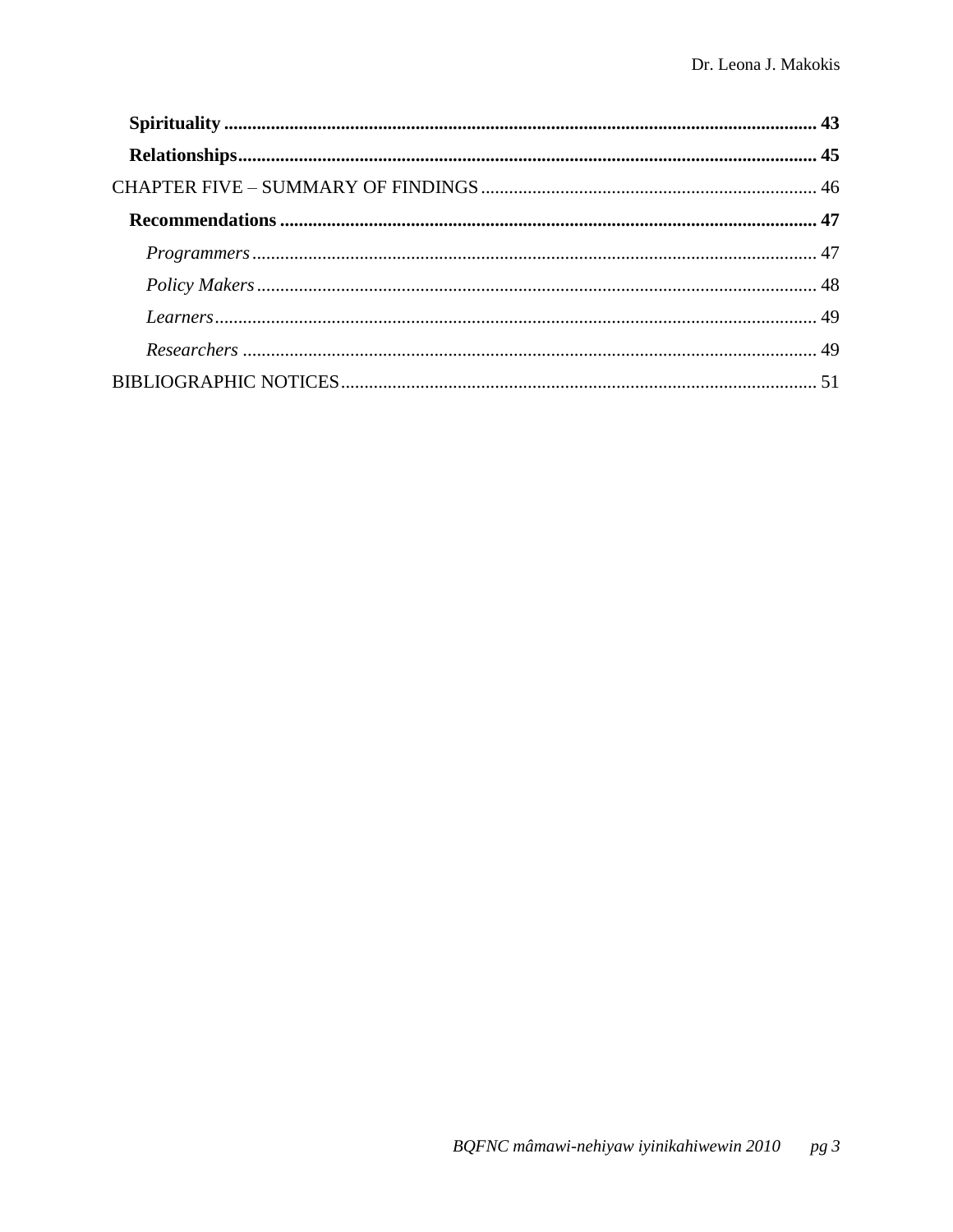### **mâmawi-nehiyaw iyinikahiwewin**

Blue Quills First Nations College Social Science and Humanities Research Council Project

### <span id="page-4-0"></span>**CHAPTER ONE – BACKGROUND**

Blue Quills First Nations College is an independent Indigenous institution owned, governed, and operated by 7 First Nations in Treaty Six Territory. We have inherited from our ancestors a responsibility to advance and protect indigenous knowledge and thought through education, research, and community service. Since incorporation in 1971 we have grown as an institution from offering programs brokered from other mainstream institutions to the point where we are developing and offering our own programs, grounded in our philosophy, taught by our Elders and our own academics, based in Indigenous epistemology. We have been awarded accreditation by the First Nations Accreditation Board and we are directly accountable to the people in our communities.

Blue Quills First Nations College operates in a former residential school. In 1969 when the federal government proposed closing all residential schools and sending reserve students to public schools, our ancestors demanded the right to operate our own schools to have our own people teach our own children our own knowledge. Blue Quills is owned and governed by seven First Nations, including six Cree Nations and one Dene-Cree Nation, with several Metis settlements in the territory. For the last 40 years, guided by the vision and determination of the ancestors to took over the former residential school, Blue Quills First Nations College has been a leader in local control and has supported our Nations in exercising their rights to local control by shifting the programming from grade school to post-secondary as surrounding communities built their own schools in their communities.

Our research team is Indigenous, we participate in and lead ceremony and understand that learning and education are ceremony, bringing authentic lived experience to this project, placing it clearly and wholly within the context of Indigenous research. Our research methods are grounded in indigenous protocols and knowledge, informed by *nehiyawewin*, the Cree language. This project introduces a methodology informed by ceremony, protocol, and language, while studying effective Indigenous adult language acquisition.

Several of the themes and objectives identified in the SSHRC paper Opportunities in Aboriginal Research are addressed through this project: Indigenous Knowledge, advancing Indigenous Research Careers, and benefit to the community. By investigating effective language acquisition models for adult learners through *nehiyaw mâmitoneyihcikan*, Cree thought, we will explore how language informs our practice in research methodology and language transmission.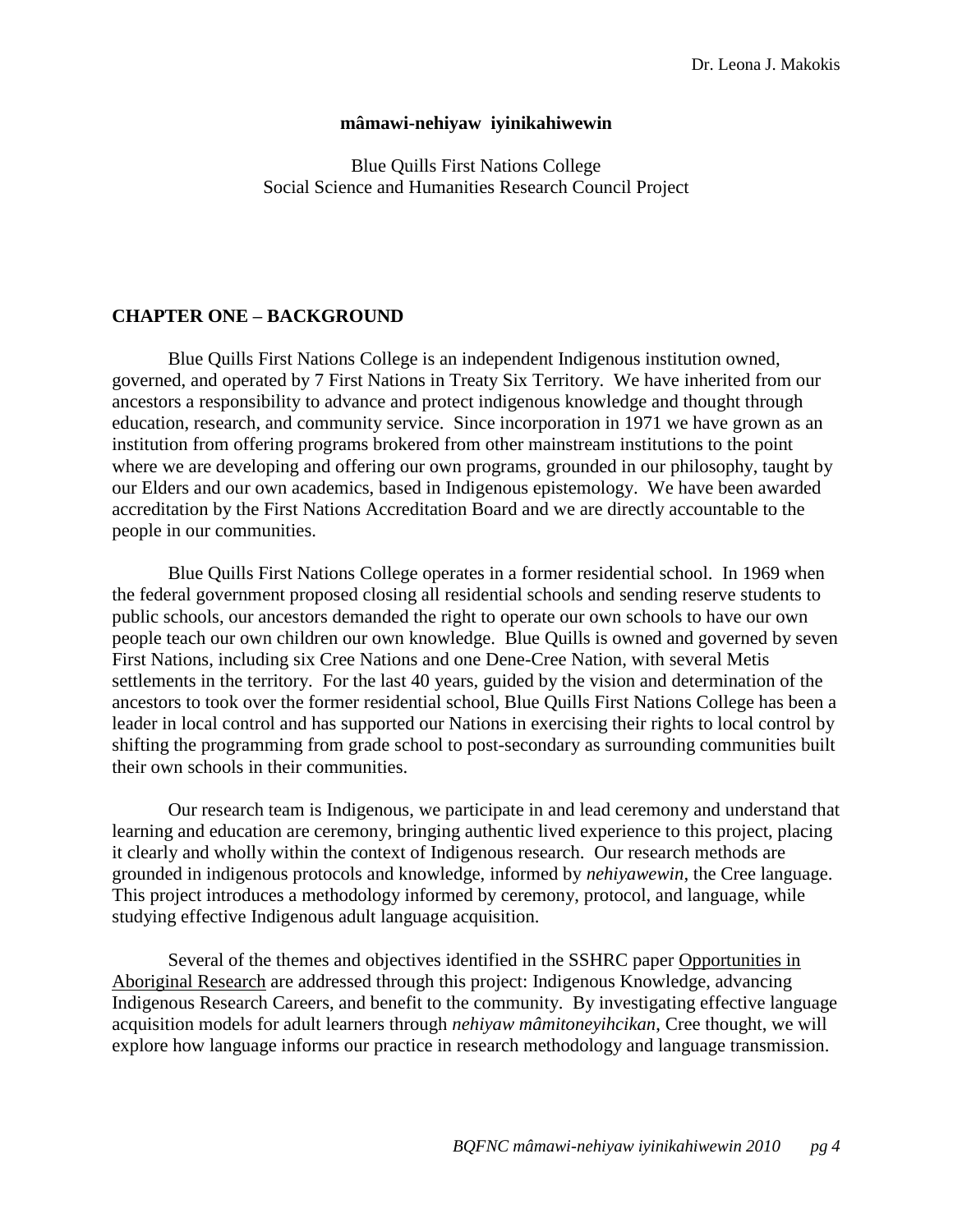Certainly, there has been significant work done in the area of language research, however, the focus has been largely on Indigenous students as learners of English as a second language, teaching Indigenous languages using standard roman orthography and linguistic models, and the impact of immersion for k-12, but there has been little if any exploration of uniquely indigenous methods of language acquisition for adult learners, and not on natural/ authentic models for language transmission/ acquisition. This work is inherently informed by Indigenous Knowledge contained in the language and its structures. Language is at the core of who we are as a people: our languages teach us about the world around us and how to relate with that world, language is an indigenous knowledge system, and contains knowledge on ethics and protocols.

In the research themes identified by SSHRC, both Indigenous and non-Indigenous respondents identified language, traditional knowledge, and methodology as significant areas of interest. The inherent nature of participatory action research using the grounded theory method ensures that the experience will contribute to the healing of our people, will in fact be a decolonizing methodology. In Indigenous communities we don't do things alone. We do things in relationship, in *wâhkôhtowin*. We involve *kehte-ayak*, our Elders, and the knowledge travels the circle. As an Indigenous institution we ensure that ownership of Indigenous Knowledge and intellectual property is maintained within our communities.

This project honours community voices, and places priority on ensuring that the results are useful and available first to leaders and educators in our communities. As an Indigenous institution directly accountable to the seven member First Nations, the research will clearly be in the care and custody of aboriginal people. Because our Nations own the College, they own the work produced by the College.

Undergraduate and graduate students enrolled at Blue Quills will have an unprecedented opportunity to participate directly in a major research project, acquiring skills and contributing to the articulation of Indigenous Research Methodology. The Blue Quills team philosophy will honour students as equal partners in the research.

### <span id="page-5-0"></span>**Context**

Our Elders tell us that they would like to be able to speak to us in our language, but we don't know it. When we begin to explore why that is, we encounter a complex web of influences: the punishment and abuse experienced in Residential schools, destruction and replacement of traditional trade and economy, forced participation in public schools with homogenizing policy, and the fear and shame our people accumulated over several generations of assimilation policies. Our parents and grandparents were punished in residential schools for speaking their language and didn't want to see their children suffer, so they didn't teach them Cree or they told them not to speak it outside the home. Or our people were afraid their children would not get jobs or would be laughed at and excluded from society if they did not speak English well, so they quit teaching the language to their children and grandchildren. Or they were convinced by the churches that the only way to be saved was to abandon everything Indian and convert to Christianity and the western Euro-Canadian way of life, so they let go of the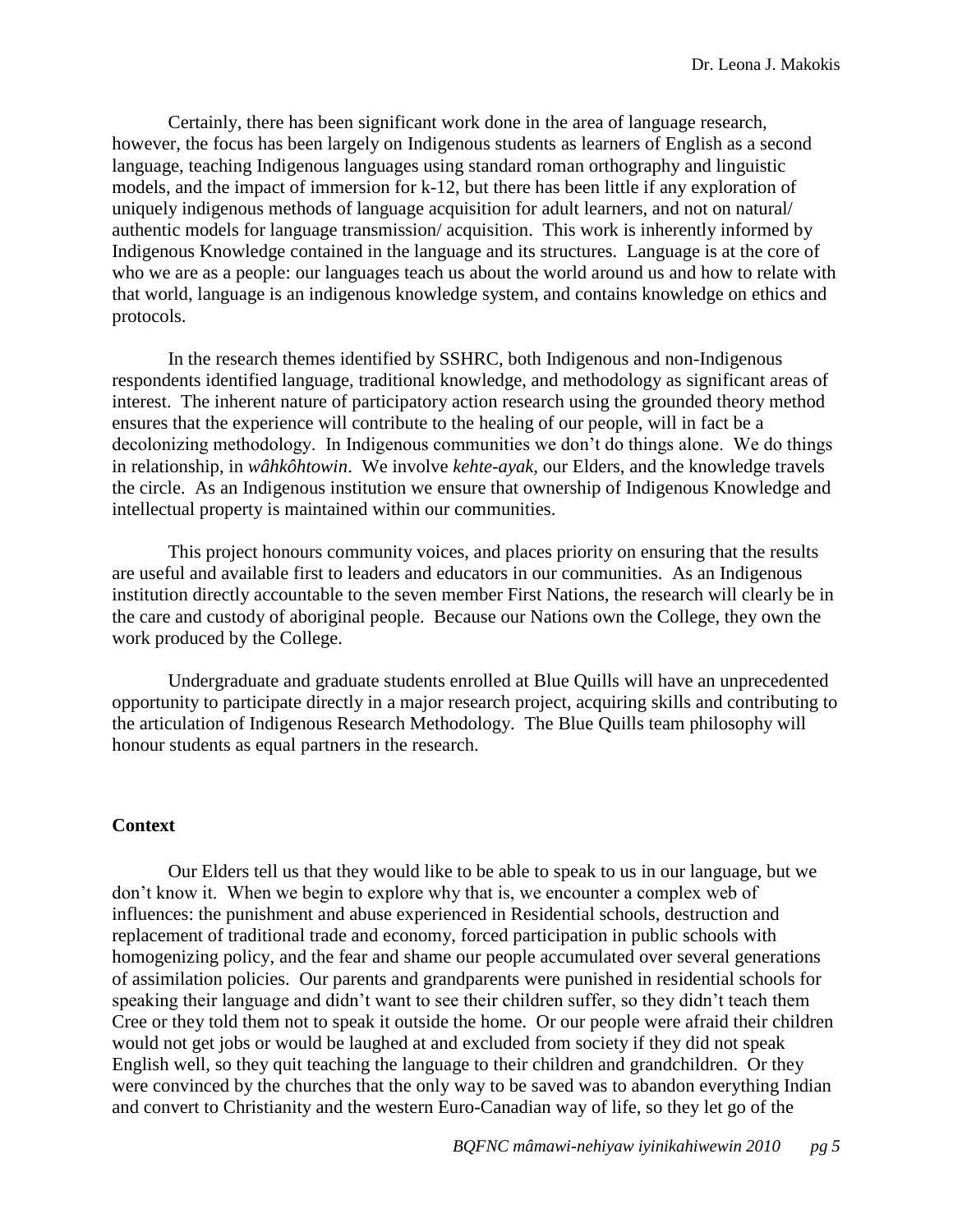language. All around us were messages inviting us to abandon our language. We looked around and did not see ourselves and our language represented in the world. We did not see the things that our language teaches us to value, being valued by others. We did not see the knowledge our language contains being valued. What we weren't seeing then, was that Cree would keep us whole, and we need to be whole to survive in this world. Our languages are rich and complex, teaching us about the world around us, about how to relate to one another, about how to survive in the world, about ceremony, about life, about kinship with all of Creation. And we give thanks to those brave ones who retained language and ceremony in the face of relentless oppression.

The trauma and effects of residential schools are complex and intergenerational. Taking children away from their families, separating the generations, dismantling family structures, are acts of violence that are embedded in the collective memory and inform our contemporary experience. The public focus through government departments and agencies, including the Truth and Reconciliation Commission, is on the individual, and primarily concerned with physical and sexual abuse. This denies the social effects of separating families and delivering the message that that language and culture are useless or evil. This individualistic focus denies the collective dimension of our cultures, and there is no mechanism in this relationship with government and the institutions of the state to address or redress the harm done to our languages, cultures, communities and families – it is in fact, an act of re-colonization.

Some families were so separated from their people that over the generations they began to deny their indigenous ancestry, leaving today's generation to find and rebuild connections to community, and overcome the abandonment and rejection by both cultures**.** The internal fracturing of families has destroyed the relationships that are essential to education and language transmission, where the resulting emotional distance prevents family members from helping one another on this most intimate journey. The cumulative effect of colonization has also resulted in families where the older children speak the language, but the younger ones do not.

Today, many young adults realize that they exist in a vacuum between the worlds: they neither have the language to carry the knowledge of their ancestors, nor has the promised opportunity in the western world materialized. The emptiness left where the language lives, the sense of having been denied a birthright, seems to be the greatest motivator for adults to recover their indigenous language.

For more than a generation public schools from kindergarten to graduate school have been developing and offering indigenous language courses using English-based linguistic models, and so we have a lot of people who know a few words, but almost no new speakers of the language. In our own experience, very few people have learned to speak the language through these methods. This approach also creates an English mental model which influences culture.

You see, the academy seems not to recognize learning or attach value to knowledge unless it can be committed to paper and measured quantitatively, and so, language courses have relied on what can be committed to paper. The linguistic approach dominates, assuming that if you teach people how the language works and how it is constructed, they will be able to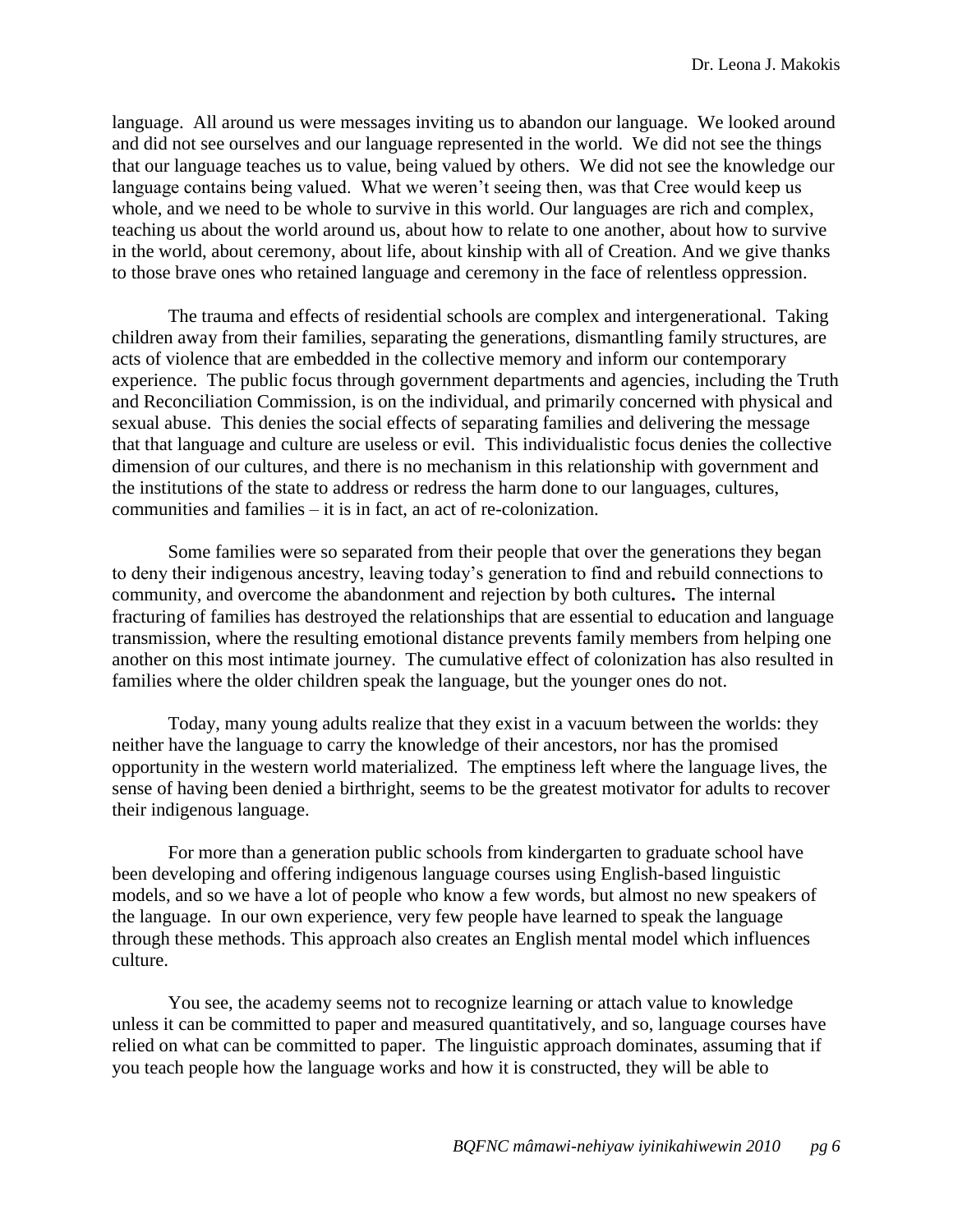understand it and use it. In fact, what happens is our language is being archived to paper and fewer and fewer people are actively using the language in everyday and ceremonial contexts.

These schools — residential schools, public schools and universities — not only took our language by punishing us and convincing us that it was useless, but also took our way, our methods and relationships of transmitting and keeping our language living. They taught us other ways of teaching language, and now, the ones who learned in that way don't speak or use the language. And now we are re-searching our language, our ways of teaching, and the relationships that support that. Paradoxically, these institutions that were instrumental in dismantling our languages are now the ones accredited by education systems to develop and deliver indigenous language programs.

Indigenous communities and Alberta Learning have invested significant resources in the development of resource materials. However, there are no easily accessible materials to support immersion approaches to Indigenous language. We have to ask the question, how can you study one language through the structure of another? How can you apply the rules of one language to another? How can you talk about verbs in a language that does not have a word for verbs – these linguistic terms do not naturally exist in indigenous languages? Like Einstein said, the mere presence of the observer changes the experiment; so certainly, imposing one language structure to study another language will radically alter the meaning, understanding, and usage of the language.

We know that we have a responsibility to ensure our children and grandchildren and those waiting to be born have a language to learn.Today, government reports suggest that only 3 Indigenous languages in Canada will survive the  $21<sup>st</sup>$  century. Although Cree is one of those languages, each community has a different experience, and in our region even the largest community is reported as having declining language. Knowledge and ways of knowing are embedded in languages: Indigenous languages contain knowledge about these lands, the earth, and how to live in harmony with it and each other, diverse knowledge that is desperately needed by this globalized homogenized society.

## <span id="page-7-0"></span>**Purpose / Importance of the Study**

This study, by the people and with the people, will honour Indigenous research protocols and use a grounded theory approach to research and explore natural Indigenous ways of teaching Indigenous languages. Conclusions and recommendations will support policy making for Indigenous as well as provincial/federal policy makers and educators. Through participatory action research, community members will be empowered with language revitalization strategies and activities, including language acquisition models, teaching methods, and resources. We recognize language learning as an instrument of decolonization, healing the intergenerational wounds of our people — *mâmawi-nehiyaw iyinikahiwewin*.

Indigenous Knowledge is a central aspect of the project, as we explore, with *kehte-ayak*, our Elders, the knowledge contained in the language. We have to look into and through our language to find our natural ways of teaching, and translate those ways into effective methods for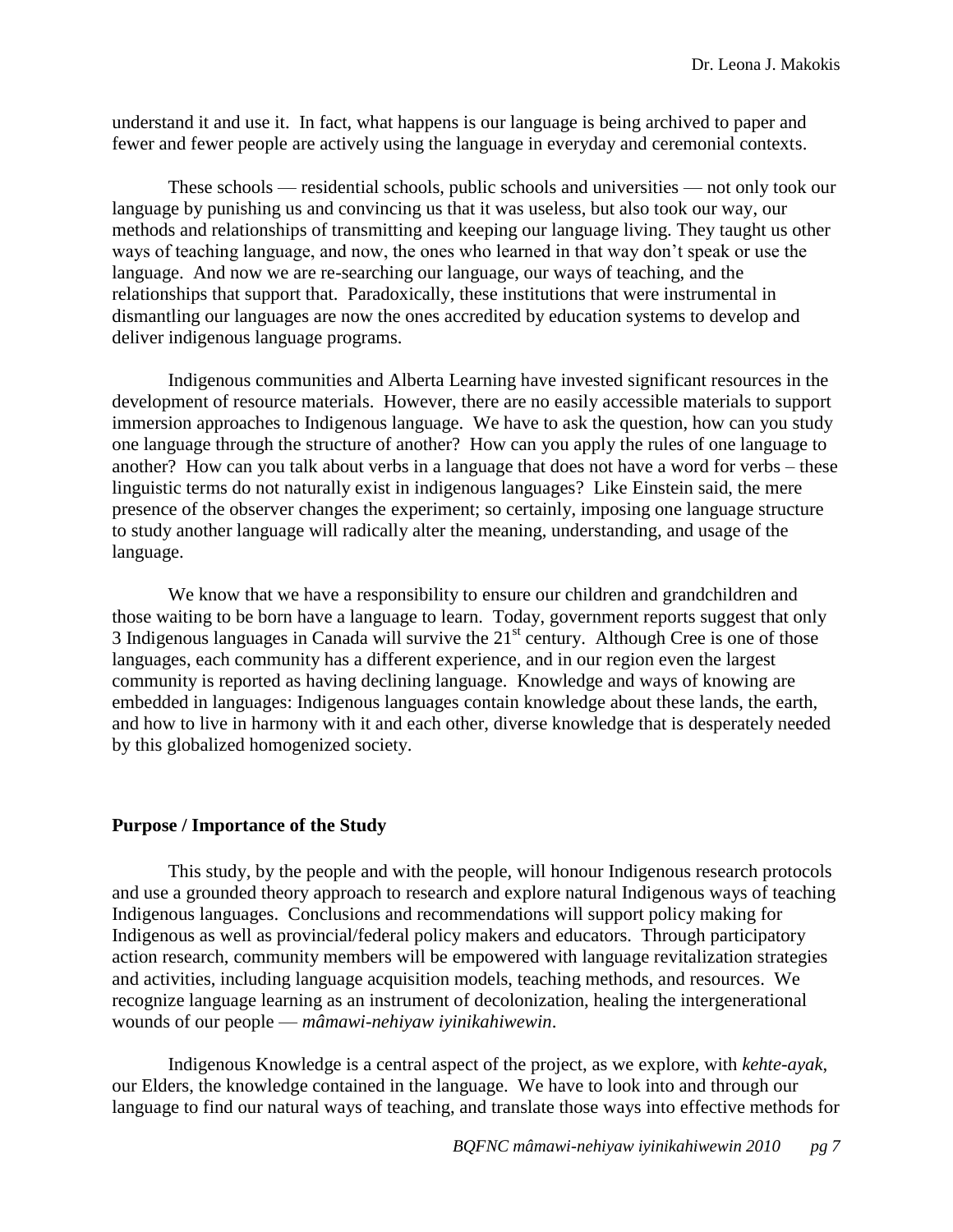supporting adult language learners. We need to find the root meaning of our words, not simply settle for an understanding of the way we use the words. Most Cree dictionaries offer the definition of words in terms of how they are used, not in their root meaning. For example: *pônâyamihêwikîsikâk* is used to refer to Monday, but the root words tell us that it is the day we stop praying. This is clearly a Christian reference, so until we explore the root words we don't understand how language influences our lives, and we lose opportunities to learn our own philosophies, knowledges, and history.

We need to go to our Elders, honouring our relationships and protocols, *wâhkôhtowin*. Our languages are a gift from the Creator, a spiritual gift, and so any research around language that is not conducted through ceremony is killing our language and our people. We know we have to do this research, because when others do the research about us or for us outside of ceremony, it takes the knowledge away, presents it out of context, essentially killing our knowledge, then research becomes genocide.

The greatest significance of this project is the advancement of indigenous knowledges and research methodologies, while also advancing the careers of Indigenous researchers by involving five undergraduate and five doctoral students in research teams, offering them the opportunity to conduct real and meaningful research.

### <span id="page-8-0"></span>**Policy Contributions**

In 2001 the Saddle Lake Chief and Council issued a declaration making Cree the official language of the community. In the meantime, efforts have been made to support the acquisition of language, including the formation of *kâwi-nehiyawitân*, an elder guided, community group tasked with creating resources, curriculum, collecting Cree language interviews, and offering classes and community service broadcasts on local radio.

Other efforts include Cree language classes in the k-12 curriculum, and at the local college. One of the constraints in the school programs is the imposition of provincial curriculum and teacher training which does not align with or accommodate the Cree language and way of thought.

In 2004 the Alberta government announced that by 2006 students will be able to meet the second language requirement by taking one of seven languages offered in the provincial curriculum, including Cree. To facilitate this, there will be a need for continued training for adults to learn the language, and for teachers in appropriate delivery models that will support the acquisition of language.

In the past generation, schools and colleges and universities have offered language programs based largely on the linguistic model, where the structure of the language is emphasized. Unfortunately, the research demonstrates that this does not produce language speakers (Saddle Lake *kâwi-nehiyawitân*, stats). Blue Quills proposes to research new methods of teaching language that will empower learners and ensure future generations have language they can use in meaningful ways.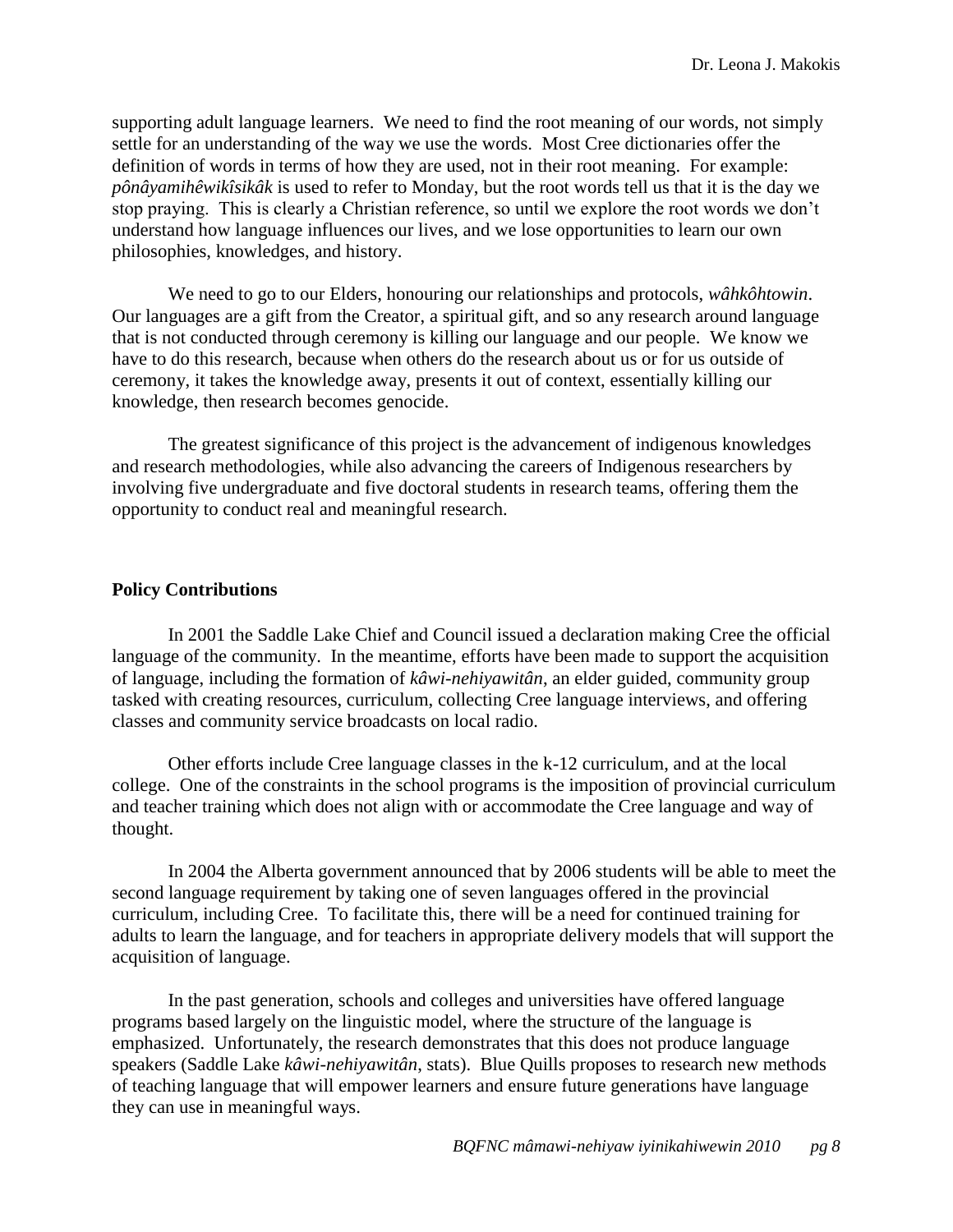This research will support communities in policy initiatives:

- to help teachers and schools have confidence that their language programs offer learners real opportunities to acquire Indigenous language fluency
- informing Indigenous governments' community based policy and programs
- providing a framework for provincial and federal governments drafting language policy.

### <span id="page-9-0"></span>**Foundations**

This research project is a natural progression in the history of Blue Quills First Nations College. Through the 1990's Elders and faculty invited more ceremony into the College life, and with that a commitment to the language which carries the knowledge of ceremony. And as the fluent language speakers among the residential school population were aging and leaving this world, the next generation of ceremonial holders demonstrated a new urgency to learn the language. Many of these, mostly men, began independent language learning journeys through ceremony, learning from their mentors by immersing themselves in the ceremonial environment and inviting spiritual intervention.

In 2002 the College launched a doctoral program in *iyiniw* studies, and the cohort developed immersion activities for language learning, involving Elders in real context experiences. From this experience, the College directed energies into developing immersion based programming for students in undergraduate programs, and in response to demand from our people, designed a program to support adult language learners, and then programming to certify language speakers as instructors. Efforts are now underway to develop a degree for Indigenous Language Instructors.

As we learned more about language learning methods we learned more about indigenous culture and knowledge systems, and it became apparent that we had to find a way to relate our learning in a manner consistent with the protocols and relationships of our people. We have to tell the story, this is not an academic exercise, so to express this in academic theoretical frameworks would be to contradict what we have learned, would be a disservice to our people and our knowledge, would be a re-colonization. This learning determined our research method – a qualitative approach which is more effective in evaluating language learning/acquisition experience, rather than seeking empirical data on how many language speakers there are or measuring how much language a learner acquires in a given period by a particular method. Our Elders have taught us that the quality of the experience, is the first measure, the results will follow.

Our Elders remind us why we do this. One of our Elders recounts an experience he had as a child of about18 months. He was playing in his grandfather's house where several old men were visiting. One of them called to him and asked, "*nôsisim*, what will the world be like when you are an old man like us?" With the surety of one who lives close to the spirit world, as children do, he replied, "our people will not speak Cree, *nehiyawewin*, our language." The old men were aghast, but now, about 70 years later, only the grandparent generation speaks fluent Cree.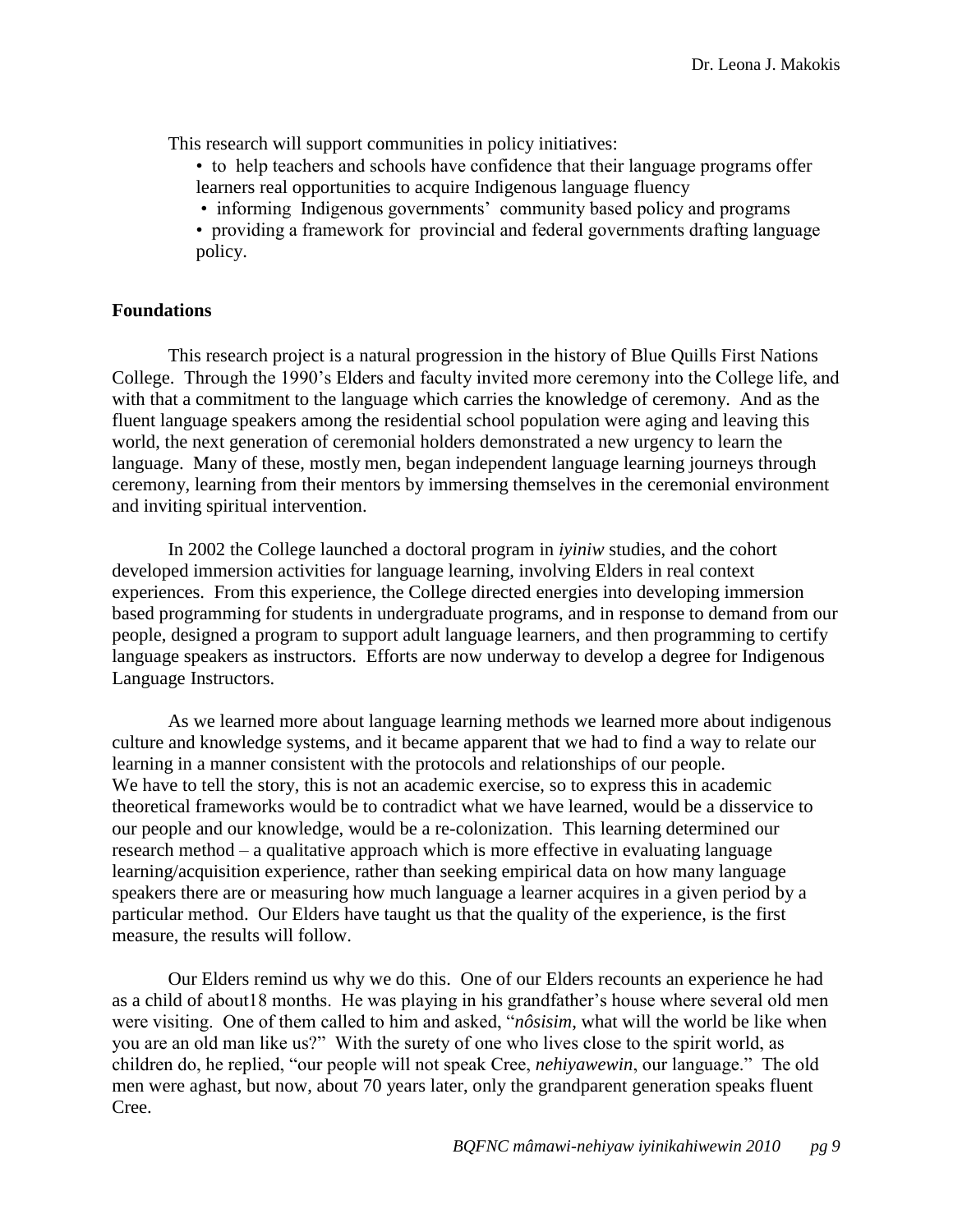We know that there is a certain urgency to language recovery, and that while there is significant effort being invested in programs for children, adult learners are essential to the future of the language among our people. Several years ago a small group of educators visited an Elder with an invitation for him to come and teach at the school. His response essentially reminded the group that it was their responsibility to learn the culture and be able to teach it to the generations that follow them – the clear message was we cannot skip a generation.

Our responsibility as Cree researchers is to understand and share the knowledge that will support first language fluency of the adults in this generation who will be the bridge for future generations.

*âhkameyimok kimâmawi-kaskihtânaw* – be determined, together we succeed.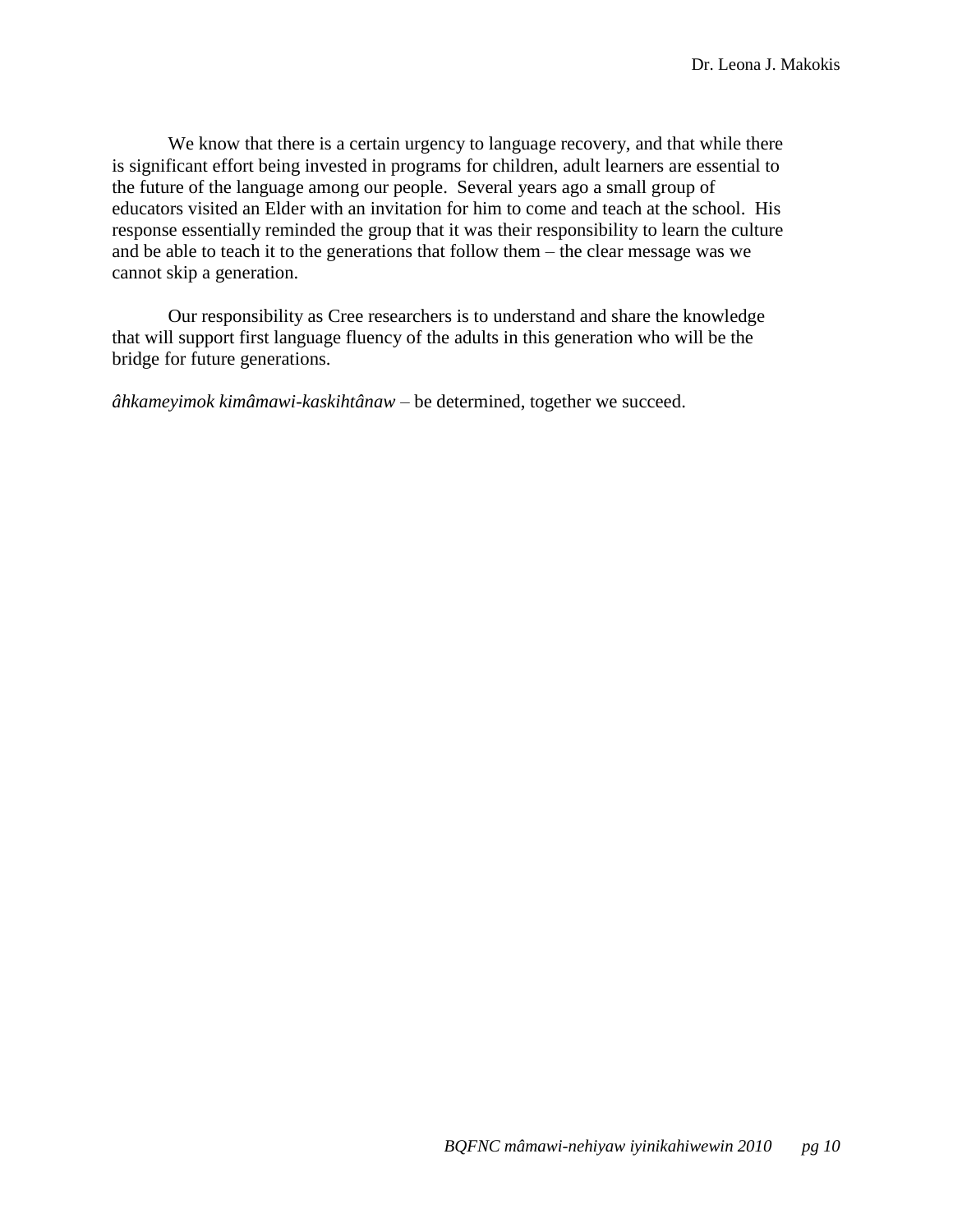### <span id="page-11-0"></span>**CHAPTER TWO – CREE WORLDVIEW**

Perhaps the most important factor in understanding the context for language revitalisation is to understand world view more so than reviewing all the language theories and studies. *The Oxford English Dictionary (OED), defines worldview as "the overall perspective from which* one sees and interprets the world. A collection of beliefs about life and the universe held by an individual or a group". This chapter aims to provide a glimpse into the worldview of the *nehiyaweyak,* Cree people. It is not meant to be a complete representation but provides direction for those who would utilize the appropriate protocols to pursue the oral teachings and traditions from those who know. Rather than compare the Cree worldview to another worldview or to rationalize as to what happened that caused people to be separated from this worldview, by way of introducing readers to these stories answers to assumptions about how things have unfolded over the course of the relationship between Cree people and others are revealed. The importance of cross-cultural relationships is to achieve a shared understanding based on mutual respect of one's worldview.

During a nationally broadcast television series in 1991, Bill Moyers asked, "What do aboriginal people have to offer the western world?" Oren Lyons, Faithkeeper of the Onandaga Nation, confidently replied, "We have a long perspective of Turtle Island..." This long perspective is true for the Onandaga Nation upon their ancestral lands of the eastern shores of Turtle Island, current day Canada and United States, and it is also true for the Cree, Blackfoot, and Assiniboine peoples of the interior plains regions. We have a long perspective to share with the people who have arrived to settle upon our territories over the past 135 years or more, earmarked by Treaties Six (1876), Seven (1877), and Eight (1899) that have been instrumental in settling current day Alberta. This long perspective has been passed down from one generation to the next within our oral tradition, and now, in written form, as well. This literature review guides the reader through a brief sketch of the indigenous construct, treaty relationship from the eyes and experiences of Cree peoples. The indigenous context is set for the reader to help better understand the current day experiences of Cree people, to demonstrate what strengths are present to guide educators in their relationships with Cree peoples.

### <span id="page-11-1"></span>**The Indigenous Construct**

Worldview is a noun. Walter Ong (1969), supplicants that, "in oral cultures it is more accurate to speak not of world-as-view, but rather as world-as-event" (Smith n.d., 11). The nature of worldas-event is supplied by Smith who studied amongst the Dene people conceded that indigenous languages, "stress action so heavily that even most nouns are really nominalized action verbs" (Smith, n.d., 11). Recognition that indigenous languages are verb-based is shared by Blackfoot scholar, Leroy Littlebear, who also contends that language is a repository for knowledge as it is steeped in activity and a process-based methodology. Hence, language serves as a source of knowledge as do ceremonies, songs, dreams and territory (Littlebear, 2009). The purpose served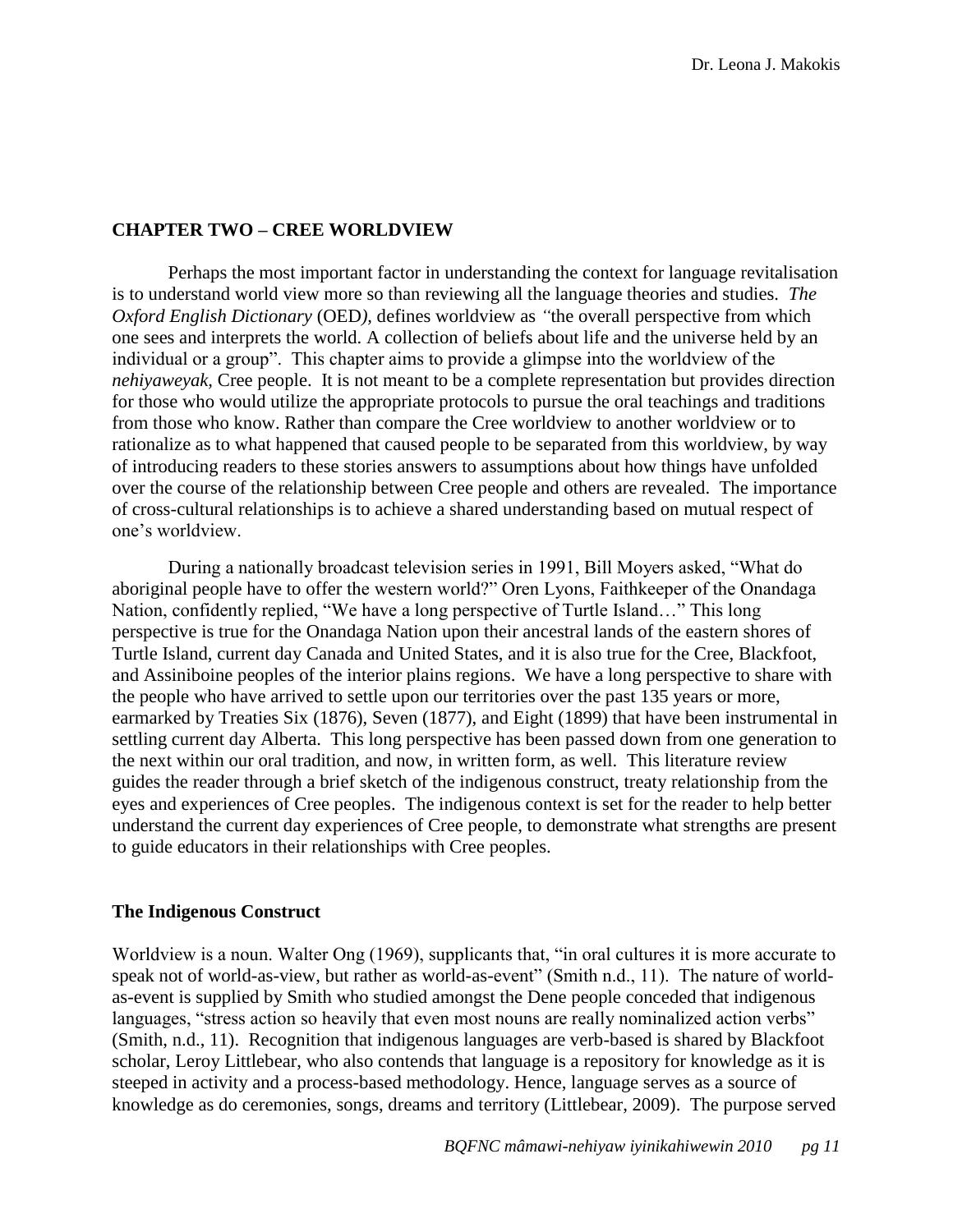by language is to connect people in relationships with each other, to the land, with the universe and the Creator. Michael Hart (2010, p.3) adds the place of spirituality in indigenous worldview in this statement, "It is apparent to me that these and other discussions of Indigenous worldviews highlight a strong focus on people and entities coming together to help and support one another in their relationship. This has been called a relational worldview (Graham, 2002). Key within a relational worldview is the emphasis on spirit and spirituality and, in turn, a sense of communitism and respectful individualism."

The Indigenous world view is a way of life that has its beginnings in the teachings of *mâmâtawisit* (the Great Mystery). Within our cosmology, our relationships with the spiritual and physical worlds are informed; and in this world, the peoples were the last to be created, hence, are the most frail and fragile of all of creation. Indigenous knowledge continues to be transmitted by elders, whose roles are very firmly implanted in the social order of the indigenous worldview. Elders' experiences that culminate in wisdom gleaned from their long years of living, position them to be the true educators of those who would inherit all that was protected and maintained, the children. As inheritors, the children are guided to hone their gifts and to realize the purpose of their existence which they had pledged to *mâmâtawisit* prior to being born into these lands.

Elders are older people who have lived a full life and through their years have accumulated experiences. These lived experiences are valued by the younger generations who are seen as embarking upon the journey of life and seek the wisdom of the elders to guide their movements. Elders are a vital link from one generation to the next and maintain continuity for the oral transmission of knowledge and practice. Amongst the many roles ascribed to elders, they have been identified as repositories of knowledge (Medicine, 1983; Stiegelbauer, 1996; Couture, 2000; RCAP, 1996). Stiegelbauer (1996, p. 66) in consultation with the Native Center Elders' Advisory Council, Manitoba, itemized an elder's role and attributes as:

- 1) is knowledgeable about tradition including ceremonies, teachings, and process of life; is ideally a speaker of a native language;
- 2) lives those traditions;
- 3) is old enough to have reached a stage of experience at which it is appropriate for them to communicate what they have learned from life and tradition;
- 4) is recognized by the community for their wisdom and ability to help;
- 5) is still an individual with varying knowledge and skills;
- 6) is able to interpret tradition to the needs of individuals and the community;
- 7) is often asked to represent indigenous views as symbols of the culture or through active involvement with issues and individuals.

Hence, an elder's skill sets and their presence are rightfully accorded respect by all generations of people for their richness of wisdom in indigenous knowledge.

Indigenous knowledge is defined in the literature as a localized understanding of place, time, and relationships between people, the land, and the cosmos (Couture, 1990; Dei, 2002; Deloria, Jr. & Wildcat, 2001). It encompasses holistic representations of the interrelatedness of all life forms inclusive of the social order, economic, political, and spiritual collectivity. Relationships are vital to the maintenance of balance, reciprocity, values and beliefs, and human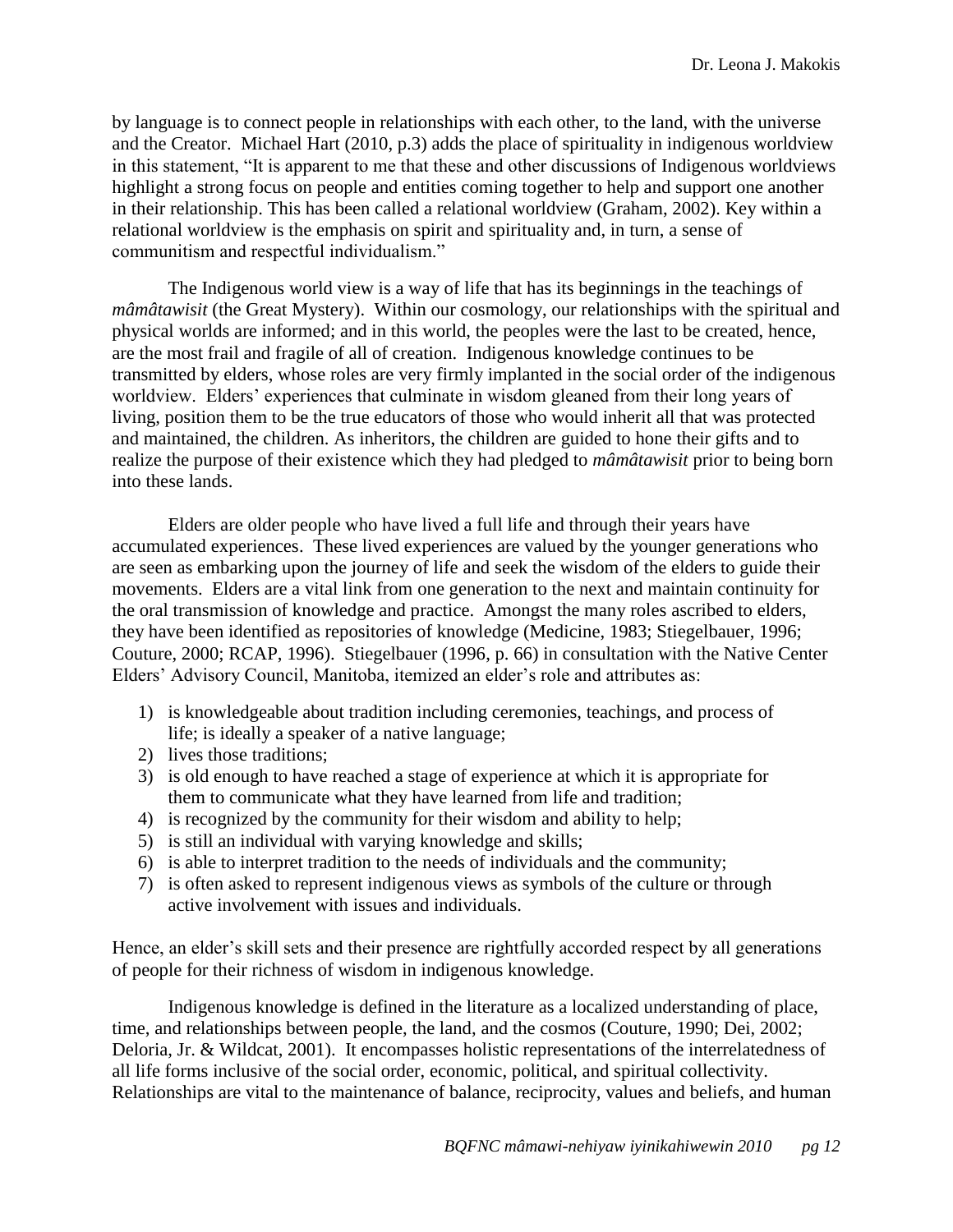and environmental interplays. Ermine (1995) describes the relatedness between understanding at a deep spiritual level, the incorporeal (inner self) and the outer reality of self in relation to others and the environment.

McIntosh (n.d., p. 18) summarizes poignantly, that, prior to colonization,

indigenous knowledge and learning was deeply interwoven into a way of life. It was an orientation to life based on strong spiritual beliefs, where the self was constructed within relationships — the self in relation to the family, the community, the world, the universe, and ultimately, the Creator. The sources of knowledge and learning were nature, the Elders, observation, experience, and inner self-reflection. It was a holistic approach to the world, aimed at keeping the mental, spiritual, emotional, and physical in balance. Significantly, learning and knowledge were communicated through oral language. The construction of that language reflected the spiritual and natural world in which Aboriginal peoples lived and learned to survive.

Worldview is embedded in indigenous languages. Due to colonization wherein Canada's *Indian Act* legislation had banned indigenous ceremonies resulting in disconnection between several generations to learn the richness of their identity and languages, a lot of knowledge must be regained. At Yellowhead Tribal College, Jimmy O'Chiese (2010), a ceremonial leader and teacher of the Anishnabe/Cree traditions has begun to teach about the stories of creation to young adult students and members of the faculty. In a Native Studies course taught in the 2010 winter term, Jimmy stated that indigenous languages are important, however, consciousness of the worldview must be understood by all including the people who do not speak or understand indigenous languages. This notion is articulated in his assertion that,

You have to start at the beginning to know the connection, guidance, direction, prevention and your courage. We need to connect and feel belonging first. If I jump ahead and teach in Cree or Ojibway, we're jumping into 2010. We would miss the whole part of what we should be teaching. What we've been teaching, I call that a wave. Pretty soon, you are going to connect then we can start balancing; a lot of these things are in our lives and in mainstream but it has only been one-sided. That is why we need to balance this to understand the native education and native studies because it is there but it's not privileged….How many years has this education system been in Canada and in what part of that have native people been privileged? We need to start at the foundation. The next wave will go to the next one because everything goes by wave. We will acknowledge our ancestors, those who left these for us. They thought of us, they thought ahead; it is for our children. That's why we have to acknowledge those people that brought us here. It goes on from one generation to the next. We are still part of that same creation. They say we have to work with one another so that we can balance. Things will happen if we don't balance. It's about the future generation, what will happen to them if we don't understand our values and our connection to the water, the environment. I'm thinking about the future generations, our children, their children and their children. Everything that we do,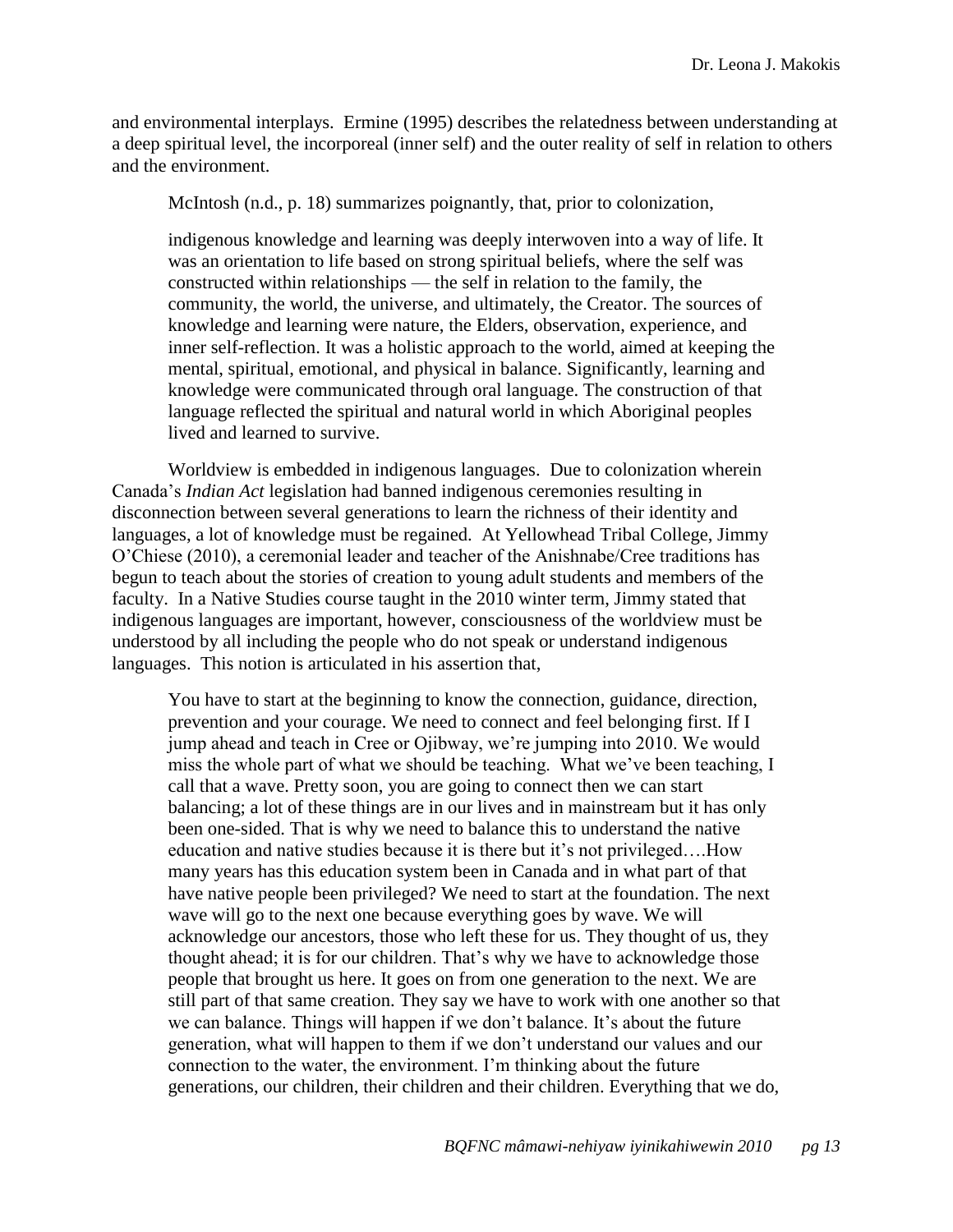we think about the seventh generation ahead of us according to the Big Dipper and Little Dipper (O'Chiese, 2010).

Connecting to the wave of generations involves cultural protocol. Hence, to acknowledge the ancestors, parents, grandparents, great-grandparents, aunts and uncles who once shared food at our tables and have now passed on to the next world, appropriate protocol involves a feast. In a college/university classroom, a feast means introducing a new process in order to prepare the space for oral teachings. Sharing of food with and between those who are present and offering a dish of food for those who once shared our tables represents love, respect, gratitude and appreciation of the intergenerational connection from which flow the oral traditions. The Cree or Anishnabe language is used to offer the food in prayer.

The second feast protocol acknowledges the clans and is conducted during ceremonies on the land in the presence of all our relations that dwell in the sky and on the land. These ceremonies are conducted during different times of the year in conjunction with the seasons. At these times, the people utilize the gifts provided to us to live a good life; fire, earth, water and air. It is these elements that connect all of humanity as one because we all breathe and we all require water, the sun and the earth to sustain us. The same is true for the animals, birds, plants, trees. All who dwell on the land are related and this is taught in the oral teachings. When one is able to use the language to pass this knowledge forward, it is self-explanatory as the language can articulate spiritual connections between all living things. The Cree language, indeed all indigenous languages of Turtle Island, has an animate and inanimate structure. Hence, the rock is animate and as the oldest living being on the land, it is referred to as *asiniy nâpe*, rock grandfather. The land sustains life and connects us to all of creation and ceremonies are conducted to acknowledge the ongoing wave of *miyo pimâtisiwin*, the good life.

The oral teachings are carried from each successive generation to the next and rely on the maintenance of oratory and memory skills. Therefore, it is not unusual for the receiver to listen to the same story repetitively until the teacher believes that the story has been internalized and not only accommodated into the listener. The origin of these teaching is not endowed upon the teacher or accredited as being of their own making, for at one time, the teacher was a listener. The origins of the teachings are attributed to the Creator who gave these teachings to individuals. The individuals were then the first messengers to carry forward the teachings from the Creator for the benefit of all the People. Jimmy O'Chiese (2010) relays the creation of people as:

When God first created us he took the soil to mould us, we became part of the plants, the strawberry looks like your heart, the vines are like your veins. Everything is symbols for us. When he took the soil to create us then we became part of the herbs. When he moulded us, he took the aspen tree to make our bones that is why the people in the sun dance use *okimawahtik*, (lead pole). Then he made spirits. He made the stars and the big ball of sun. He took a little bit of the sun's flame and put it into our hearts. That is why you feel the warmth of the sun and fire in your palms. The fire regenerates you when you are cold. Now he created the thunderbird to look after the water where it is kept in a sacred place so no one can ruin it. No one can get to the sun either. When he created the thunderbird to look after that water, how many percent of our bodies is water and the child has to grow in water before he is born to mother earth. The sun's flame is in our hearts and the thunderbird's water in our bodies.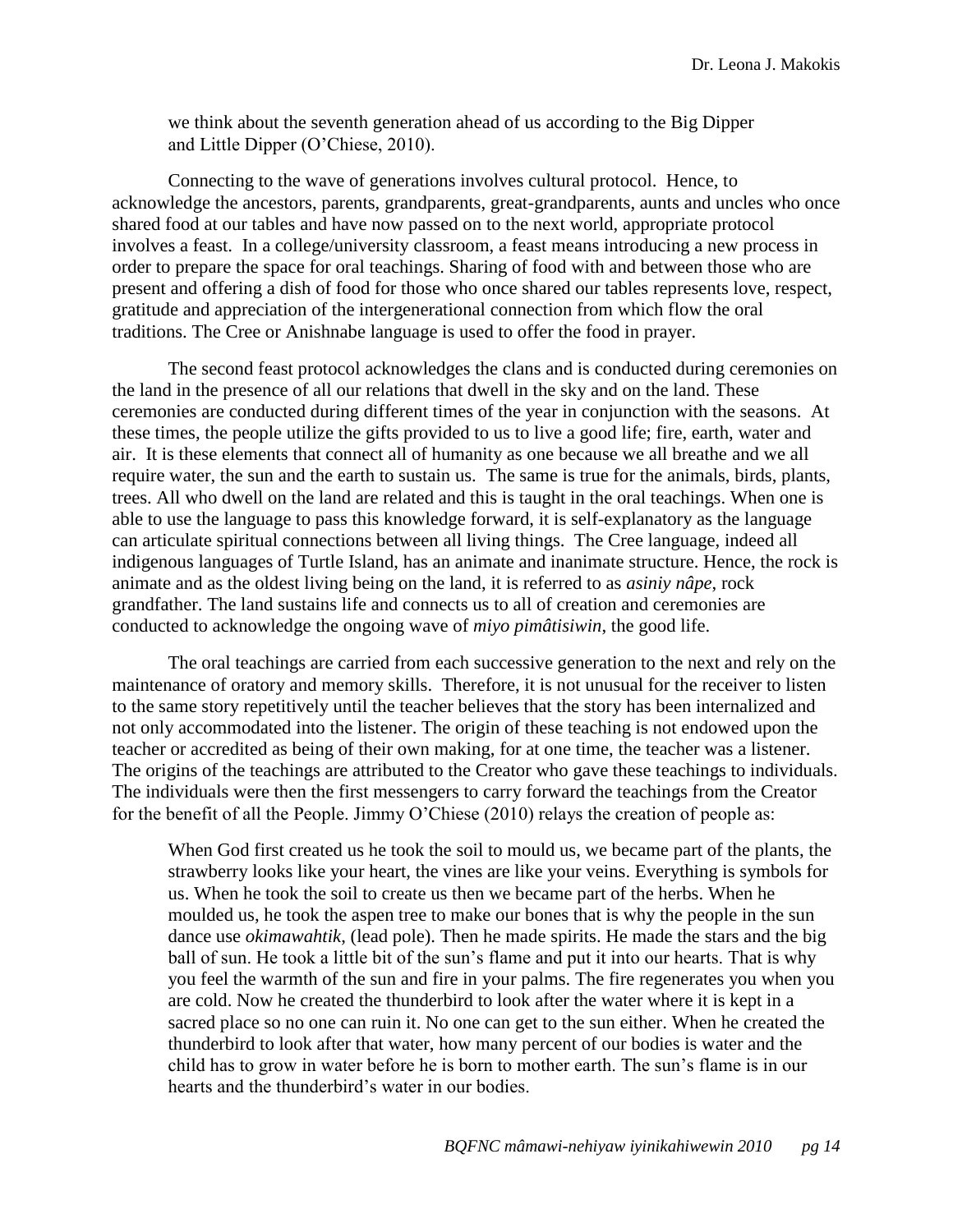God created two of each people. Think of the native side, man and woman from the soil, aspen tree, sun, water, that is us. Those two people had five boys and five girls. God never allowed those kids to marry, so the oldest son, when he was hunting, met a young woman and he knew she wasn't his sister. So he kept meeting with her while hunting. Finally she invited him to meet her parents. They went into the bush and they came up to the big mound and there was a hole in that mound which is the symbol of the earth, that sweatlodge, is a spirit home. It is connected. It is a symbol to the mother earth. When a woman is going to have a child, the symbol is there. The connection is to you and the child, connected with the spirit and creation. Women are next to the Creator because you can create life on earth. As long as there are people, the sun will never stop, because it's in your heart. Who starts the beat? It is you (women) that is why you don't hit the drum. The woman already started the heart beat but men have to hit the drum to start the heart beat. When God created, he needed workers, we are part of the workers because you have to create the people, the sun, the thunderbird, the tree, the north wind, and the mother earth. These are all workers. *Kimaci-iyiniw* the breath is a worker. This is the Creation in a short teaching. There is more. There are so many teachings to put together.

The teachings of the Life Force have come to be known by a number of different descriptors such as, the natural law, the four principles, basic values, or the Medicine Wheel. Each of these descriptors are correct and are accepted by the people when referenced during periods of sharing. For the purposes of this chapter, they will be referred to as the Life Force teaching. Following is one teaching which has been handed down to the writer by Peter O'Chiese (1992). It is the first of a long series of teachings when natural leaders speak of issues such as Treaty signing, communal living, reciprocity with the land, and ceremonial practices.

### <span id="page-15-0"></span>**Teachings of the Life Force**

The Creator gave the People the teachings that would be needed to live a full and purposeful life. The teachings were based on the land so that these lessons would be constant reminders for the People. Everything has a spirit. The Creator's plan was to ensure that each spirit would help the other. The basic laws of the Life Force are intertwined with four lessons of the land: grass, trees, animals, and rock. These elements can be seen each day by people and thereby the lessons would be difficult to neglect or forget. Thus, the survival of the Life Force teaching would be ensured.

The grass is a symbol for the lesson of kindness. The spirit of kindness is taught best by the grass since it is the covering, the cloak, of the earth. Without this earth covering, there would be constant soil erosion and the land base would be consistently changing its form. The ecosystem is dependent on a consistent land base. The grass is trampled, stomped, walked upon until it bows low and lays flat against the earth. However, it eventually picks itself up and continues its upward growth. Each spring, the grass would get burned in traditional plains fires. No matter, it returns to adorn the earth in a new rich shade of green. The grass is pulled up by all forms of herbivores and people for life sustaining purposes. It resumes its growth eventually and consistently. This constant revival is believed to be humility, forgiveness, and especially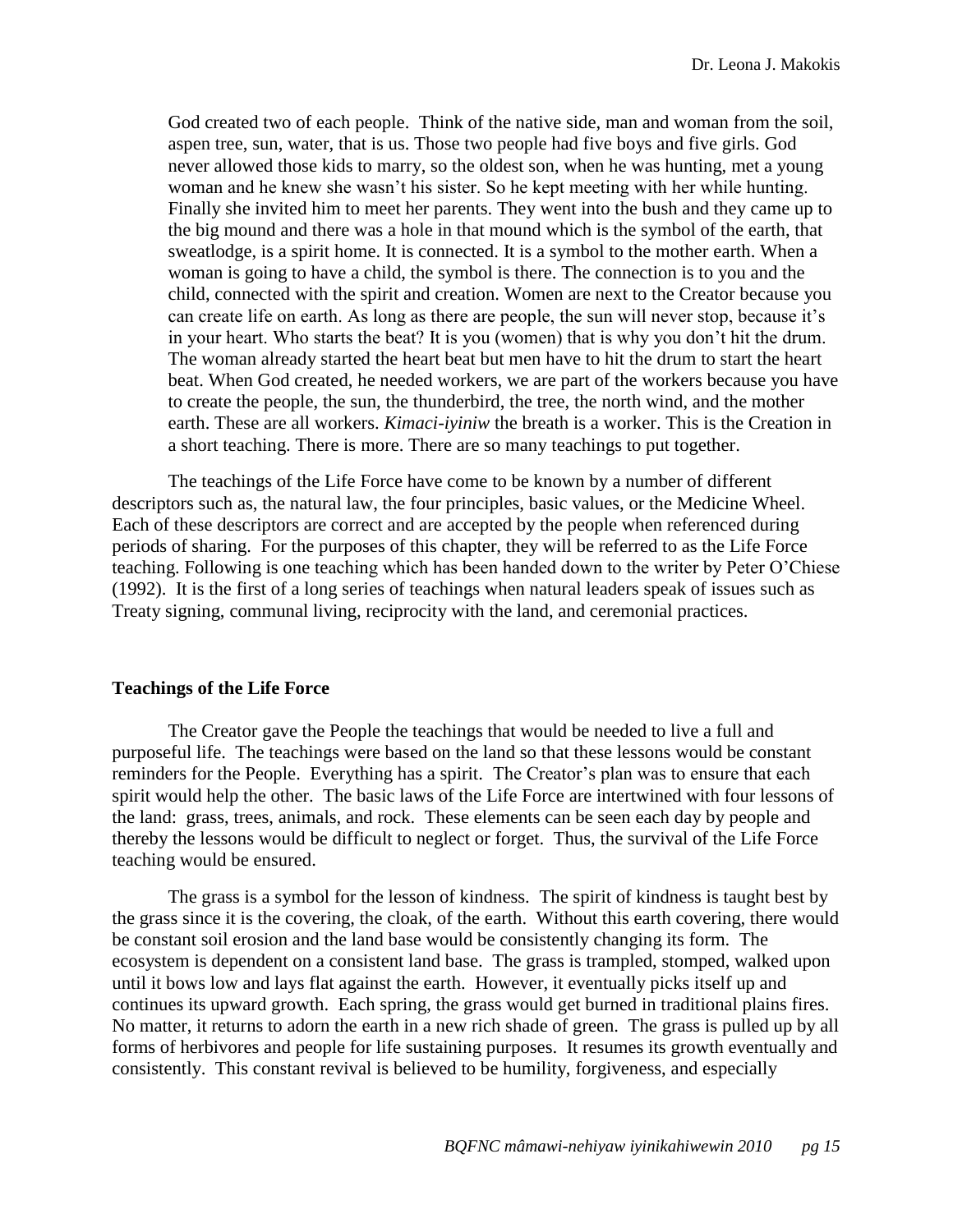kindness, displayed by the grass spirit. This lesson, as lived by grass, is a pillar of the Life Force teaching.

The tree symbolized the lesson of honesty. The tree's purpose in life is to grow towards the sun, the source of life. The process of growth is in a straight upward movement as is evident in the trunk of the tree. The core of the tree trunk is in balanced alignment. It is this balanced alignment that is presumed people will emulate in determining their own purposes here on earth. The central nervous system is the core of the person and is best maintained in an upright posture with head, neck, and back being aligned. To grow straight like a tree is metaphoric for being an honest person. When a person is honest it is easy to hold one's head upright without shame or guilt. Straight like the tree, honesty, is a value taught in the second pillar of the life force teaching.

Sharing is the lesson best taught to the people by the animals. It is they who openly share of themselves, graciously giving their own lives for the sustenance of the people. In an intricate balance, people take these gifts from the animals, always being sure to give something back to the spirit of the animal. It is this teaching which is evidenced in ceremonies and songs honouring the animal spirits who in sharing their lives, teach that is the People about life. People offer tobacco, a prayer of thanksgiving to the animal prior to the hunt. It is why the hunter bestows the credit upon the animal who came to give his life. It is a wondrous lesson, one that is perhaps the best value retained among the People. Sharing is the third value presiding as the pillar opposite and adjacent to the teaching of kindness.

The fourth lesson is that taught by the rock, the value of strength, and it is synonymous with determination. The rock is a tough, resilient element that is most available in the environment. Like the rock, the People's spirit must be strong in order to continue in a life that will be filled with struggles and challenges. Equipped with determination, the individual will be resilient to change, rather than to break down or fall apart. This teaching is very important for continuity of one's own identity and has relevance to humankind as a whole. The biggest rock clusters are the mountains. These mountains are constant reminders to the people of strength that is possible in greater numbers. Strength is combined to benefit the collectivity and ensure the continuous existence of the four teachings of the land.

These four teachings are referred to as Natural Law. The Life Force teaching comes from these laws and serves to guide the individual. These laws are challenging to live by, at any time, from the past to contemporary times. Not very many people can claim to be all of these things at all times. Humans are weak beings in the scheme of life. The point is to try, as is taught by the rock; individuals must not give up.

From these pinnacles of the Natural Laws of the land, the individual must forge a life. The teaching tells of the Creator's intent to instil life in people. People have a purpose to fulfill during this lifetime. It is the responsibility of each individual to discover and fulfill that purpose. The Natural Law equips the individual with the solid base that will be needed to live a life of purpose.

In attempting to internalize the Natural Law, by discovering and working towards one's purpose, a process has begun. A metaphor captures this process of self-actualization. When an individual attempts to lead a life of balance it is often said that the person is walking on the "red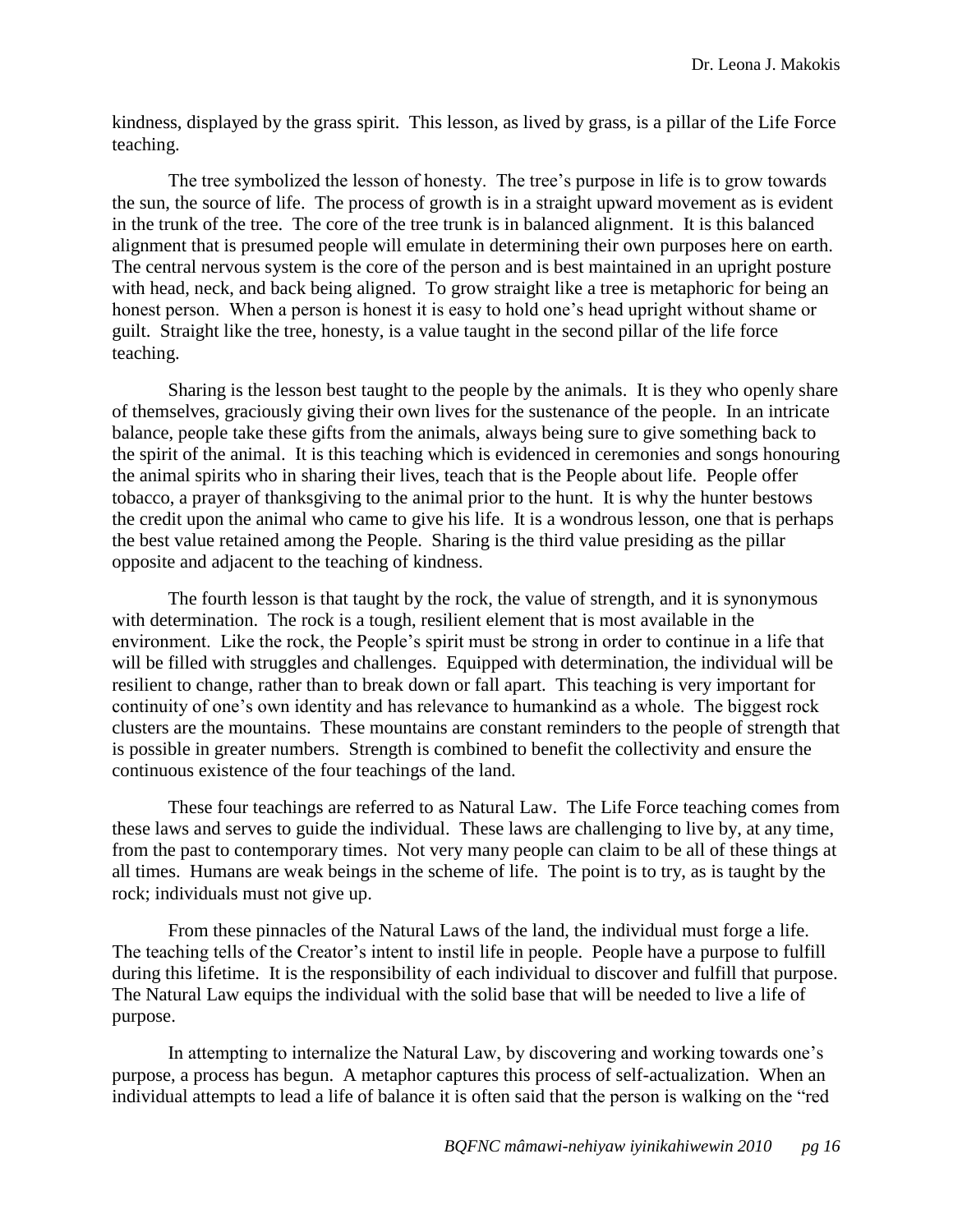road", following the "sweetgrass trail", or finding their "path". This entire process is the *Life Force*, as is depicted in figure 1.



Figure 1 – Natural Law (P. O'Chiese, 1990)

## <span id="page-17-0"></span>*Miyo-pimâtisiwin* **– Good Life Teachings**

Jimmy O'Chiese (2010) had stated that the instructions of living a good life were to be shared with all the people who would come to live with the indigenous peoples on Turtle Island, North America:

First of all, what we want to do is connect people to understand the beginning of time; how things were created and how we are connected to that creation. From there, they said, we're going to bring your white brothers and the black and yellow people to this Turtle Island. You welcome them and help them to learn. First they have to learn about this island because they would not survive on this island. When they arrived they could have starved. Our people fed them and kept them alive. Then they started to build what they brought. Our people helped them to build. Our people became teachers. We have to be kind to them so they could share. Later on, Treaties occurred. That is the past. It's not history, because what started is still alive.

These teachings of connection and balance are evident in the roles and responsibilities of men, women, children, and elders are delicately balanced in the interplay of the social order.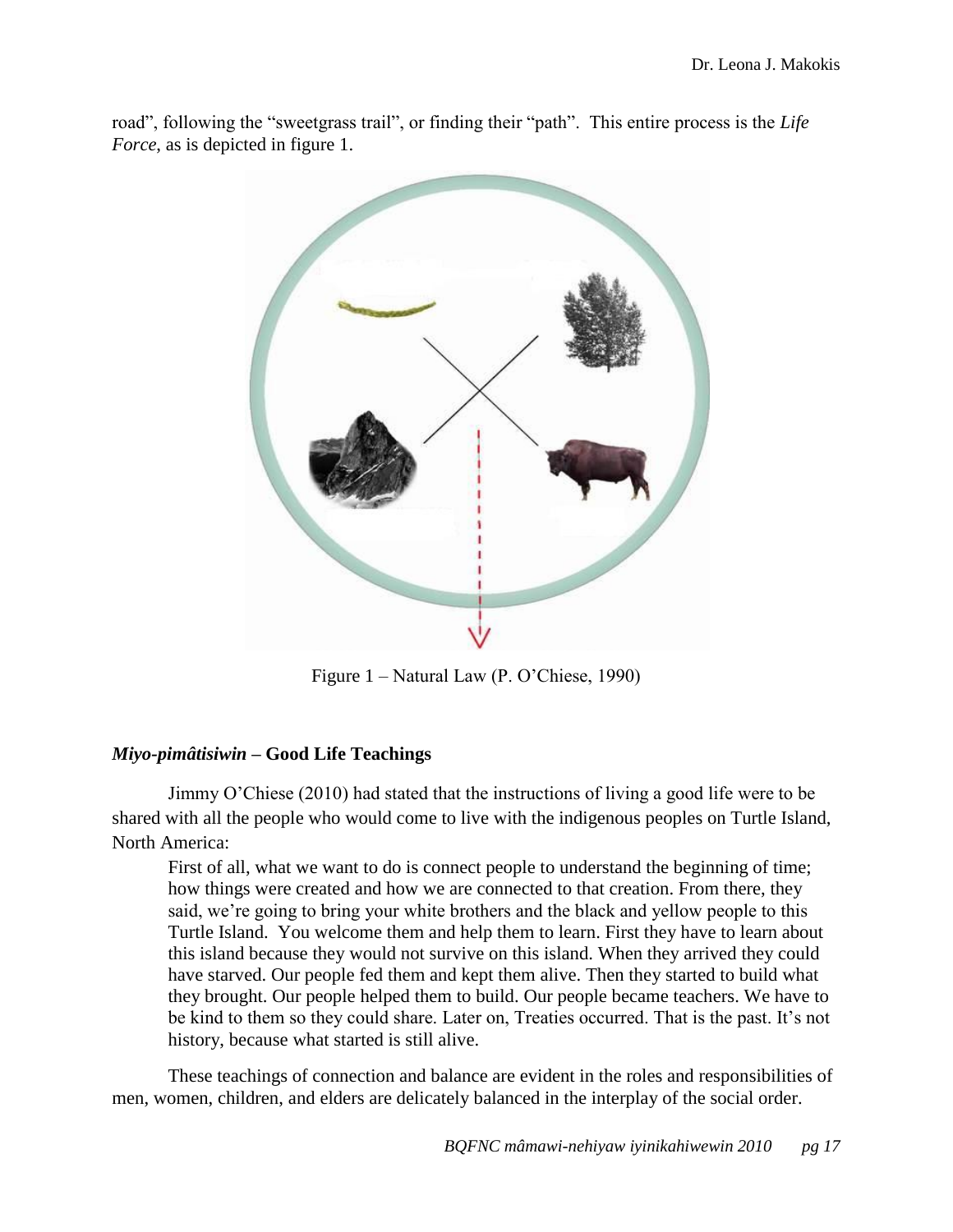This balance is maintained through circular structures of kinship hinged upon interdependence. At the core of the circle, spiritual laws and beliefs are the compacts, renewed season upon season through ceremony (refer to First Nations Governance Structures diagram below). Ceremony is at once practicing the laws, giving thanks to the higher power, and passing on the traditions to the younger generations through a pedagogical approach that has love at the center.



source: Elder teachings, Saddle Lake, Alberta

Indigenous pedagogy is informed by the values and beliefs of love, honesty, sharing, and strength through prayer (First Rider, 1999). Inculcating the next generation into the spiritual foundations inherent in these laws is paramount in all interactions between the adults and children. Viewed as gifts from the Creator, children are born with their personality and character intact (Sinclair, 2001). They are seen as having a purpose and belonging to a family, clan, and spiritual guide. These attributes give the child a place and a sense of belonging within the social order.

The family includes the child's birth parents, siblings, extended family relations, and community; all with a shared responsibility of guiding, disciplining, and mentoring the child in a life-long educational process. Pedagogical approaches include daily activities that require the child to observe, listen, and learn. Reciprocally, a child's attributes are observed from birth, to identify their inherent gifts. Depending on their gifts, children are apprenticed to adults who mentor them to hone their gifts. With the guidance of a mentor, children practice until they achieved mastery of newly acquired skills and abilities, in the context of real activity. Hence, children enter into subsequent stages of their lives through experiential learning and teaching practices.

In the indigenous construct, there are seven stages in life, marked from birth to death. Each stage is celebrated through a rites of passage ceremony that heralded the individual's place in the community. The first stage of life is called happy life where the birth of the infant was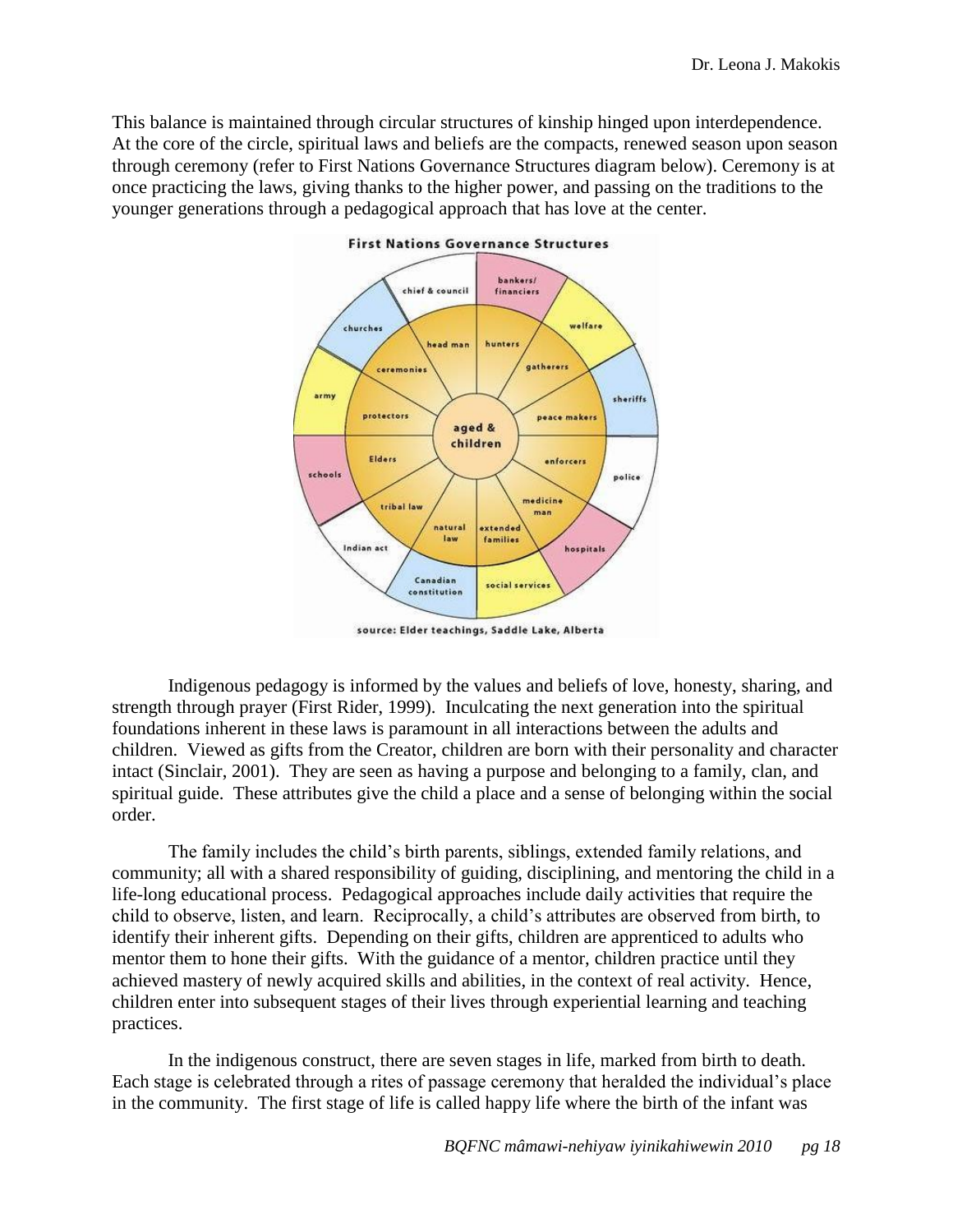celebrated in a name giving ceremony. The child is nurtured through this dependent phase of life by the parents and extended familial relations. The second stage, fast life, is marked by the child's progress through childhood where they enjoy "total autonomy and freedom" (Sinclair, 2001) to explore; watching and learning as daily life unfolded. Through the rites of passage into manhood or womanhood, children enter into the stage of the wondering life. In this part of life's journey, the individual masters their gifts and begins to search for their purpose. Through this search, they enter the truth life, where the youth, now equipped with the tools and skills necessary to contribute to the society, earn their place as adults. Woman at about the age of 20 reached physical maturity and became adept at the women's roles and responsibilities. Men reached maturity at about the age of 30, mentally, physically, spiritually, and emotionally. The next phase of life is marked by the marriage ceremony during the time of decision. Lifetime marriage alliances require that both the man and woman be prepared in all aspects to enter into the next phase of life, planting time. At this point, the cycle is renewed as children are gifted to the couple; with the guidance of elders, parents are prepared to guide new additions to the family. The seventh and final stage of life, known as wisdom time, is when individuals are grandparents, having lived through many experiences, granting them ascendancy into wisdom. The final ceremony of an individuals' life is their passage into the next world where they return home to the spirit life.

Indigenous knowledge, such as this teaching about the seven stages of life, is transmitted orally from one generation to the next through stories. Storytelling is an integral aspect of societal regeneration and is most powerful in the original language, becoming for some, the motivation for sustaining the language. Within each ceremony dwells a story specific to the season, its spiritual aspect, and explains the reason for celebrating that particular aspect of the life cycle. A story that represents the cycle of life is about the little Eagle Child who we observe move from one stage into the next. Through Eagle Child's movements and transformations, many aspects of life are revealed including lessons of the relatedness of the physical and spiritual worlds; the seven stages of life; the healing ceremonies; discipline; resiliency; and how to live as an individual in a collective society.

In the story, as the lone survivor of a catastrophic event, Eagle Child was nurtured by means of alliances with the animals of the region. Recognizing difference in physical appearance, Eagle Child sought guidance from the four directional grandmothers and grandfathers of the spirit world. Visiting each in turn, Eagle Child was repeatedly gifted and sent back to his original place of birth to reclaim what was lost in the catastrophe. Starting from nothing, relying on his own resiliency and gifts, Eagle Child is guided once again by bird relatives to seek a vision in the mountains. Disciplined preparation allowed Eagle Child to be taught the order to life from birth to death in the physical world by the spiritually wise speakers, the rock grandfathers. Retracing his footsteps back to his birthplace, Eagle Child is shown the ceremony of the sweat lodge to use for continued dialogue with the spiritual world to renew the self and seek healing. At the end of his journey, Eagle Child practices the laws and traces the journey of the life path to find what it means to walk the sweet grass trail. The blades of the sweet grass are braided and "with its three strands represents a harmony which is necessary between the Giver of Life, all that lives, and Mother Earth; it is a harmony that cannot be deliberately imbalanced or separated by man" (Treaty Seven Elders and Tribal Council, et al., 1999, p. 12). Hence, the sweet grass trail is a metaphor for journeying on a good path or *mîyo pimâtisiwin.*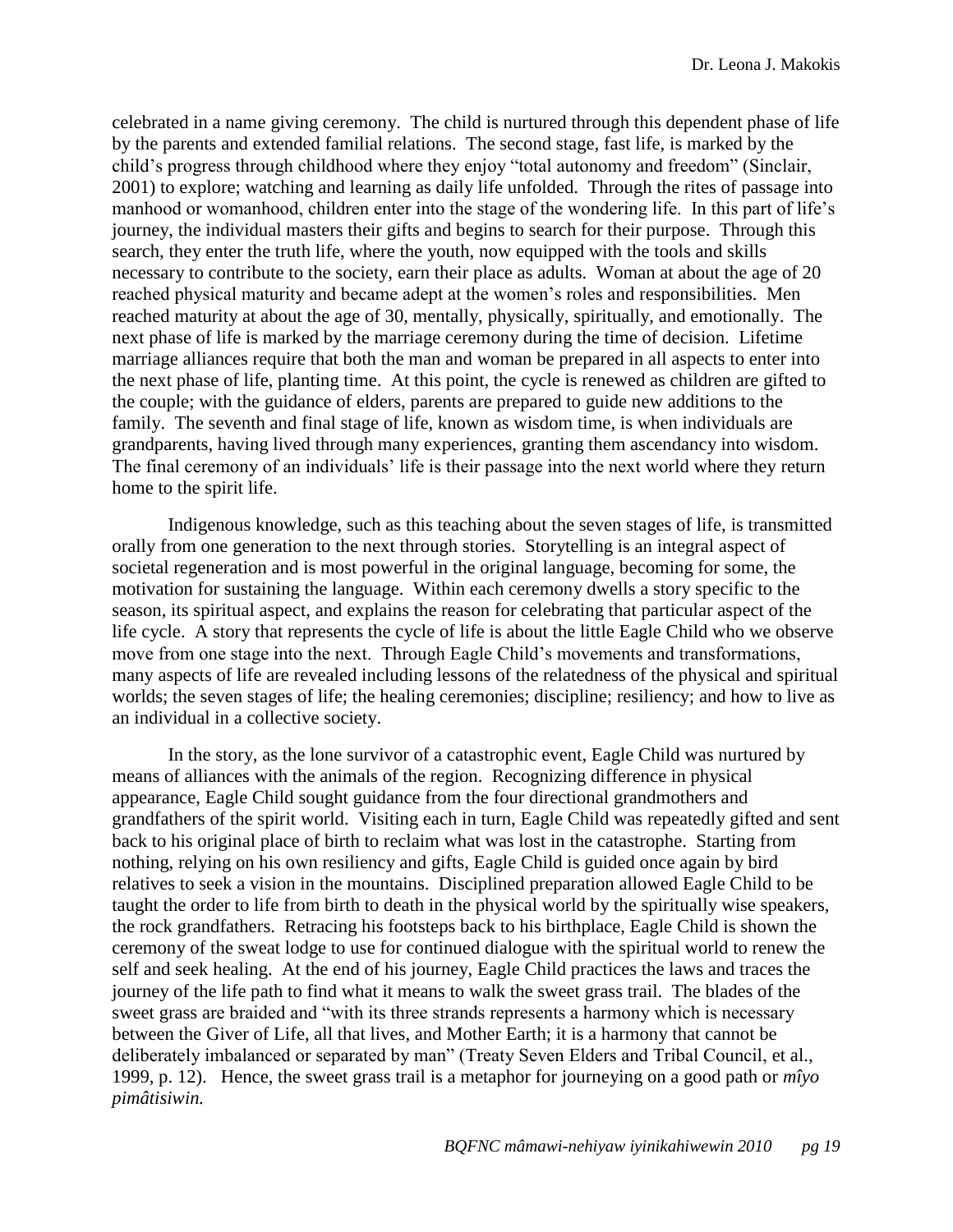The story of Eagle Child metaphorically illustrates the intuitive search made by all indigenous peoples who are stirred to discover their roots. This timeless story is as relevant to learners today, as it was in the past. The theme of searching in every possible place for a semblance of truth, and finding it back at home, intrinsic to the self when interconnected to the plants, animals and birds of the land, with help from the spiritual world, is commonplace. It speaks about how the journey of life is finding one's place in creation. The story reveals our resiliency and resourcefulness in facing adversity courageously, with our feet firmly planted in a world view steeped in the truth of our existence.

It is from this stance that we begin to tell the story of the treaty relationship between our ancestors and the Queen of Great Britain, her subjects and subsequent heirs to the treaty. This story reveals adversities and traumas experienced by indigenous peoples in the colonial period of Canada, the impacts of this legacy on our peoples, and the current day situation.

### <span id="page-20-0"></span>**Treaties: The Oral and Written Texts**

To understand the experience and context of the Cree peoples in Canada, one must begin by exploring the relationship at its origins – the treaty making process and agreements. When our forefathers were discussing the processes of entering into the treaty negotiations, the laws of the Creator were strong, enacted and embodied by the trusted leaders chosen by the grassroots people. In indigenous societies, the power lies with the grassroots people; like the grass, the Creator's power is humble. The people chose the leaders on the basis of their ability and responsibility to live by the Creator's laws. This was especially important in the negotiations with the representatives of the British Crown. Our forefathers were strong and closely united in collective bands. Jimmy O'Chiese (2010) emphasizes the unity of all peoples living in Turtle Island as stemming from the original first two people, *nistameyimakanak* (first people):

Our identity has been here for thousands of years, we had our own governance, education system that is connected to Turtle Island. Everyone had a part in it, the Cree, Blackfoot, Bloods, Dene, and they all worked together. They all had their places. Every person connected to this land should know their clans, identity and connection to the environment because that is who they are. They were created from the same source no matter who it is. Our identity is always to the land. When God created us, he took the soil to make us. That is how we are to share the land. That is why they said, we would share six inches of the land in the Treaty signing. We share ourselves as we are part of the ecosystem. The relationship is in accordance with natural law.

The unifying force was in knowing and living the laws set forth by the Creator, and handing down through the oral traditions and ceremonies, these truths so that the next generation of indigenous peoples would also lead purposeful and fulfilled lives in respect of the Creator. This process of extending the laws to successive generations is inherent in the structure of indigenous peoples' way of life.

Since the signing of the treaty, our peoples have witnessed rapid change through the experiences of exposure to living side by side with the Crown's people who settled upon our lands. Aware of these rapid changes, our forefathers centered the challenge upon each new generation to keep the spirit and intent of the treaties intact. The people knew, at the treaty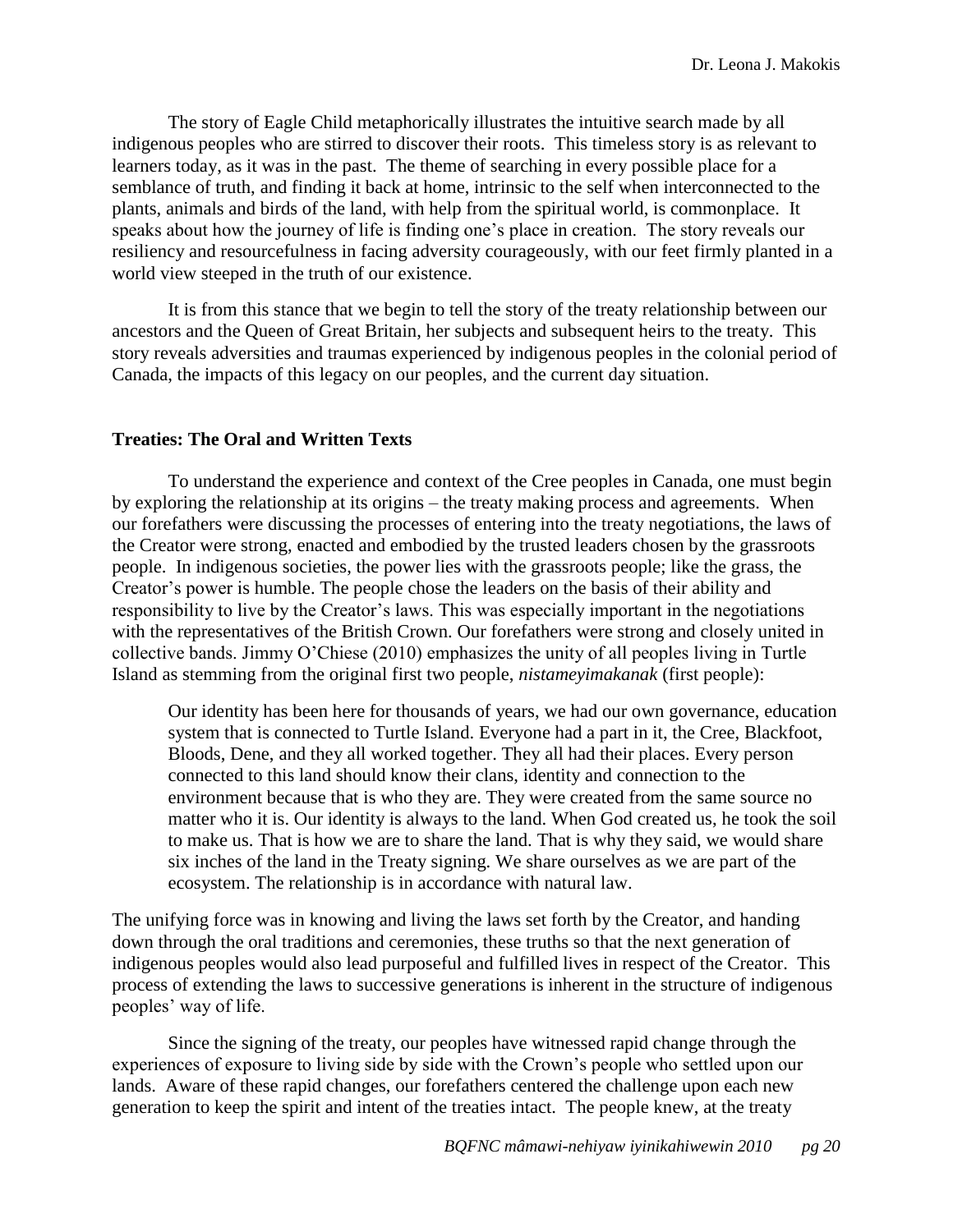signing, of the events that would attempt to turn our world upside down and lead our people in different directions. Minding the laws of the Creator, it is our inherent right to determine our futures amidst the growth and change that we have experienced; this inherent right is closely linked with the sacredness of the spirit and intent of the treaty agreements. For the indigenous peoples, the treaty means more than the words written in a document. The treaties represent and carry the message of the truth of our lives as the Creator's peoples set upon these lands for time immemorial.

Indigenous peoples' languages define the people and our purposes. Indigenous philosophies contain the teachings given to us at the time of creation from our Creator. These teachings include the laws that have remained intact as a result of the care and responsibility ensured by each generation to live and abide by them. The laws are still the same because of the integrity of the generations who have passed them to each successive generation, retaining this inherent right to the sacredness of life. The methods of teaching and learning these laws are in the stories and legends of the people, as told in the indigenous languages. The spirit and intent of the treaties is in the story that is told to remind us of our purpose - that is to maintain the sacred balance of life and to pass it on to the next generation.

Hence, the grassroots people continue to challenge the leaders of today to bring to fruition the intended purpose of the sacredness of the treaties as determined by our ancestors. The grassroots people stand by this inherent right to live and abide by the Creator's laws in order to forge a truthful life in a modern context. Our peoples respect the three parties present at the signing of each treaty: the indigenous leaders, official representatives of the British Crown, and the spirit world. Treaty Six was signed in 1876 at Fort Carleton and Fort Pitt with the treaty commissioner, Governor Alexander Morris. Treaty Seven followed in 1877 with Governor Laird at Blackfoot Crossing. In 1899, Treaty Eight was signed. The pipe ceremonies that preceded the negotiations and signings set into motion the bundles of rights that would be held in trust forever by the two nations of people who participated in the treaties. Thus, a relationship of kinship was forged based upon the "doctrine of *wahkôhtôwin*" (Cardinal & Hildebrandt, 2000, p.34).

Recorded in the written text of the treaties were the summarized negotiations. In addition, the oral attestations recorded in the journals of the treaty commissioners address the presentations between all parties. Within the oral histories, our peoples have also recorded the extent of the negotiations. Both interpretations of the treaties demonstrate differences in what was settled upon. In accordance with the oral interpretations, the indigenous bundle of rights included the water, air, animals and plants, and the fire (hunting, fishing, and gathering). Our peoples agreed to share our lands to the depth of the plow, with the exception of some lands which would be reserved solely to continue our own livelihood and governance upon. The indigenous peoples also requested health benefits, relief in times of pestilence and famine, and assistance in the transition to a new economic lifestyle because they knew that the future generations must come to understand the Crown's subjects. Additionally, the Crown offered to extend opportunities of schooling whenever the people should desire it (Henderson, 1995, in Battiste). The Crown claimed taxation, settlement, and government in the bundle of rights for her own subjects. These terms of the treaty were basic necessities for life to continue for both parties. The terms set down the path for the indigenous peoples and those subjects of the Crown to live side by side and share the land. It was believed that the paths were distinct in that the indigenous peoples firmly held to continuing to live by the laws of the Creator.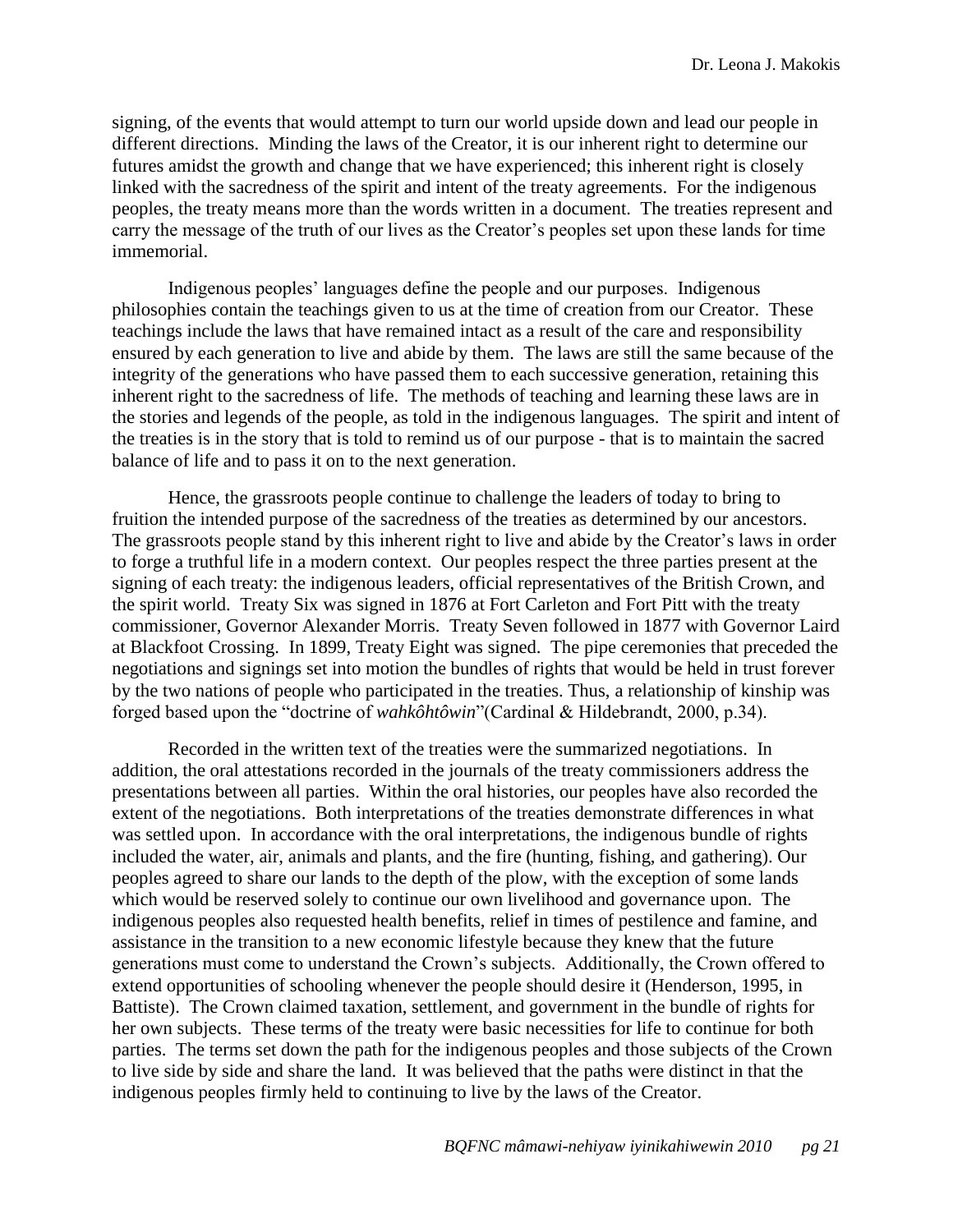Over time, and particularly as a consequence of the Indian Act, Canada, and Canadians, have come to see the land as theirs, and to see indigenous peoples as an ethnic minority, known as aboriginal peoples. However, this view does not match up with the indigenous perspective, nor does it match up with international law, or even Canada's own Constitution (1982).

The idea of indigenous title to Turtle Island (root title, not the fee simple title which people transfer back and forth such as when you buy or sell property off of the reserve) is, at the level of international law, connected to something called an autochthonous constitution. ‗Autochthonous' simply means, ‗rooted in the land' or ‗of the land'. In societies with oral, rather than written traditions, the ‗autochthonous constitution' is detailed in traditional spiritual practices. In effect, the cycle of ceremonies which carry us around the year, literally describe, embody and display our constitution.

The Canadian constitution claims that 'root title' belongs to the Queen of Canada, also the Queen of the United Kingdom, formerly Great Britain. However, there is a slight problem at the international level: Her Majesty cannot claim having an ‗autochthonous constitution' here on Turtle Island, because everybody in the whole world knows she's English, not indigenous to Turtle Island. If there is any group of people who can show that they, indeed, have an ‗autochthonous constitution', which they keep alive through continuous practice of their spiritual beliefs, then that group of people can, at the international level, honestly claim 'root title'.

There is only one way in which 'root title' can be legally extinguished. A nation of peoples can voluntarily, with full knowledge and consent, relinquish title to territory – a reminder that the treaties are about sharing not relinquishing. Canada's history of Indian policy shows a steady trail of efforts to extinguish root title. Indigenous peoples can give up 'root title' by converting to Christianity and unanimously and deliberately abandoning their own spiritual traditions. By switching to Her Majesty's religion, indigenous peoples voluntarily relinquish the spiritual practices and beliefs which define the 'autochthonous constitution'. Then, all claims to title will shift to Her Majesty's claim, making her claim 'root title'. Similarly, by entering into a Land Claim agreement, drafting a new constitution, or any other of the proposals put forth by the government of Canada, indigenous peoples can be seen as having voluntarily extinguished "root title", and voluntarily accepting ethnic minority status as Canadian citizens.

Canada's basic approach is to first systematically exclude indigenous peoples from economic activity, and then dangle dollars as bait. We are being pushed to write our own constitutions. However, at the international level we already have an "autochthonous" constitution", acknowledging our 'root title', which we maintain through our traditional spiritual practices, and which we will nullify by writing a new one.

In the 1860s, Big Bear said, "If you want to trap a fox, you spread meat around the trap. When the fox is in the trap, then you knock him on the head. We want none of the Queen's presents: let her representatives come and talk to us like men" (Morris, 1991). Big Bear's words are very prophetic; in 2004, our statistics on quality of life, as measured by the United Nations Human Development Index, puts indigenous peoples inside of Canada behind countries like Brazil, and Thailand, around number 64, while Canada consistently enjoys a spot at or near number one.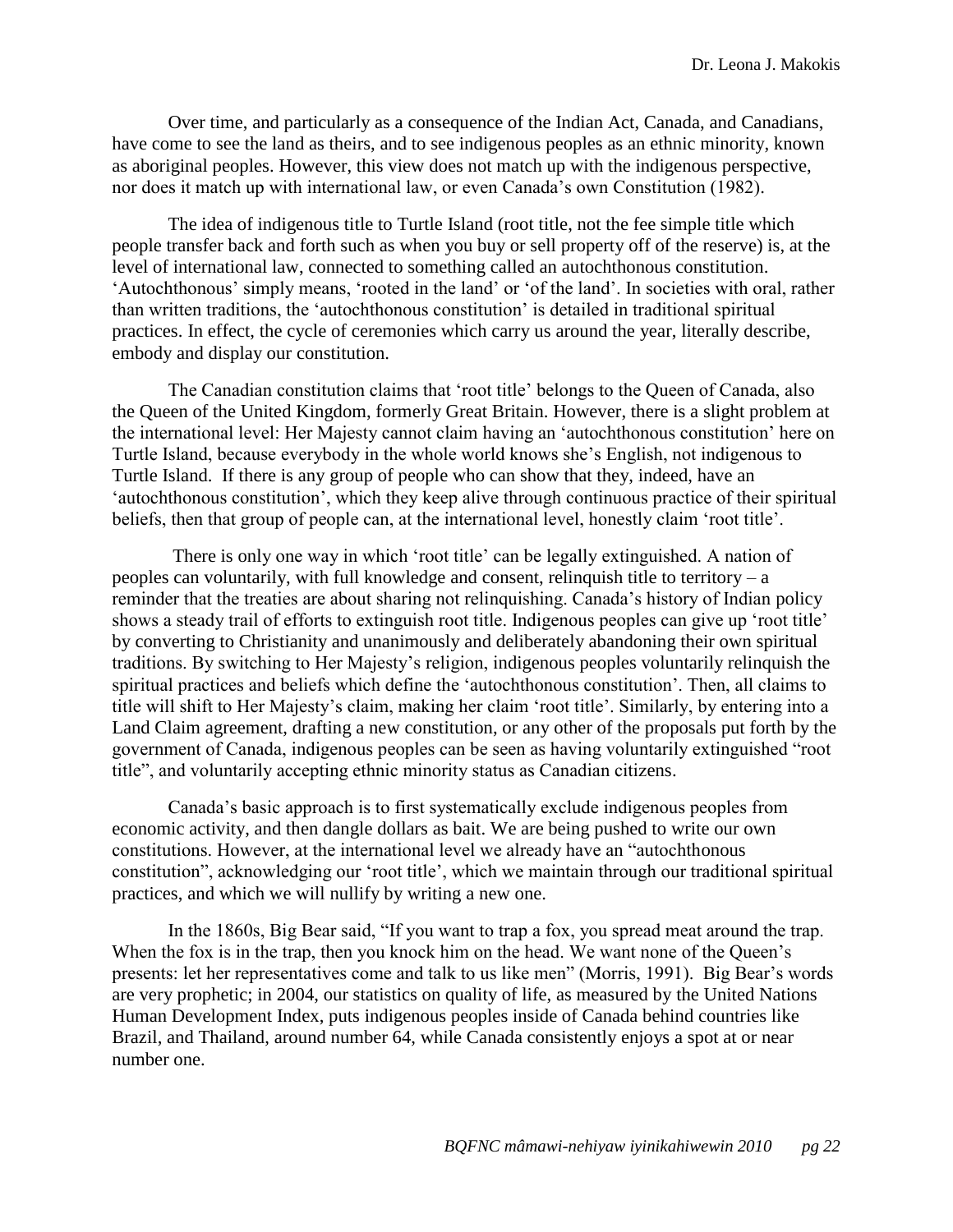What do the numbered treaties say about root title to land and resource? There is a famous "cede, release, surrender, and yield up" clause in each treaty text. What do these words mean? The numbered treaties, including treaties six, seven, and eight, are many things. They are a spiritual commitment to share the land in territories where indigenous peoples have been placed by the great mystery. They are agreements on how to go about making the transition from indigenous-only usage, to a shared usage. They can also be read as straightforward international commercial lease agreements. In 2004, indigenous peoples may not act like shrewd business people, but if we say that our indigenous ancestors were not shrewd business people, then we have missed the whole point of these treaties, and the two hundred years of trade relations between Europeans, and indigenous peoples which preceded the numbered treaties. Switlo  $(2003)$  contends that the, "cede, release, surrender, and yield up" clause is standard commercial lease terminology still used today. It refers to 'outside deals', say between the Blackfoot Nations, and the United States of America. In the treaty negotiation period, the United States was pressing for entry into and ownership of indigenous territory. Louis Riel, and Gabriel Dumont turned back an American expeditionary force coming up from Minnesota.

Look at the treaty text just before the "cede, release, surrender, and yield up" section, and you see the words "for Her Majesty the Queen and her successors forever". If our ancestors had been selling the land, there would be no reason to mention the Queen's heirs, although eurocentric historians will beg to differ (Alberta Learning, 2002).

In international law, Treaty Six sets a standard for negotiated agreements between Euroderivative states, and Indigenous Nations. The United Nations (U.N.) studied our treaties (described in more detail, below, under ‗Historical Impacts') and agreed completely with what our elders have been saying all along (Martinez, 1999). Neither sovereignty, nor root title to land had been surrendered in our treaties.

The treaties very specifically defined what was being shared, (agricultural use of land, only), where that land lies, and which pieces of land are being "reserved" from the commercial lease (hence "reserves", another common commercial lease term still in use today). Treaties also indicate that the connection to the land is, for indigenous peoples, a spiritual relationship, governed by such elements as the sun, wind, grass, and water, and in the situation of treaty seven, the mountains. This kind of relationship is not for sale, is non-transferable, and cannot be extinguished. Our ancestors made this agreement with the pipe, at a time when the pipe meant something to absolutely everybody. To bring this point home, Jimmy O'Chiese (2010) relates the treaty to the home-fire,

Everything comes from our home and everything is connected. The spirit of this home will always be connected. When the child leaves that door, the spirit protectors go with them to protect them and to bring them back to their home fire. All of us work for the home. We work for the children for something that they can have for their future. Education goes hand and hand. The four directions at the door line up with the fire which is what the treaties are based on: grass, sun, rivers. It is for those homes that we have treaties. It will continue from generation to generation. The home is to provide us the knowledge that was passed on. The teachings, future and guidance, prevention, protection and connection: these are the connection, the energy.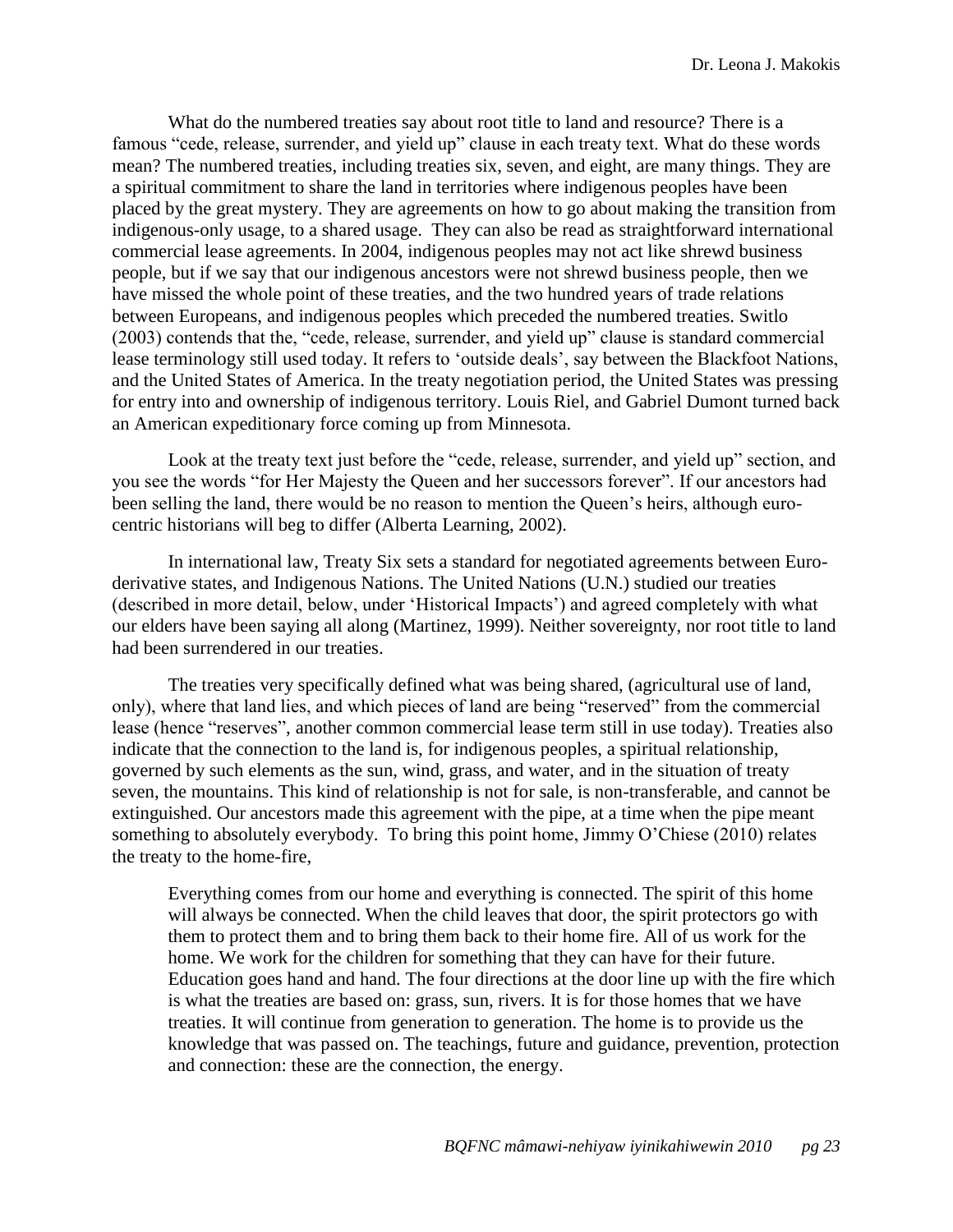The treaties are sitting stuck between the implementation stage and the enforcement stage (Makokis 2001; Steinhauer, 2004). The Federal Indian Act as a unilateral legislative construct, violates the treaties, as well as indigenous basic human rights. This is all well explored in both the legal, and the political sense. Canadians continue to receive the benefits of the treaties, while indigenous peoples' treaty benefits are illegally suppressed.

### <span id="page-24-0"></span>**Conclusion**

As the legal and moral beneficiaries of the treaties, our life's work is to find a balance for our customs, languages, and traditions in a complex world. For the indigenous peoples, this challenge has not been forgotten. We cannot forget. There is no failure. We must succeed. The grassroots people who maintain the sacred trust of the treaty agreements pledge to continue to meet this challenge set forth by our ancestors. The spirit and intent of the treaties is foremost in our struggle to succeed and meet this challenge as our basic and inherent right of selfdetermination. This challenge is our inherent right to pursue and succeed no matter what the odds. This section resolves with a reminder about the inherent connection between our teachings and the spirit of the treaties relayed by Jimmy O'Chiese (2010), "As long as there are people, the sun will never stop, because it's in your heart."

Our Elders remind us that the context is an essential element of any language revitalization strategy, more so than any language theory or method. We must undertake this work in the context of our spirituality, our ancestral knowledge, our treaty responsibilities and relationships. Language learning initiatives disconnected from ceremony compromise the wholeness of the language, disconnecting it from meaning and knowledge, from culture, and from people. We are reminded that language is knowledge, ceremony is method – original and authentic method. To sustain our knowledge we need our language, to sustain our language we turn to ceremony.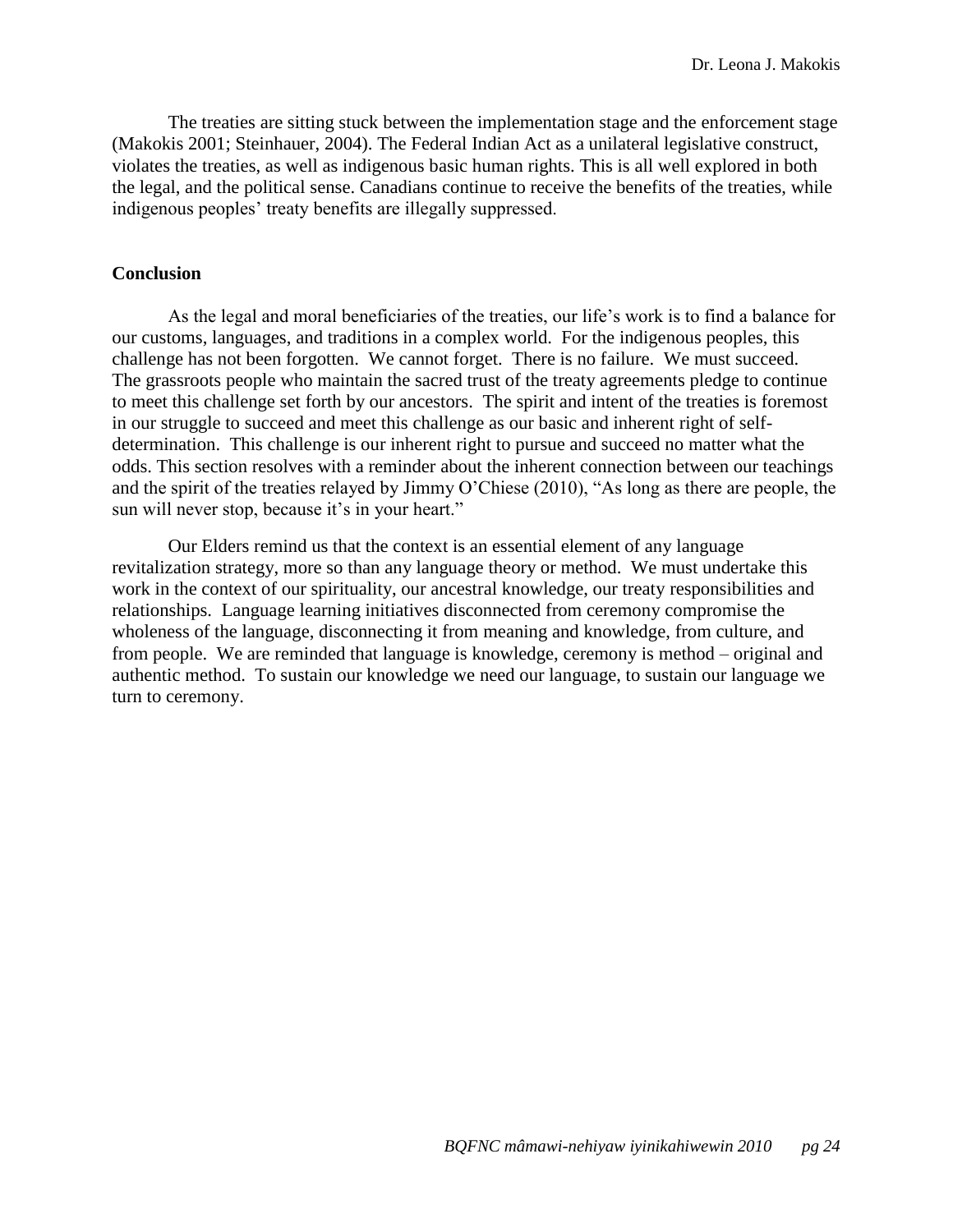## <span id="page-25-0"></span>**CHAPTER THREE – METHODOLOGY**

### <span id="page-25-1"></span>**Context**

Our language research is a spiritual responsibility. We are governed by the protocols of ceremony and traditional knowledge. We are researching language learning methods for our community, for our ancestors, and for our future generations, which reflects the responsibility of all generations, to be the bridge between the ancestors and the future. Our research methodology honors the relationships and ceremony protocols, and also depends on the support of the Blue Quills First Nations College team and student community – for this we are grateful and give thanks.

The traditional teachings of the Natural Law and the core principles and values of love, honesty, sharing, strength and determination inform and direct our relationships with each other on the research team, the Elders, with the language speakers and learners. We begin with ceremony and prayer and always acknowledge the presence of the spiritual dimension – the Creator, the Grandmothers, the Grandfathers, our ancestors, all our relations and we accept our spiritual responsibility to be doing this work with the language for and by the people.

We have addressed the ethical space (Ermine, 2000) required in this research process as outlined in our research proposal. Our ethical boundaries are established by collective principles such as our knowledge systems, the autonomy of our communities and our treaties. All our relationships are governed *by wâhkôhtôwin, kâ-mamâhtâwisit, ospwâkan, matotisân ekwa kâkîsimowin.* These, all go before us, informing our intentions, directing our purpose and are central to the research questions and our reasons for doing this work. As nurturing relationships and ceremony have been essential and part of our patterns of existence historically, we draw on and depend on these kinship relationships between each other. We follow the natural rhythm of the circle, reflective of all the other natural processes of life on Mother Earth. We use the process of the circle to allow for equal presentation, voice and a collective learning from each other. The practice of *mâmawi-kiyokeyahk* – visiting among the people has been one of the central methods of language acquisition used in the practice and teaching between the language learners and the teachers of the language for time immemorial**.** *Mâmawi-kiyokeyahk* is an essential protocol for building and maintaining our loving relationships – it invites humility and openness into the learning environment and establishes a focused intensity and observation for learning and retaining information. We learned that there must be an alignment in the processes between the research approach and the topic being investigated.

The language learning experiences that were created in this research journey helped define our relationships and commitments to each other making the process one of a truly authentic lived experience. Chisan (2001) said "Indigenous people have within their experience a concept of teaching and learning and …there must be love and caring in the (learning)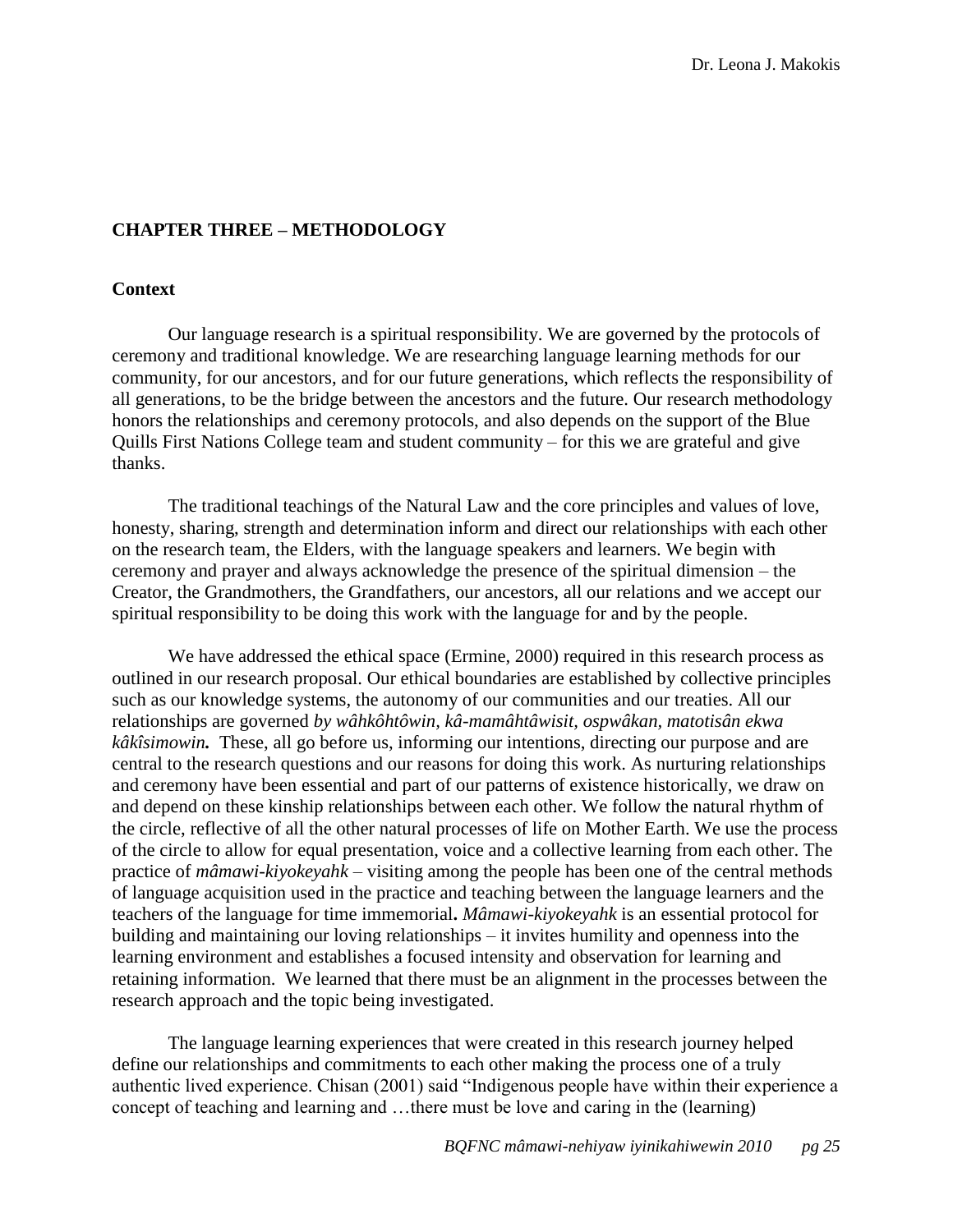relationship and there must be an honoring of the student as a whole person guided by the Natural Laws of the Creator" (pp 42-43). Cajete (1994) agrees, and describes that Indigenous teachers understand that people learn in many ways and that most of Indigenous education is experiential and occurs during the course of doing work. Indeed, all of our social behavioral patterns have involved learning by watching and doing *kiskinwahamâtowin* **-**(essentially the relationship between the teacher, learner and researcher). Research as a specialized form of learning must honor the protocols, processes, and relationships of Indigenous learning principles.

### <span id="page-26-0"></span>**Research Relationships**

Our language events, activities and outings often centered around common traditional activities and were communicated in place, in context and in the language. Stories were used often by the Elders and the traditional language speakers. They used Cree stories to teach and answer questions posed to them *naskweytowahk*. People reflected on these powerful learning experiences; they felt safe, connected to their life experience and history, increased their language vocabulary and experienced healing somatic emotional moments both privately and in the circle. We observe from reflections and personal accounts, that this process has been an instrument of decolonization and healing for the intergenerational trauma, the blood memory and deep spiritual wounds of our people- *mâmawi-nehiyaw iyinikahiwewin*.

V. Steinhauer (2004) states that "developing and fostering good relations is paramount if we are going to lead *miyo pimâtisowin*", the good healthy life (p 39). Therefore, it is essential and crucial to our survival that our Indigenous language acquisition be happening in our circle of community and in a Cree immersion context allowing for the personal growth of all individuals and future resilience in our communities. Stan Wilson (2000) said "rather than viewing ourselves as being in relationship with other people or things, we are the relationships that we hold and are part of" (p  $108$ ).

Language is a Spirit. To launch this journey we followed protocol and requested a ceremony to invite and host the Spirit of the Language in our learning process and into the research journey. This helped to solidify our direction and amplified the importance of the project and our relationships and responsibilities with the Spirit world. Research and language learning needs to be treated with respect and we acknowledge it as a ceremony. Elder Lionel Kinunwa said "a ceremony is not just a period at the end of the sentence. It is the required process and preparation that happens long before the event. It is the knowing and respectful reinforcement that all things are related and connected. It is the voice from our ancestors that tell us when it is right and when it is not (P. Steinhauer-Hill, p135). Indigenous language research is a life changing ceremony. And it also holds that once ceremony is launched the spiritual energy and responsibility continues beyond the event and becomes a lifelong commitment.

## <span id="page-26-1"></span>**Protocol**

In our culture, an integral part of ceremony is setting the stage properly. When ceremonies take place, everyone who is participating needs to be ready to step beyond the everyday and to accept a raised state of consciousness. We move into a spiritual space when we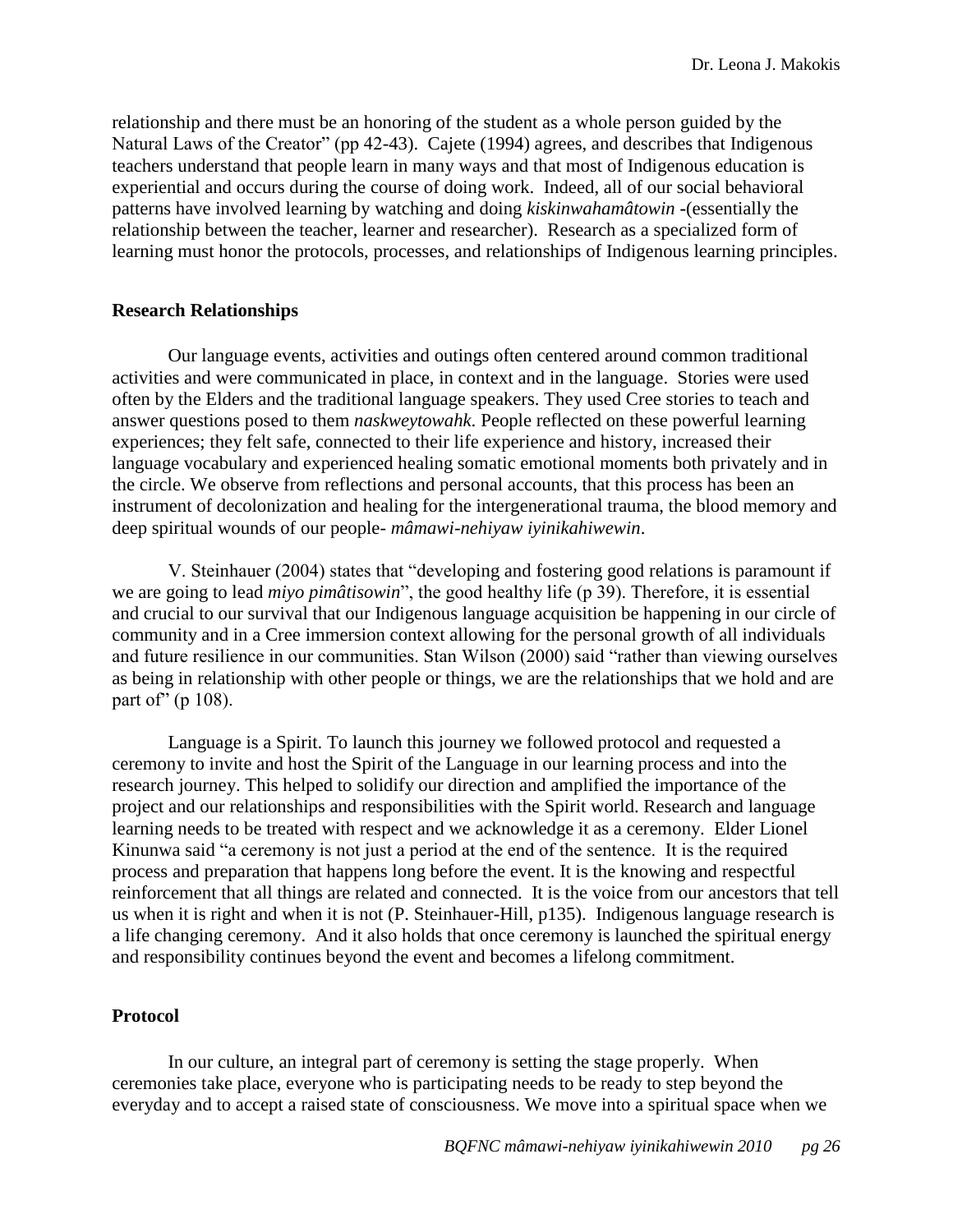are in the language and we address a larger circle of knowing beings – we join with our ancestors, for they can hear us. Alfred (2005) said: "Ceremony keeps people connected to their past it preserves memory… The wisest among our Elders and spiritual teachers tells us that there is a connection between all of our peoples and that each ceremony possesses part of the knowledge we need to survive. The ceremonies do more than connect us to a particular tradition or community, they connect us to the earth and to our true, natural existences as human beings..." (pp. 249-251)

Research as ceremonial process creates sacred connections. Cajete (1994) describes this learning path: "[It] begins with appropriate orientation, acknowledging relationships, setting intentions, seeking, creating, understanding, sharing, and then celebrating one's vision with reference to a place of centering" (p. 69). The many rituals and processes involved in our orientation and preparation for this research have created spiritual connections.

Lewis Cardinal (2001) said "our relationship to the land and animals teaches us about our relationship to our research ideas and practices, and that our methodologies of observing, listening and story telling are as old as our ceremonies and our nations. They are with us and they have always been with us. Our Indigenous cultures are rich with ways of gathering, discovering and uncovering knowledge. They are as near as our dreams and as close as our relationships" (pg182). Making meaning is what we do with our knowledge. Our collective language learning and our research is essentially preserving the knowledge of the earth and how to live in harmony with it and each other through the language.

## <span id="page-27-0"></span>**Method**

Indigenous research methods are based in the fundamental principals and values that all knowledge is relational, that it is shared with all living things in creation and, so it cannot be owned or discovered – it has to be lived and experienced. Indigenous ways of knowing embody and value spirit and heart and include a distinct way of being and of viewing the world. Traditional knowledge and traditional ways of thinking and being cannot just be handed over to those who practice the modern measurement sciences like linguistics in the academic institutions. There needs to be Indigenous community led approaches to language learning that for the most part, are based on careful sharing of traditional sacred knowledge. The process of learning an Indigenous language needs to be controlled and directed by the language keepers for it is connected to the land and our territory and needs to be to be experienced in relationships and ceremony. Indigenous research is all-encompassing and ever present in every facet of our lives, it embodies our presence as Four-part beings and it carries in it our true epistemology –the nature of our reality, our ways of thinking and knowing. Indigenous research is ceremony (S.Wilson, 2003 pg 168).

The circle teaches us that the process of researching language learning must align with and reflect the natural Indigenous learning processes. Battiste and Henderson (2000) noted that social fragmentation happens when the knower is separated from the ways of knowing and the knowledge (pg 93-95). Our people have been fragmented. We have been separated from our own truth about who we are, why we are here and from the value and spirit of our own language. We have been separated from our traditional relationships, spirituality, culture, and our language as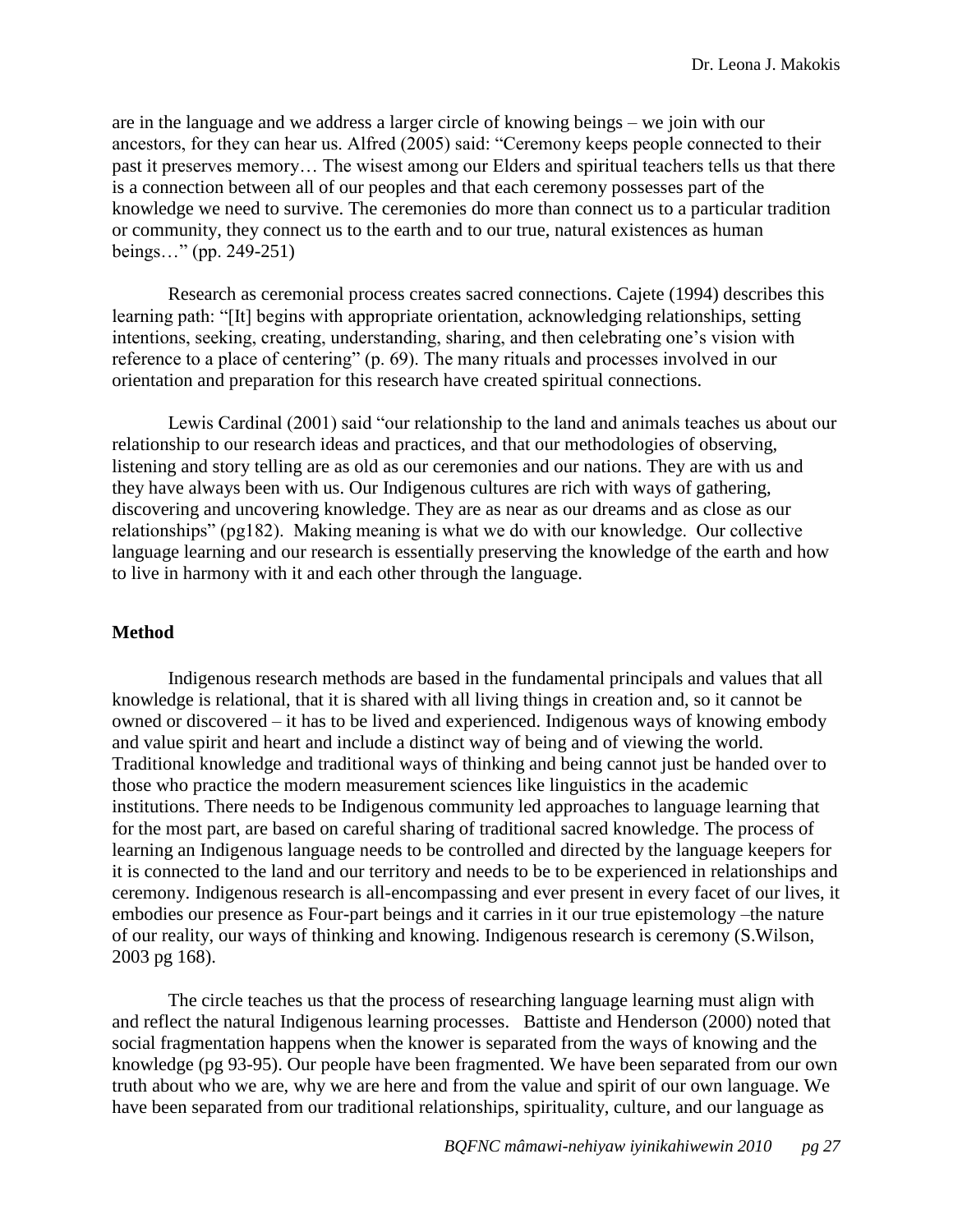noted in the accounts of the Residential school experience, the separation of our children from the Elders and their families, the enforced confinement to reserves, and the removal of our staple foods and hunting practices, our sacred birch bark scrolls, knowledge bundles, and ceremonial objects that were confiscated, destroyed and outlawed and replaced with the intrusions of foreign governments and religions. Any research methods that we were to use, therefore, would have to address and consider the impact and consequence of our colonization experience. Research becomes a process of healing and integrating.

When L.T. Smith (1999) addressed indigenous scholars she emphasized that any decolonizing research method would have to be about "centering our concepts (our truth) and worldviews and then coming to know and understand theory and research from our own perspectives and for our own purposes"(pg 39). Leroy Little Bear at the Language of Spirit Conference (Aug. 2008, Albuquerque, NM) asked the question 'How do you know if something is truth?' The dialogue circile resulted in a collective response that: we know it is true if a) our belief holds up in a variety of circumstances and over a period of time; b) our intuitive sense and inner knowing confirms it; and c) we can say that we know ourselves and we know what is true". For us, as Indigenous scholars, this means being able to make decisions about the research agenda and methodologies ourselves, guided by our ancestors, and our Elders rather than the conventions of modern academic research.

The Indigenous methodology of our research incorporated indigenous cosmology, worldview, epistemology, and ethical beliefs. Indigenous methodologies are holistic, relational, inter-relational and inter-dependent. Judy Atkinson (2001) stated that Indigenous research must be guided by the following principles:

- Aboriginal people themselves approve the research and the research methodologies
- A knowledge and consideration of community and the diversity and unique nature that each individual brings to community
- Ways of relating and acting within community with an understanding of the principles of reciprocity and responsibility
- Research participants must feel safe and be safe, including respecting issues of confidentiality
- A non-intrusive observation, or quietly aware watching
- A deep listening and hearing with more than the ears
- A reflective non-judgmental consideration of what is being seen and heard
- Having learnt from listening a purposeful plan to act with actions informed by learning, wisdom, and acquired knowledge;
- Responsibility to act with fidelity in relationship to what has been heard, observed and learnt
- An awareness and connection between logic of mind and the feelings of the heart
- Listening and observing the self as well as in relationship to others

• Acknowledgement that the researcher brings to the research his or her subjective self. (Presentation notes from the Third Tri-annual Indigenous Scholars Conference, University of Alberta 2002).

There are some who say that in "the method of phenomenology and hermeneutics there is no method!" Gadamer, 1975; Rorty, 1979 and yet while we could draw some parallels between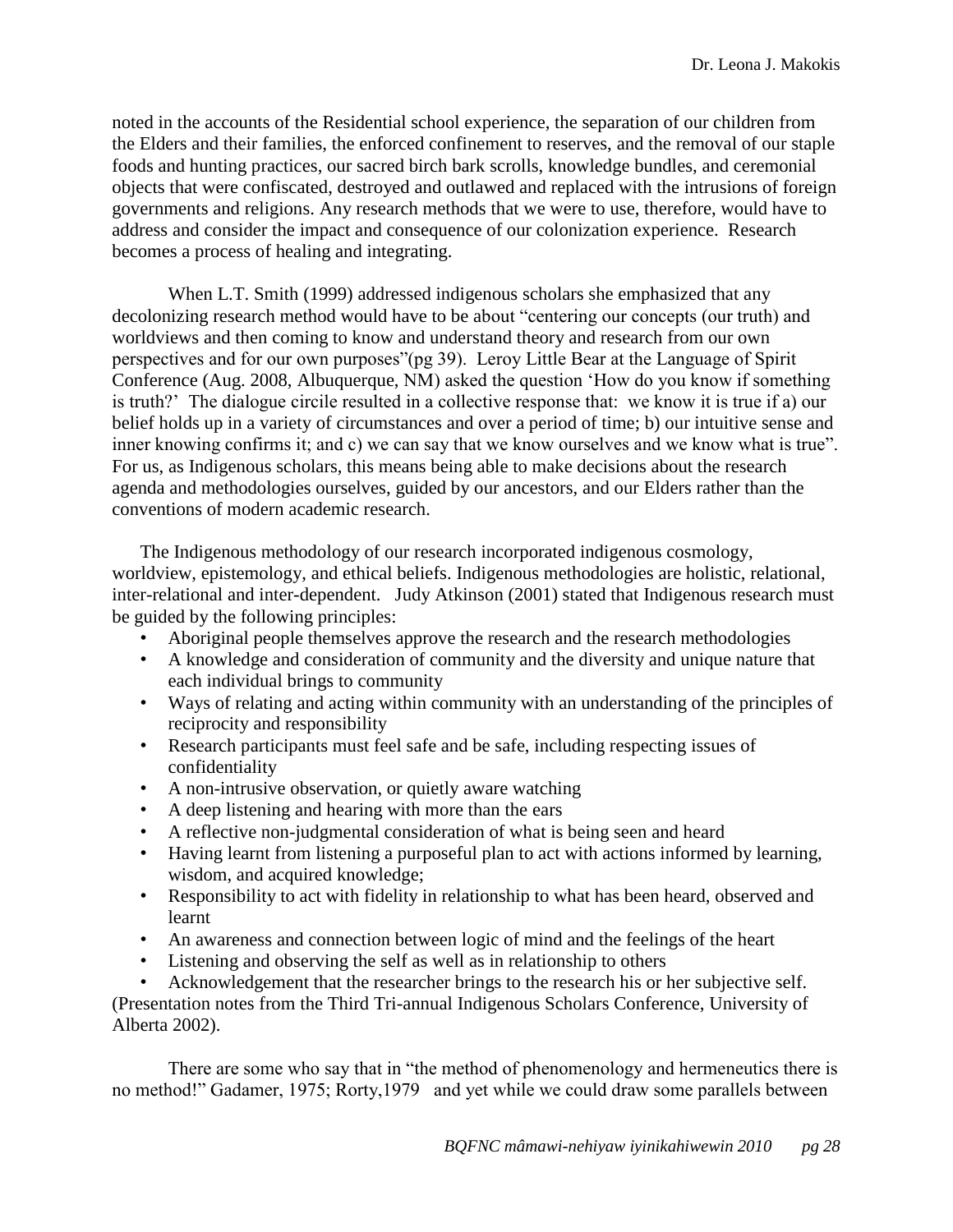hermeneutics, phenomenology and grounded theory; with Indigenous Research, it does not hold true that in Indigenous Research there is "no method" as in fact the protocols and responsibilities that govern our lives also govern our research.

Some methods have inherent in them more relationship building and relational accountability than others; thus may be more attractive and suitable in an indigenous paradigm. Qualitative research and grounded theory are perhaps the more closely aligned methods that we have worked with in addition to our own methods, and these methods are determined by our epistemology, paradigms, and ontology of Indigenous ways of knowing and doing (Smith 2005).

## <span id="page-29-0"></span>**Questions**

Elders have taught through stories for time immemorial, and in the story you don't always find the direct answer, or the answer you thought you were looking for, but you come to realize and trust that you will find the answer you need. So, our first learning was about learning how to learn, then, we could learn about language learning. We learned to take a story approach, to explore our own language learning journeys through story, to invite other learners to share the stories of their language learning journeys, and from those stories to craft another collective story that would be recognized by the participants as their voice – not necessarily their individual words and quotes, but in a vernacular that resonates with spirit and heart and relationships.

We set out our intention in our research to explore the following research questions:

- o *What are the natural authentic Indigenous methods of transmitting language?*
- o *What is the relationship between language learning and culture/ceremony?*
- o *What does the knowledge contained in the structure of the language teach us about method?*
- o *What barriers and supports exist for language learners/teachers in their context and relationship with the language?*

Indigenous research method requires relationships, subjectivity, connectedness, Indigenous research is personal. In ceremony we learn to let go of control and embrace the mystery, to allow knowledge to arrive in its own way. Once you tell the community you are doing language research, everything they share with you – stories, ceremonies, experiences, language, becomes part of the research.

## <span id="page-29-1"></span>**Data Collection**

Our data search and collection of language learning stories included interviews of individual language journeys, multiple talking circles involving Elders, language learners, and language helpers, as well as a focus on our own language learning journeys.

Over the term of the project the following events formed the core of the research activities for the project: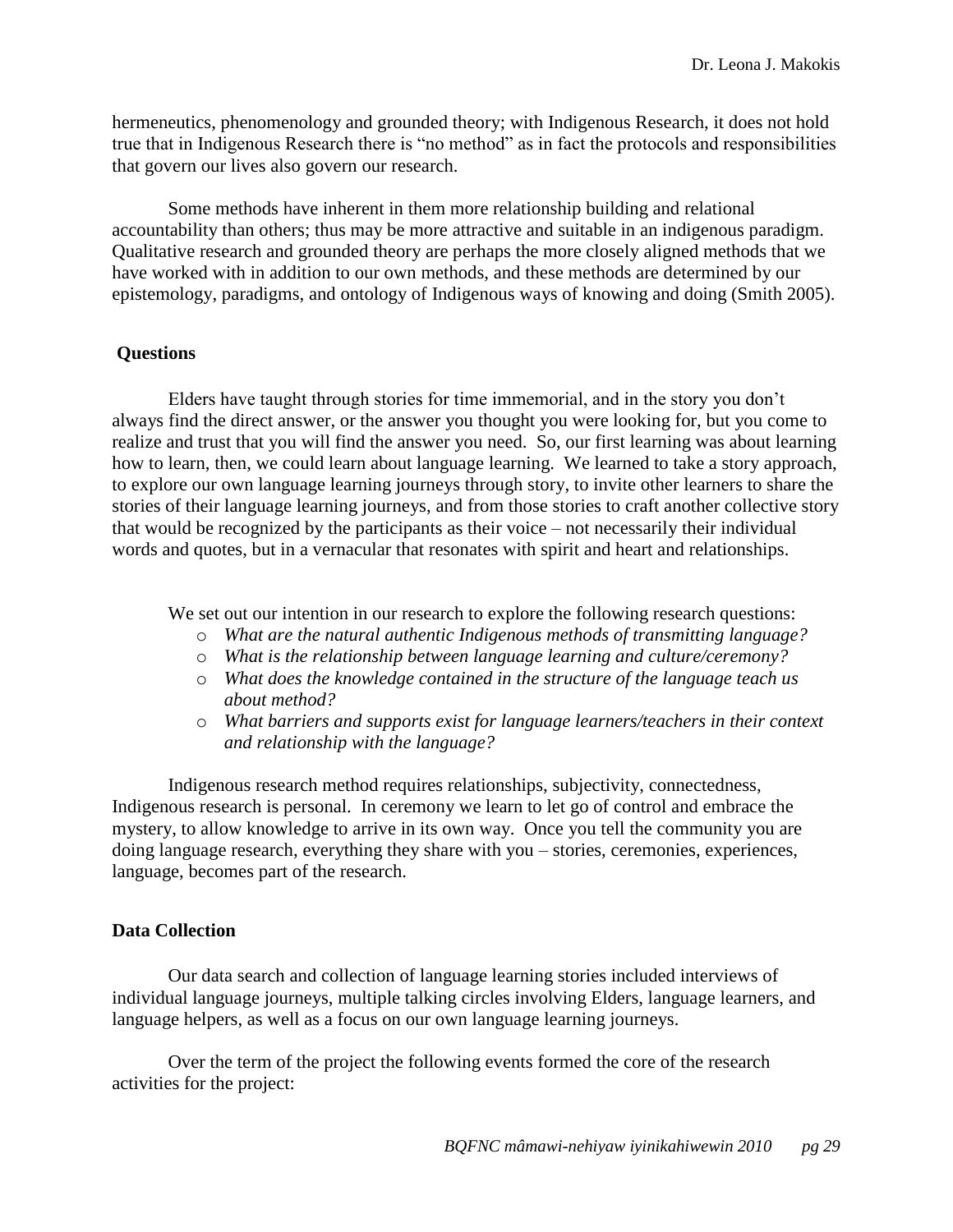| April<br>May                  | 2006 | Project Launch, language gathering and circles<br>2006 Cultural Camp |
|-------------------------------|------|----------------------------------------------------------------------|
| November                      | 2006 | Pipe Ceremony on the land                                            |
| May                           | 2007 | Learners circles/ language testing                                   |
| May                           | 2007 | Cultural camp                                                        |
| January                       | 2008 | Language research circle with Elders, students and staff             |
| April                         | 2008 | Language Conference/ Elders circle                                   |
| April                         | 2008 | Student circles                                                      |
| May                           |      | 2008 Cultural Camp                                                   |
| December                      | 2008 | Research data coding and analysis                                    |
| January                       | 2009 | Doctoral and Staff Team language circle                              |
| May                           | 2009 | Cultural Camp                                                        |
| January                       | 2010 | Data review and interpretation                                       |
| February 2010                 |      | Coding and Theming                                                   |
| March – June 2010 First Draft |      |                                                                      |
| $July - Aug$                  |      | 2010 Review and Finalization                                         |

Throughout this term the researchers were also involved in numerous community events and regional and national projects and conferences with a language learning focus.

The initial proposal included a pre and post-test activity for participants in the linguistic model Cree language course, however, when the research team reviewed the results of the pretests with language learners, it was clear that these results did not provide the baseline anticipated in the research proposal, and required a redesign of the research approach. Reflective dialogue with Elders reminded us that the conventional measurement tools imported from another system will create an artificial tension, and directed us to the approaches that honour who we are – *wâhkôhtôwin* and *mâmawi-kiyokeyahk* – relations and visiting.

The Indigenous research methods of looking, observing, listening, reflecting and checking in an iterative process allowed for full participation among all those involved in the language learning process. Appropriate protocols were employed, using tobacco and offerings, with more conventional release forms available as well authorizing audio video taping and pictures of individuals. The focus group sessions were translated, transcribed and preliminary analysis were completed through a group review process among the research team.

## <span id="page-30-0"></span>**Data Interpretation**

These findings were then collectively reviewed and interpreted to identify obstacles and supports, common themes and indigenous interpretations to language learning. Each of the key elements over the past four years, were studied to identify trends, relationships, consistencies and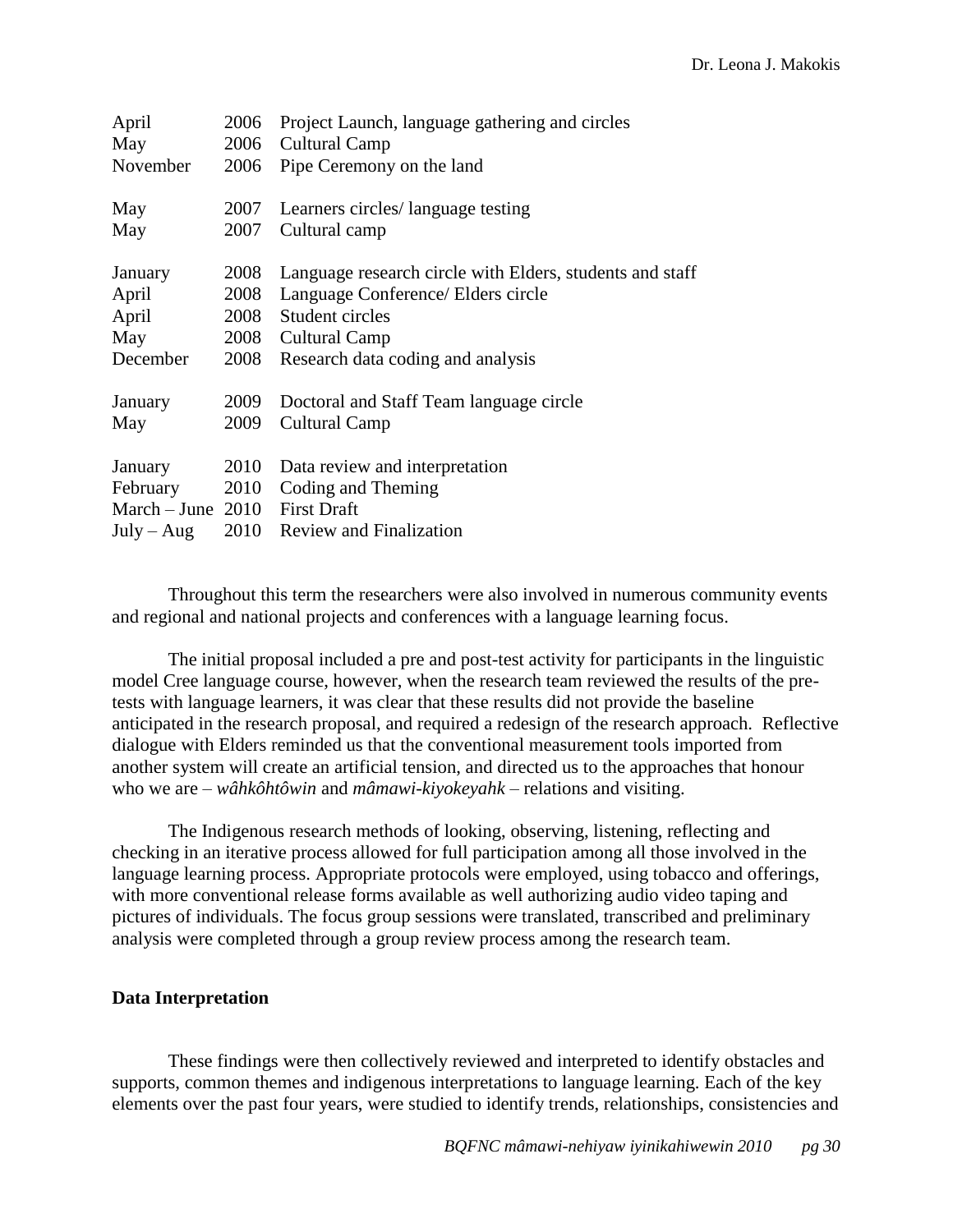inconsistencies. This iterative process also allowed for implementation of key findings as the project proceeded, including support for local teachers and schools to introduce immersion language learning into their programming.

### <span id="page-31-0"></span>**Research Team**

The term of the project exceeded the tenure of most undergraduate students, which allowed us to involve more individuals than originally anticipated, expanding student opportunity in all aspects of the project: planning, design, data collection, analysis and interpretation, and reporting. It also meant that there was no single undergraduate student that participated in all aspects of the project. The core research team involved throughout the project included the lead researcher and 5 graduate students who are members of the Indigenous community, the College community, and the language learning community – intrinsically insider-participant-observer-researchers – the role of knowledge keepers for time immemorial. The Indigenous ethic looks beyond the individual researcher or participant to the collective responsibility.

Voluntary participants included adult language learners in immersion as well as linguistic oriented courses, undergraduate and graduate students, adult learners on independent journeys, Elders, and programmers in K-12 and post-secondary institutions in Alberta, Ontario, and Quebec.

We have been schooled in what others tell us about research design and structure and protocol, and learned in this project that it really is about what our own people and knowledge traditions teach us about research, about how we come to knowledge. Our knowledge comes to us in dreams, in conversations, in ceremony, from people, from all our relations – all living things.

This project accomplished two major intentions: the practice of Indigenous research methodology informed by ceremony and traditional knowledge, and a thorough exploration of adult language learning in a Cree context.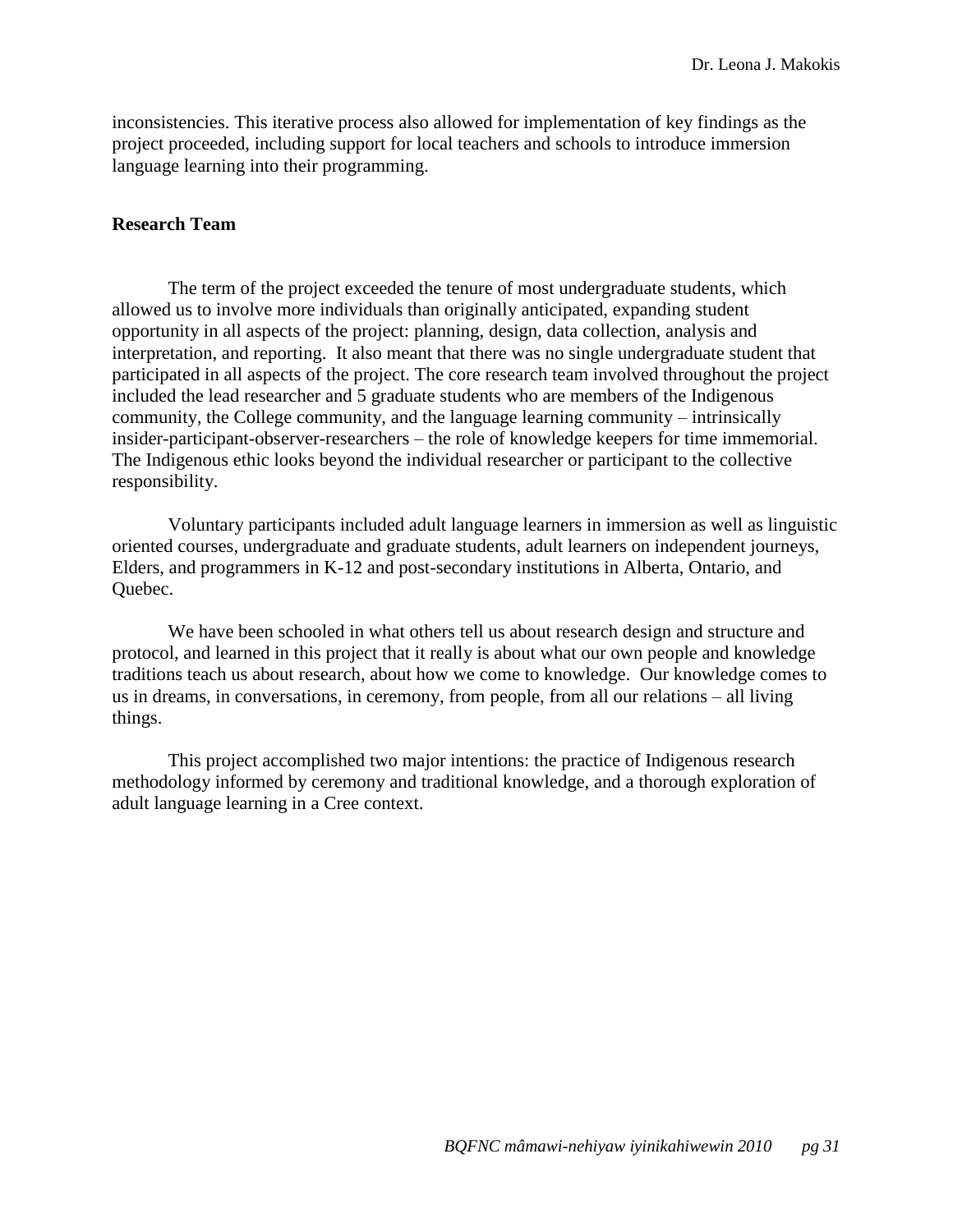## <span id="page-32-0"></span>**CHAPTER FOUR – FINDINGS**

We share what we have learned the way our people have shared for time immemorial – as a story, a conversation, a collection of knowledge, interpretation, experience, intuition, a tapestry, a weaving of words and inspirations arising from those words. "The truth about stories is that is all we are," (King, 2005) and in our stories we speak in a collective voice.

Our analysis of the data revealed four major categories: challenges, motivation, methods, and spirituality, with a central theme of relationships that wove through the entire experience. And within each category we identified major sub-themes that were shared across the groups. We recognize the relationships between these categories: that motivations can help us address and overcome the challenges, that spirituality is essential in method, that everything is interconnected through relationships.



### <span id="page-32-1"></span>**Challenges**

Learners, Elders, and teachers expressed a variety of challenges defined by colonization, family and relationships, the pervasiveness of English, resourcing, systemic issues, and the uniqueness and complexity of the situation.

### <span id="page-32-2"></span>*Colonization (Where we came from, what we carry into this)*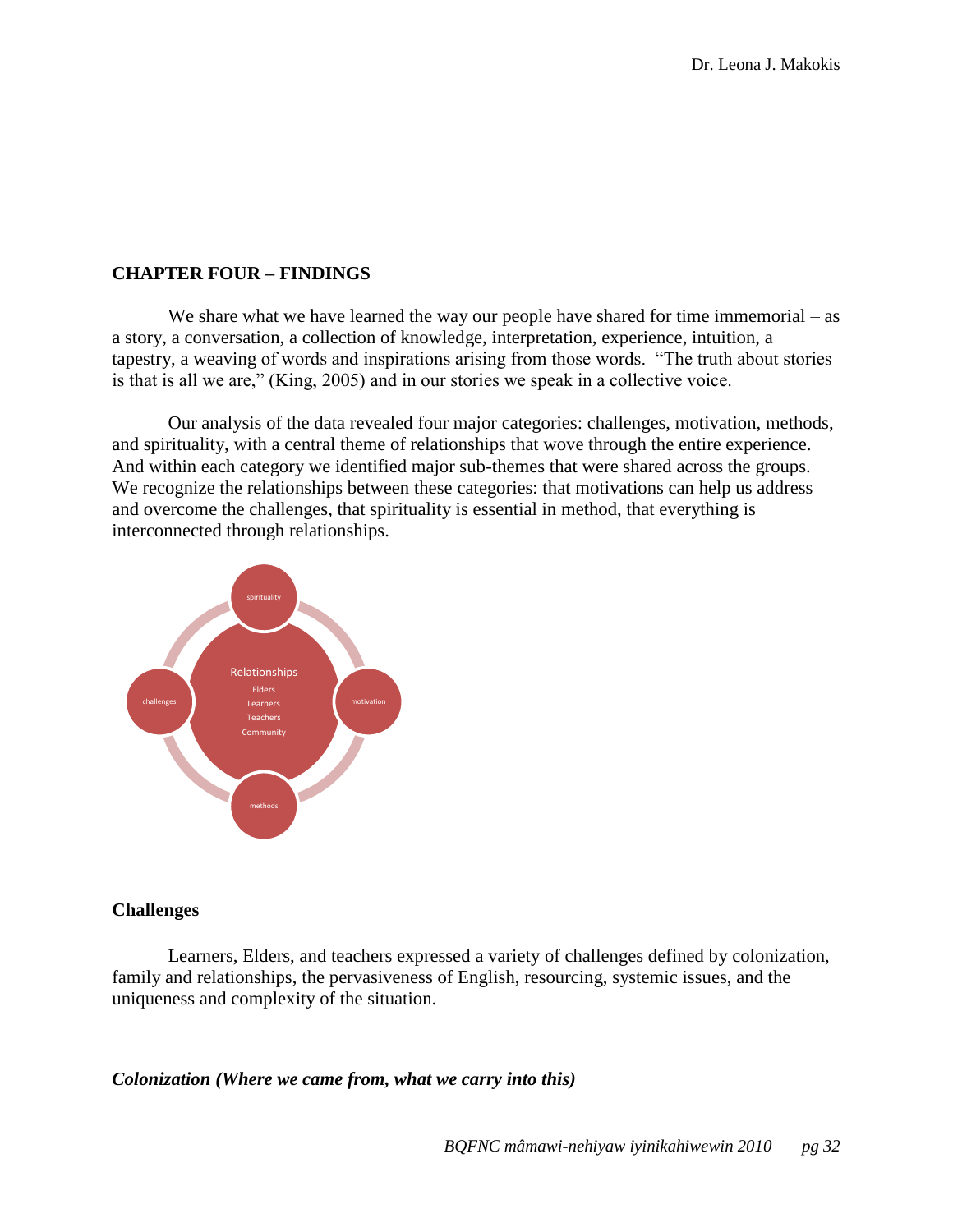Our Elders talk about blood memory, how the experiences of our ancestors live in us. We know that even if we never went to residential school and were punished for speaking our language, we are affected by those experiences. A vast majority of the challenges experienced/ expressed by adult language learners are informed by the collective memory of colonization. We need to understand the colonial experience so that we can dismantle it and reveal that place where the memories of our languages live inside of us.

Our languages offer some insight into the place we find ourselves now with language learning for adults. One of our team members shared that "Another concept that our language carries that has great implications for how we conduct ourselves in this world is *‗pâstâhowin'*. That is, when you have violated a boundary, you cause an imbalance in your relationships with people, the land, and the animals. We understand that our actions affect the world around us, thus we are responsible.

Our parents and grandparents would tell us *ki-ohcinanâwâw*: your actions [that cause harm to another being] also involuntarily invite something upon yourself. *‗Ki-ohcinehâw'* means if the [imbalance] doesn't happen to you it will happen to one of your children or grandchildren. We can also understand that the harmful actions of others can affect us: *e-ohcinihikawiyâhk osâm e-pâstkawiyahk* means all of us are experiencing the retribution because the actions of other peoples crossed a spiritual boundary against us. This is our context for understanding colonization and our separation from language and culture.

We learned from many that the loss of language is related to some traumatic event – being punished for speaking our language, being told by those we love not to use our language, being ridiculed for our accents, being separated from our families and communities, being singled out in public schools, our parents and grandparents not sharing the gift of language with us because of the punishment or embarrassment they experienced. This is evidenced by non-Indigenous learners who appear to grasp the language quickly and easily, perhaps because they do not carry the blood-memory of the trauma surrounding language loss and separation from culture and place.

We also recognize that as an adult learning your own language is a different learning experience than any other field of study – it is more personal, and our self-identity as a learner is challenged because of our emotional relationship with language the messages that we should not speak our language, the shame at not speaking our language, the grief that our parents did not teach us our language, one learner said, "I thought I could learn this as a subject, I would learn everything about it and I would know it, but it is more of a personal journey."

The messages that our parents and grandparents received about our languages – that they have no place or value in the modern world, that our people are not smart, that learning our language will interfere with our ability to learn and use English, that our children will be disadvantaged if they speak their indigenous language, – these ideas continue to be barriers for adult language learners because they carry emotional contexts that can create energetic blocks for learning and expression. From our own experience as language learners, we came to understand the wholistic context of language learning – and that in our language learning journeys we need to acknowledge our feelings about not speaking the language. The complexity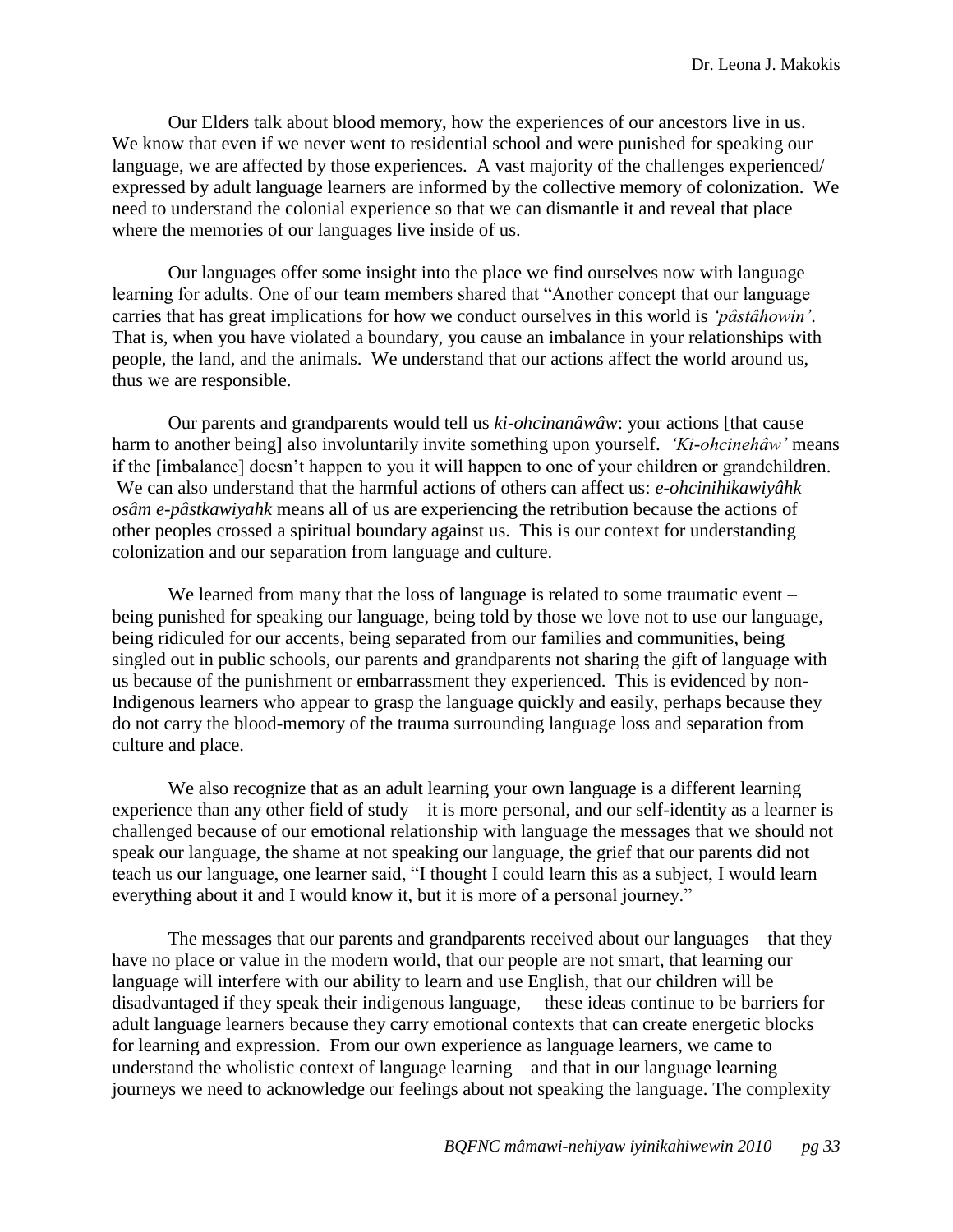of our emotional experience encompasses our family of origin and the manifestations of frustration, oppression, abuse, lateral violence, performance expectations/anxiety, learned helplessness, and learned dependency.

The welfare dependency that was deliberately created by governments in the 1950's (with roots in the treaty making and ration time as well as in residential schools), has manifested as a pervasive dependency mentality that is witnessed in so many aspects of our lives including language learning. Too often, the victim internalizes the shame of the abuser and becomes ashamed of themselves or comes to identify with and emulate the abuser, even to the extent of putting down ourselves and our own people, of putting down our own language and knowledge.

The dependency, the shyness, the apathy, the fear of ridicule, are learned states of being that come from the colonial experience, we have learned to be subservient, not to speak out, not to raise our hand in class or volunteer our knowledge, not to question, not to put ourselves forward in case it calls attention to ourselves and we get abused or shamed. Colonization has created a crisis of disbelief – we don't believe in ourselves, our knowledge, our language, our institutions, our people. (Chisan, 2001). As one Elder said, "some people think our medicines  $\gamma$  don't work, they don't believe in it – does this affect our belief in ourselves, our languages?" They said, "if the [learners] are embarrassed, they won't be helped, it will be a barrier."

The way we view the world and ourselves is informed by our collective and shared memory. It informs our relationships with the world, our families, the people who share our territories, our ceremonies, our cultures, our languages. When we no longer have the language to interpret and carry those shared ancestral memories, we are left only with those that are remembered in new language.

An interesting paradox exists in the innate humour of Cree people. Cree people love to laugh, and we enjoy laughing at ourselves, but in language learning contexts that practice encounters our colonial experience with ridicule, especially in educational environments like residential and public schools – of having our cultures and languages mocked or scorned or dismissed as primitive, useless, immaterial, valueless, of being told we cannot learn, that we will never be good enough, – all this has left us sensitive and afraid to expose ourselves by making mistakes and being laughed at as we learn a language we feel we 'should' already know.

The indigenous model of learning – observation, practice, mastery, modeling – allows a learner to witness and then to privately practice their new knowledge until they feel confident they have mastered the skill, then to share it with others. To have pressure to perform before confidence has been achieved can create a barrier. The classroom environment can also be a barrier, re-creating an environment of trauma, triggering old learning experiences and teacher learner relationships. This is a unique challenge at Blue Quills which is housed in a former residential school, the place where so many were punished for speaking their language among other abuses.

There is a vicious cycle present in the colonial context – generations who were punished in residential school or ridiculed in public school for speaking their language often did not encourage their children to use the language, and often in fact discouraged them. And now,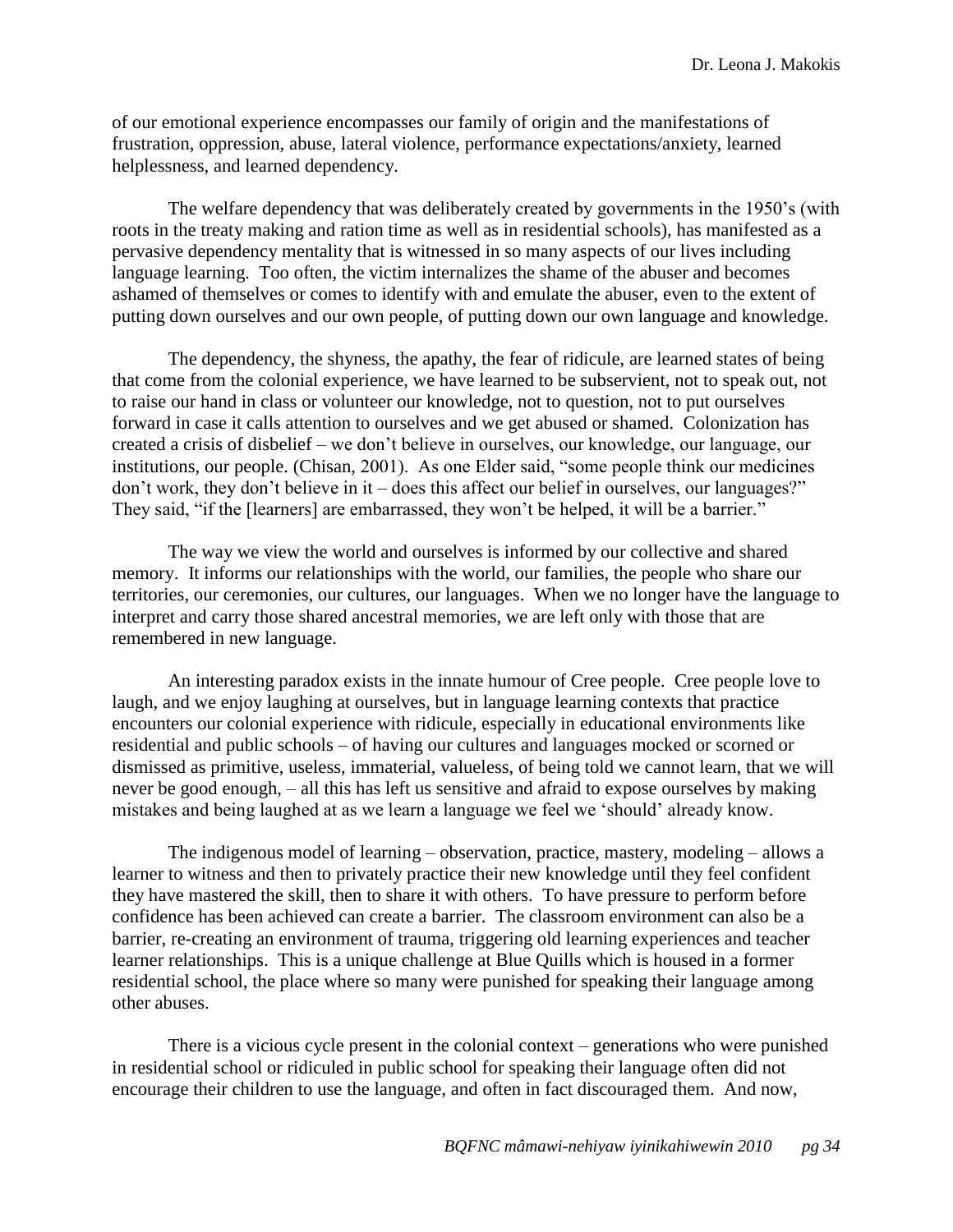those Elders are sometimes admonishing adults for not having their language, suggesting that they are less Indian when they don't speak Cree, creating another barrier to learning.

### <span id="page-35-0"></span>*Family and Relationships*

Language activists recognize that "children have nowhere to use language after school, in the community all you hear is English." The problem is compounded when there are one or two or now even three generations in a family who do not speak Cree, and the Elders ask, "who do they speak to when their parents don't speak at home." They also recognized "that people don't visit they way they used to," and there is a sense of isolation, of not having anyone to talk with because there is so much intergenerational trauma (loss of parenting practices, communication skills), some learners don't have the relationships within their families to be able to ask for or offer Cree language help. Many language speakers regret now that they didn't teach their children Cree because their grandchildren now don't speak Cree.

Similar to the holocaust survivors and their children and grandchildren, we experience the intergenerational trauma of colonization. We heard about these effects when people talked about our Elders not responding in our language in the neighboring town, or about our Metis relatives who speak Cree but do not self-identify with their Cree ancestors, about the separations that have been created in our families and cultures. Another paradox exists in families where fluent speakers live in the household but adult learners appear stifled, perhaps out of fear of making mistakes or because they feel the expectations from the fluent speaker or because the relationship is strained in other contexts as a result of the colonial experience.

### <span id="page-35-1"></span>*Pervasiveness Of English*

Today the majority of public service offices answer their phones primarily in English , in many public meetings the few people who can speak Cree may begin in Cree and then justify switching to English for those in the meeting who are not able to speak Cree. The use of Cree within communities has diminished not only in the public sectors but in the privacy of our homes.

Even Elders surprise themselves when sometimes, that even when they are the only ones present, they find themselves speaking English. And Elders who thought they were fluent, realize how many words they have lost, – if you don't use the language, you lose it. One Elder said, "Now I can't remember half of the animal and plant names I knew as a child."

Language Teachers and Elders teaching Cree to youth express concern about who the youth would speak to at home when their parents don't speak Cree at home. Elders acknowledge that "We did teach our children, but TV and radio over-ride our Cree. In today's society they all speak English so it is hard to use Cree." Even grandparents, who have made a commitment to speak to their grandchildren in Cree, notice how strong the pull of the English language is even in their own homes.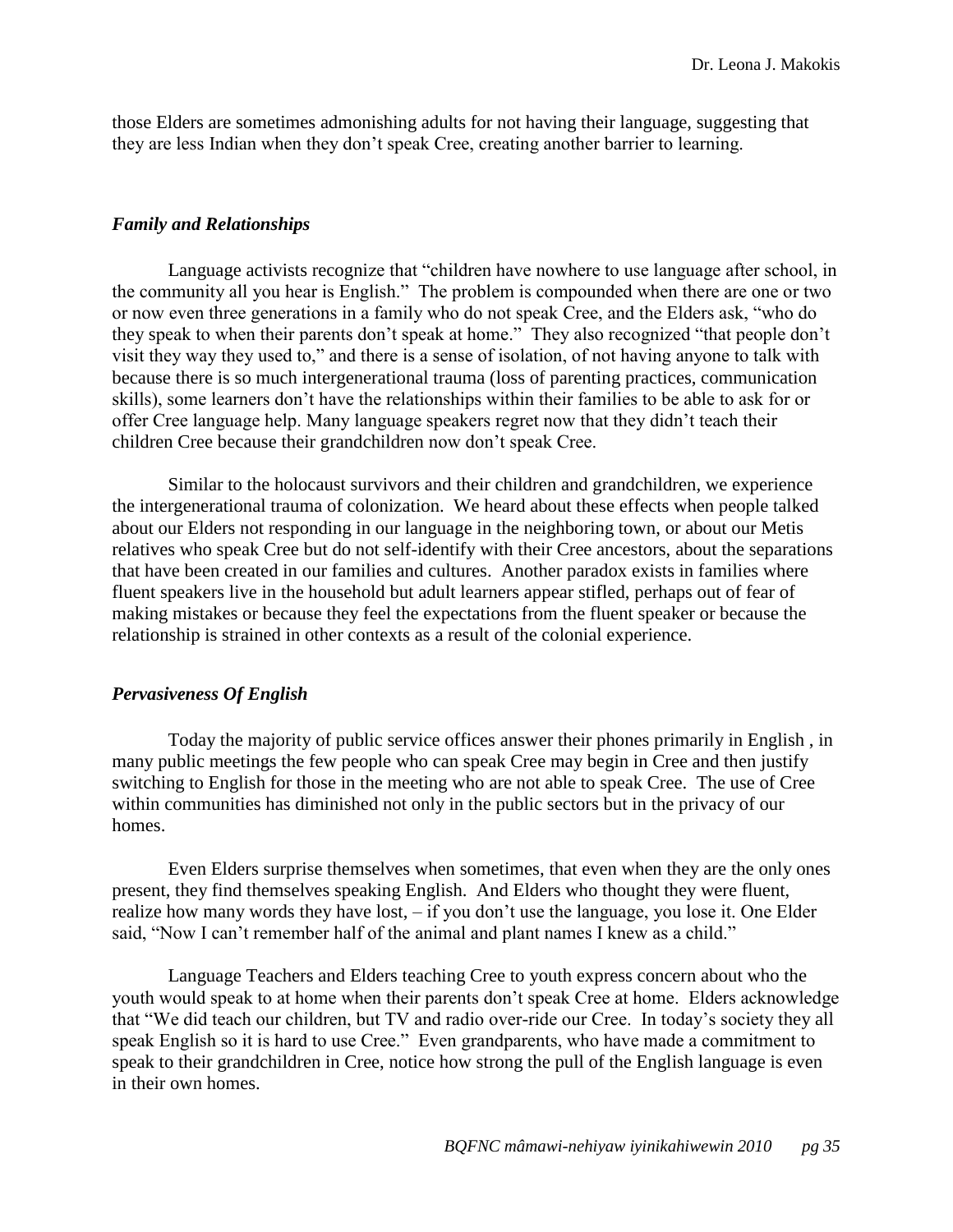### <span id="page-36-0"></span>*Resourcing*

Resourcing is a multi-faceted challenge. Students need resources to be able to study, teachers need support to create material resources, communities and institutions need money for curriculum development and program delivery.

For many adult students the challenges of childcare, transportation, housing, food, consume so much of their attention, that studying something as complex and emotionally engaging as language is a challenge. Some express it as "Maybe just coming to school today. No, no, just coming here sometimes. I just ask myself, what are you doing here, but after then you realize there is a purpose and what we are doing here, learning the language, trying to grow something."

Even places like Blue Quills that started with no money but lots of belief and commitment, find that there is not enough in the way of financial resourcing to hire enough people, not enough time or resources to plan or evaluate effectively or adequately.

It is frustrating that there is no funding for people who simply want to learn the language just because it is theirs, and to preserve the knowledge it carries. Unfortunately getting funding support for learning Cree is attached to an intention to work as a teacher. We hear stories about how the Oblates supported their members for several years to live in Cree communities, and without the worry of work and how to provide for themselves they were free to learn the language.

To some, the time and space in a busy life to focus on language learning is a luxury not often available. Learners need time and patience for practice, as well as mental processing time – wait time during a conversation for the learner to retrieve language. And perhaps the biggest challenge to time for adult learners is the need to earn a livelihood to provide the financial support for their family.

### <span id="page-36-1"></span>*System/Systemic Issues*

The constructs of the education system also influence language learning. Schedules and the demands of course structure make contextual learning difficult. Many of our language teachers are trained in linguistic methods which are embedded with cultural constructs of the languages which created them. The linguistic approach employed by most university courses, is focused on learning about the language, not learning to use the language in context. Students say, "We are not here to learn linguistics, we are here to learn more Cree, to absorb more Cree, how to use it, and grading doesn't help. Being able to write doesn't help, it is the listening and the using."

The messages and pressures of expectation, measurement, performance, learning style, or process that teachers communicate to students often unconsciously, based on their training,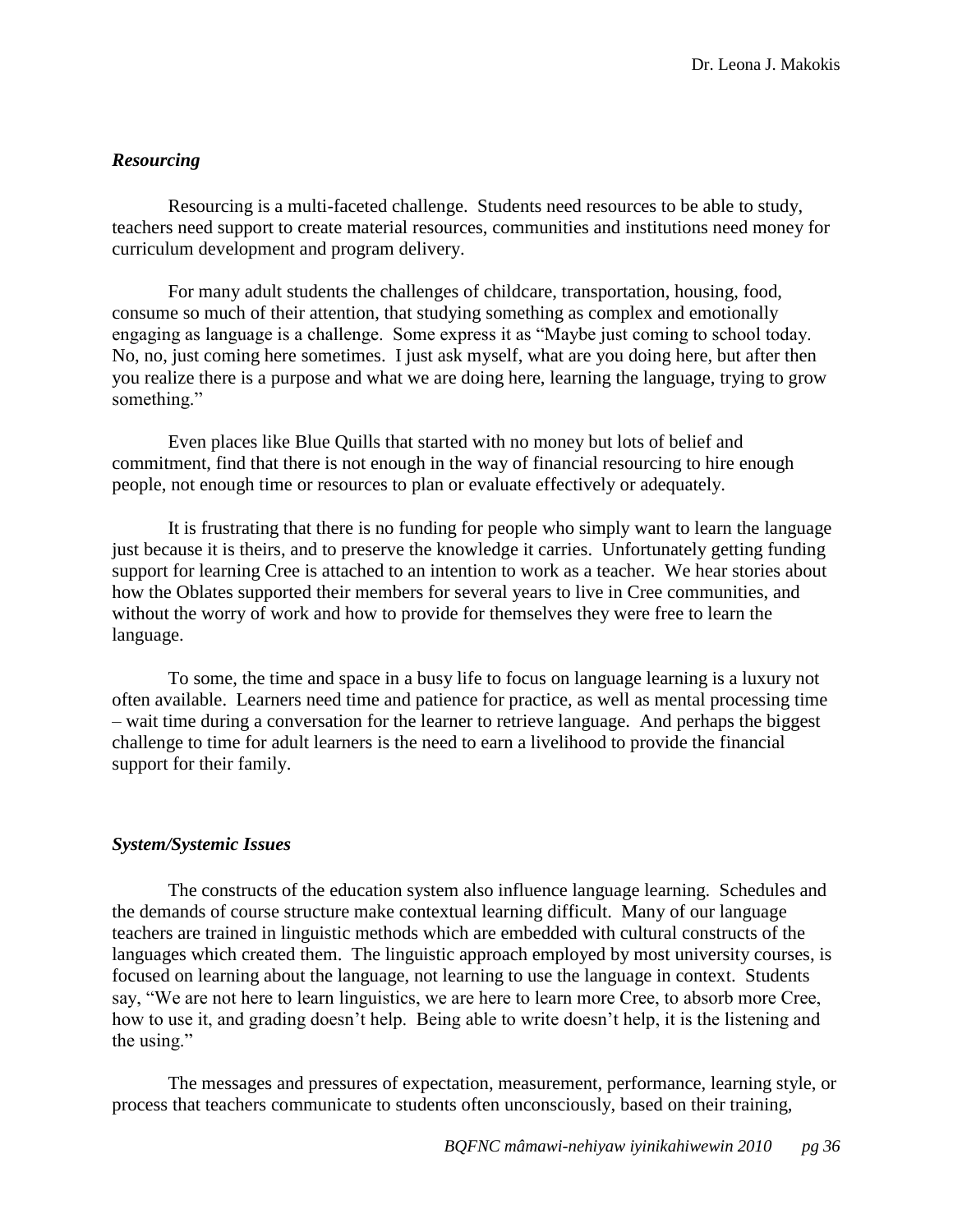assumptions or their own experience as students can also stifle adult learners. Learning in an organized classroom environment invites a tendency toward homogenization of method and pace, challenging learners who need more time or practice or context to learn the language.

Often there is more perceived demand than capacity to deliver, but the depth of the need creates a desire to accommodate the demand with inadequate resources. There is a need to do capacity building, to train fluent speakers in immersion methodology and linguistic terminology. Teachers are often frustrated because language learning is often tied to student funding, meaning the program and measures of success focus on classroom hours, assignments, and quantifiable performance rather than on the person and the collective language learning experience.

### <span id="page-37-0"></span>*Uniqueness/Complexity*

There is a uniqueness and complexity to Indigenous languages that are the essence of their depth and richness. The paradox is that the language learning journey is complicated by this diversity in the languages and the dialects, as well as the nature of the learning experience: Language learning is not like any other field of study, it is more personal; it is entangled and enmeshed with family and cultural history, with emotional and spiritual dimensions. It is not an academic exercise. The tendency in teaching institutions towards homogenization of group pace and process can marginalize a fragile learner who is encountering the complexities of colonization at the same time. Others have been introduced to language learning in a mainstream University where the focus is on learning about the language, not learning to use the language. Some feel they are defending their dialect or caught between dialects, or notice that we sometimes put down other peoples' dialects.

Sometimes we get lost in our community programming in deciding where to start when we recognize that there are several age groups from middle aged to new-born, all with different needs. There is a challenge presented by fluent speakers who need to learn how to work with non-fluent language learners and how to stay in the language, resisting the tendency to switch to English for convenience. Sometimes fluent speakers appear frustrated with learners, perhaps not because of the learners but because of the sense of urgency. And the colonial fracturing and isolation experienced in families, sometimes leaves learner feeling that they do not have anyone to talk with.

There is also complexity in the language and its structure. English Grammar teaches individuals how to make a sentence and the sentence carries much of the meaning; for the Cree language meaning is embedded in the verbs, a verb becomes in a sense a small sentence. Many grammar oriented classes modeled on English grammar classes do not teach individuals how verbs are conjugated as a result learners often are overwhelmed. As a polysynthetic language with multiple dialects, Cree creates meaning and concepts in a much different fashion than English with its grammar and nouns and verbs and subjects and objects, requiring a different thinking model.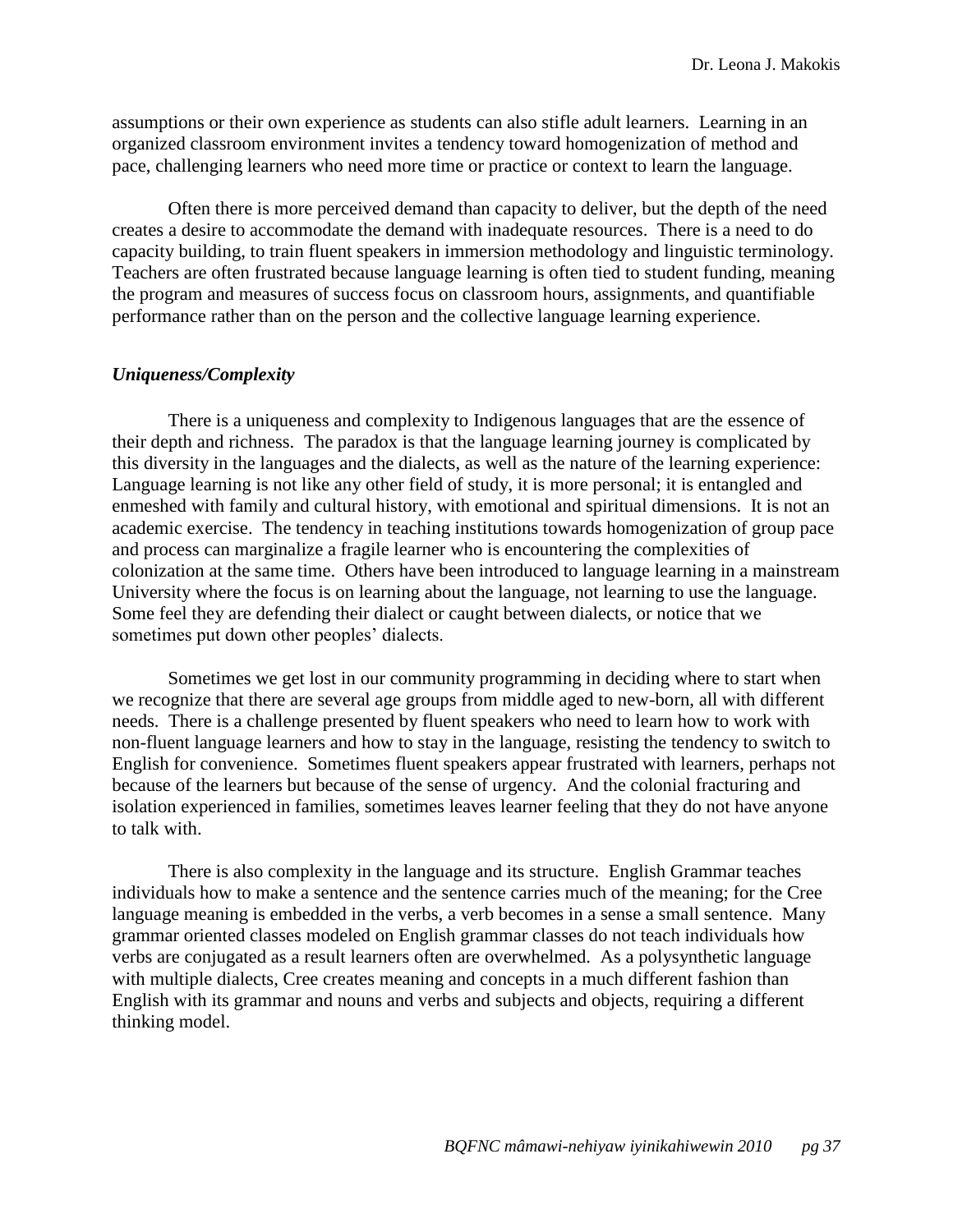Dr. Leona J. Makokis

### <span id="page-38-0"></span>**Motivation**

For learners and fluent speakers alike, there is a recognition that the language is about connection, creating a language community to restore *wâhkôhtowin* (relations), and connect to family. It is about connection to spirituality, a journey to our collective past and future, our history, our ancestors, our family. It reminds us of our responsibility as indigenous people, of our cultural identity, of our sense of inclusion, and a reconnection to our spirit and heart. Language helps us to understand Elders, to participate in ceremony. It connects us to land and to a shared consciousness, to a sense that the land is waking up the consciousness of the people. As people get older they are more interested in learning about their relatives and so language becomes a vehicle through which those connections can be learned because that is the language those people spoke.

The connection starts with self and becomes a healing experience as we connect to *wâhkôhtôwin*, to all our relations, to family, and extended family, to ancestors, to purpose, to identity, to spiritual and world relationships. Connection is achieving "wholeness as a human being: I didn't have a sense of who I was when I came here, now I have a sense of who I am" There is a strong desire for healing from residential school and colonial traumas, to reclaim what was lost. Many see language as a vehicle to correct situations created by residential schools, by allowing people to reconnect with family, with knowledge, with spirit, with self.

Another common motivation among all groups is the strong desire and sense of responsibility to give something to the next generation, a sense of collective responsibility, a responsibility to link past and future generations. There is also awareness that the language carries our knowledge about ourselves and our world, about how we are related to one another, and how those relationships represent a connectedness.

For time immemorial, through the generations we have been taught that language is a gift and that we must "share the gift of language, language is gifted, must be passed on as a gift," Some expressed that they are learning the language as an adult because they "Don't want to be the weak link in the generations." Others who have carried the language all their lives are committing to teach their children and grandchildren because they do not want to leave this world without leaving something here, they don't want to take the language with them. One grandmother shared that she was invited by her daughter to speak only in Cree with her new grandson and noticed that her daughter, a new mother, was increasingly using language to talk to her son as well. There was no deliberate effort to teach her daughter, but the increased exposure to the language in a family setting and a motivation to ensure the newest generation receives the language has created opportunity for the middle generation.

There is a strong desire to do good for family, community, to give something back, to pass it along to children, grandchildren, or to recover lost childhood language. For others, there is an individual personal commitment, a desire to learn language for themselves and family, for future generations – so there will be someone there to teach their grandchildren and greatgrandchildren to have somebody to talk to. Our ancestors have talked to us about our responsibility to the seventh generation, to understand that what we do in our lives will have an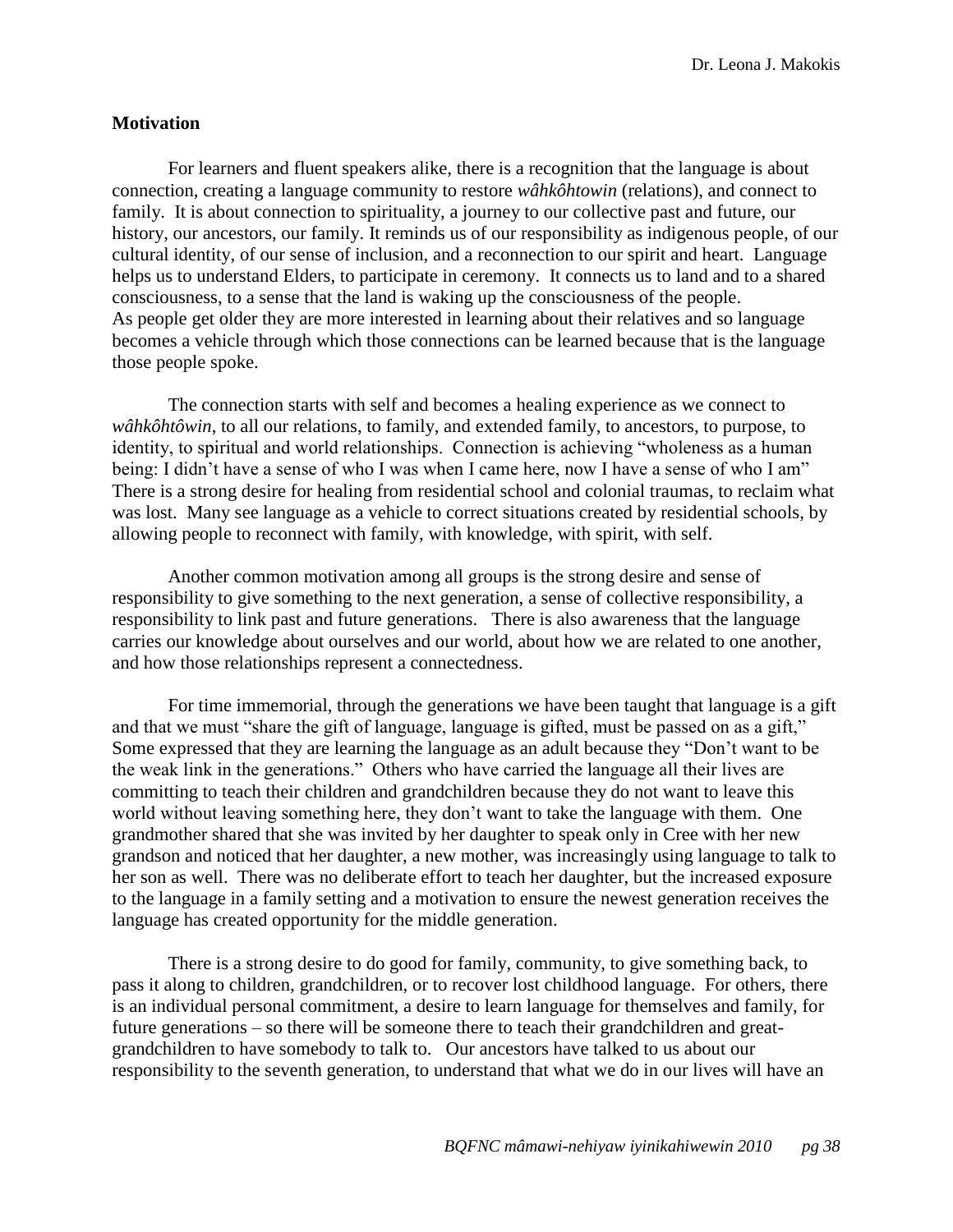effect on the seventh generation to follow, that the great-grandchildren of our greatgrandchildren will live with the consequences of our choices.

We encountered a strong belief that indigenous institutions have a responsibility to preserve and protect the language and to develop it, to not let mainstream institutions and linguists own it. There is a sense that these institutions carry a responsibility to the language and to future generations. Community owned institutions are told that people will come, that learners want the language, if you build it they will come.

Our Elders said, don't let the universities take our languages, look what they did with native studies – they took our knowledge and are teaching stuff we don't recognize. This has supported the work of Blue Quills where we are guided by the vision of our ancestors, the ones who lived in these lands when Cree was the only language and the ones who exercised their responsibility in 1970 and took over this school, acknowledging our right and responsibility to educate our own. Their belief in our own capacity to do this has resulted in the launch the doctoral program in 2002 which allowed us to explore methods of language learning for adults then transfer that to programming.

Language is the vehicle which carries knowledge and learners acknowledge the importance of access to knowledge, legends, stories to carry the memory/ knowledge, of place, of a personal need to speak our inner knowledge. Some talked about knowledge we carry that we can't access or express until we have the language. Belief in our own knowledge, concerned about the traditional knowledge (land, hunting, healing, medicines…) that is carried in the language and isn't being passed on, to regain an understanding and role in ceremonies, to learn songs. One said, "I want to learn about ceremonies, how to lift pipe, there are big teachings in that.‖ Some are motivated to develop our own dictionary that is entirely Cree, not Cree-English translations. And some, who are fluent orally, covet to learn to write in Cree, to be able to tell stories because the stories carry our knowledge, to have context for using the language, to understand humor and stories, to know what people are talking about, to get the jokes.

Through language learning we see the potential to restore our relationships, our knowledge, our languages, our peoples, our ceremonies, our medicines, ourselves, our governance, our shared collective experience. We have to look inside ourselves. Our masters are not in a university, they are in our communities, they are our Elders, they will always be the most reliable, authentic source of language.

### <span id="page-39-0"></span>**Methods**

Across the groups there was a clear message that the language is best learned through immersion, land based activities, ceremony, song, and story. We need to be mindful of the emotional and spiritual dimensions of the language learning journey which manifest in relationship, as well as the importance of opportunities for speaking, listening, and writing.

Through immersion we satisfy that need to sometimes simply be around the language – to hear it, to feel it, to sense the rhythms and patterns. Learners in immersion hear and speak only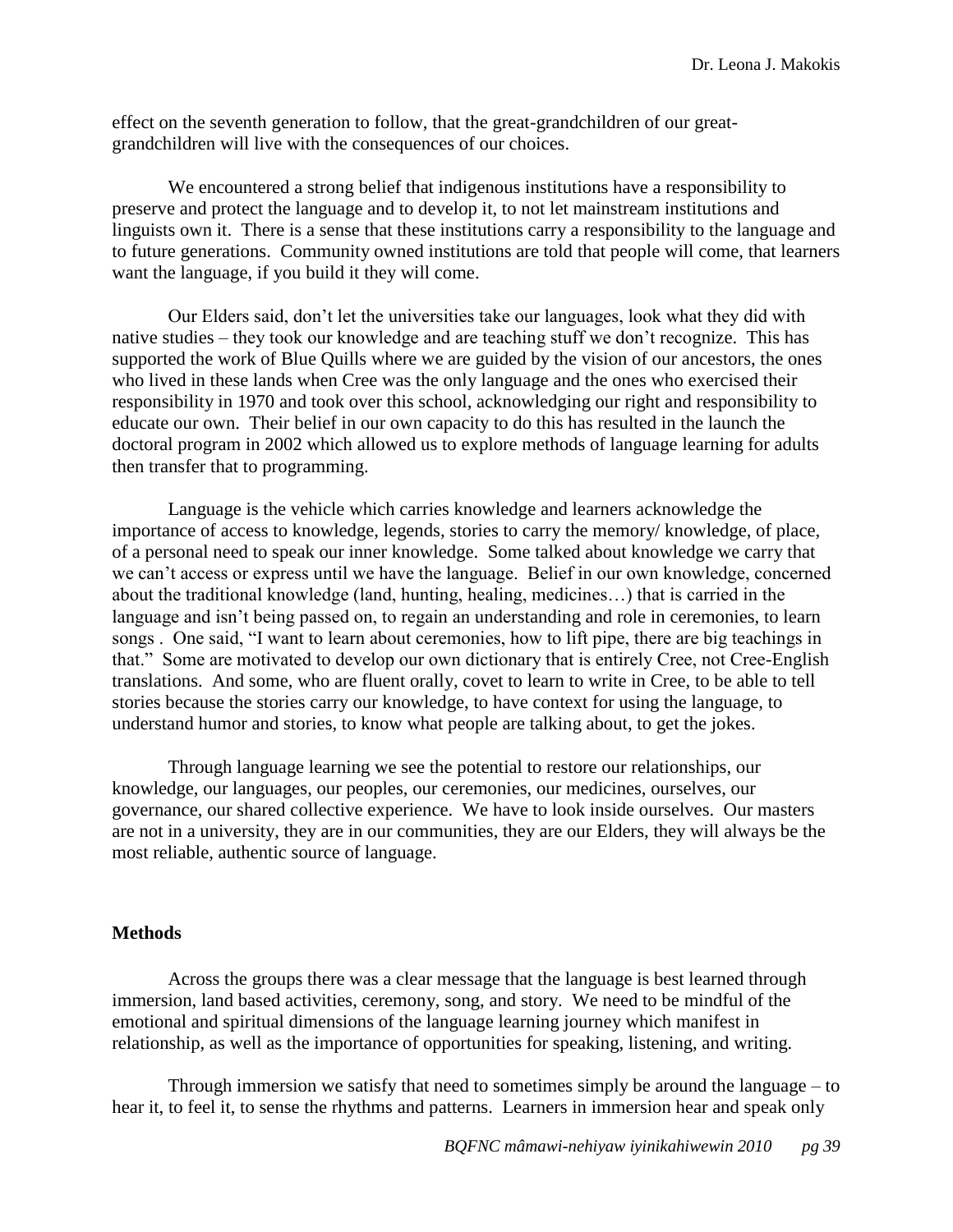the target language – there is no translation or interpretation, the focus is on speaking and listening. The language learner and helper must communicate through language and movement, acting out meaning, using repetition and visuals, and contextual language.

Immersion can happen in a variety of contexts: land based, ceremonial, school based and home based. Immersion can also employ various methodologies and process to support individuals in understanding the Cree language without employing English. Immersion is about creating Cree language pathways in our brains so when we see something our brain thinks in Cree as opposed to first thinking in English then translating to Cree.

Acknowledging our relations, particularly our spiritual relations' is part of Cree thinking and so beginning the day, the class, the new enterprise or the journey requires ceremony. The traditional practice of smudging everyday creates a spiritual space for language learning. Through language, we also learn about Cree spirituality and how important it is to be active in spirituality, to have hope in your spirit and your native self. Ancestral teachings acknowledge the spirit of tobacco, and as the Elder's say, "tobacco will talk for me when I can't talk for myself." We use tobacco as an offering in ceremony to ask for spiritual help on our journey, as an offering to our language helpers for the gift they are sharing, and as an offering to the spirit of language to anchor our relationship.

Especially for the independent learners, ceremony is a key motivation as well as a method. Regular exposure to the language and immersion in a spiritual environment anchor the language to practice and invite an energy beyond the human into the relationship. During ceremonies such as sweats, dances, and pipe ceremonies, learners hear language in prayer, in song, in dialogue, in story. Our language learning is strengthened through prayer, dreams, and protocols. Beginning with ceremony strengthens our resolve to deal with difficult issues, opens our minds and hearts to new learnings and reminds us that we are not alone.

Land based learning is nature and relationship based – it is about *wâhkôhtowin*, all our relations, it is natural, it honours our relationship with our mother earth, creates the connection with 'mother tongue'. Our Elders tell us to teach outside the four walls, in the centre of the four directions, to use our trap lines for immersion camps, to use language in everyday living activities such as in hunting, snaring, fishing, gathering, cooking, eating, traveling, playing, ceremony, healing, gardening, cleaning, arts, building, and active living. These immersion and experiential methods anchor the learning in the whole being: spirit, heart, mind, body, – through activity and direct experience, we hold the knowledge within us. It also empowers the learner to become a teacher, to immediately share what they are learning with others by inviting them into the experience.

Learners complemented their learning by employing methods and processes which supports immersion learning from other sources such as: Language Acquisition Made Practical (LAMP, [Tom Brewster,](http://www.google.ca/search?tbs=bks:1&tbo=p&q=+inauthor:%22Tom+Brewster%22) [Betty Sue Brewster\)](http://www.google.ca/search?tbs=bks:1&tbo=p&q=+inauthor:%22Betty+Sue+Brewster%22), Accelerated Second Language Acquisition (ASLA, developed by Stephen Greymorning), Master Apprentice Program (MAP – How to Keep Your Language Alive, Leanne Hinton, Matt Vera, Nancy Steele).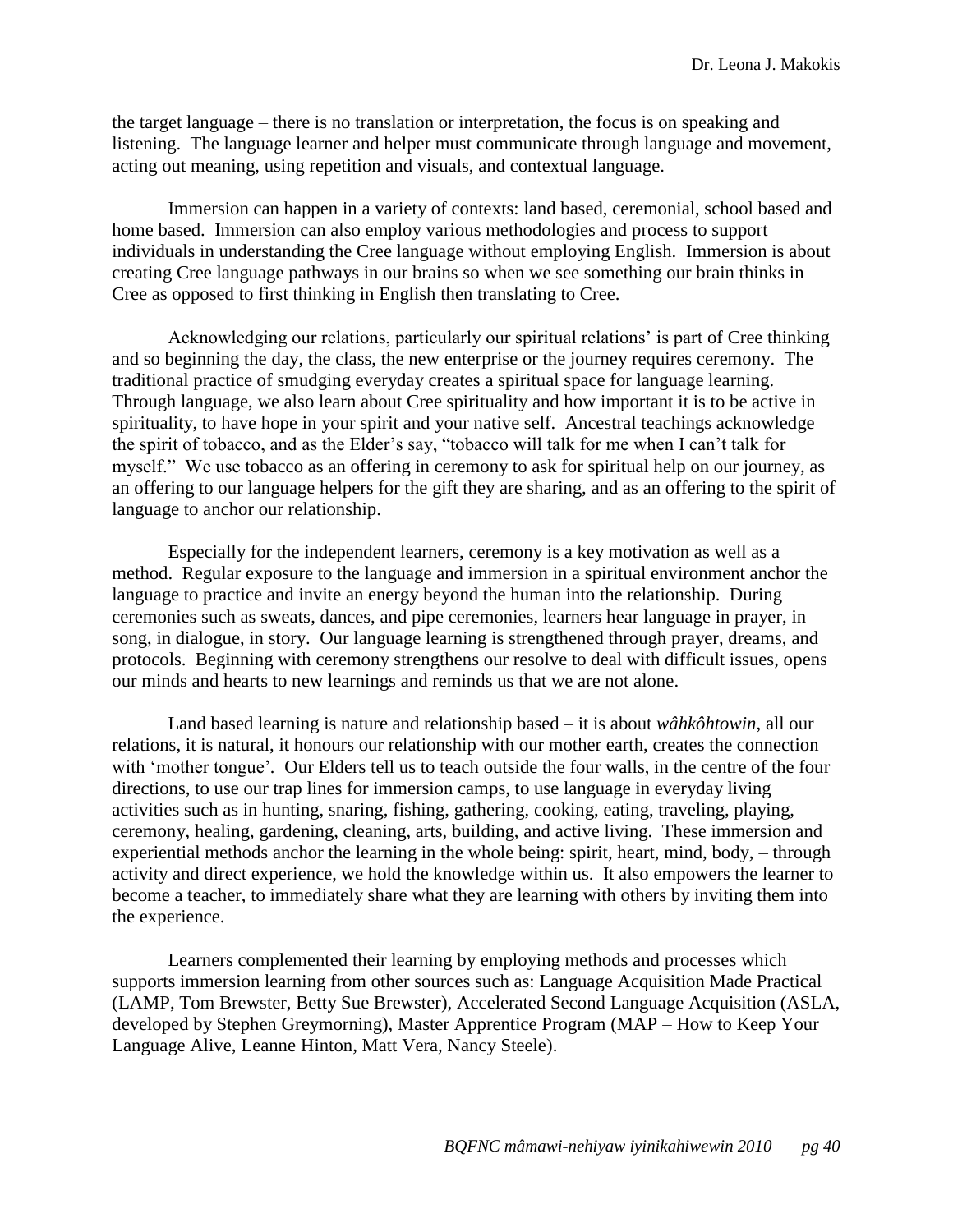Learners talked about a diversity of activities that support their learning including: games, cards, play, art, drills, intuitive language use, animation, role playing, story-telling, visiting, reflective journaling, eating together, flash cards, and play. They also employed different media: audio and video tapes, TV programs, radio, newspaper, posters, and signs. Three Cree methods that bring more than just language to the learning process are *nikamowin* (songing), *âcimowin* (story telling) and *kiyokewin* (visiting).

Language lives in song – we need to know our songs, we need to hear our songs, we need to sing our songs. *e-nestomâwasohk* – first rhythms, vibrations is a practice that is returning to the homes as learners and teachers remember the nurturing they received in the songs sung by their parents and grandparents to put them to sleep or as they awoke. Songs carry knowledge; connection to spirit, and rhythm, song is voice and can allow healing to occur. Singing engages both sides of the brain, anchoring the learning in short term and long term memory. Singing is also less intimidating way to learn some terminology and a fun way to repetitively practice.

Teaching with stories, *e-naskwetoyâhk* – story-telling –when you approach Elders with a question or problem, they will often respond: "I will answer you with a story" and everyone takes the meaning they need from the story. There are different kinds of stories: â*cimowina*, (accounts of experience) *âtayôhkewina* (sacred teaching stories). Language learners are coming to realize traditional stories which were dismissed or belittled as myth actually contain a great deal of wisdom and teachings regarding appropriate behavior. Much like the Bible myth can viewed from various levels of knowledge depending upon the learners development and understanding.

Language is naturally transmitted orally through the generations. Some suggest that this collective effort to support language acquisition by adult learners – the missed generation – will require that fluent speakers be challenged to speak more Cree, to not revert to English for the convenience of communication. One speaker said "It is important that I Speak it all the time, even if the person is talking to me in English, I will talk to them in Cree even if they don't understand. If they ask more questions, then I will speak to them in English."

Speaking is imperative, being around new Cree speakers, trying to engage in conversation, using it everyday in conversation, sounding it out, and don't worry about your accent. (MAP suggests that learners will own a word/phrase when they have heard and used it 20 times in each of 20 different contexts).

This old woman said her mother spoke French and English and Cree, but she had been told by her mother (the old woman's grandmother) to never speak anything but Cree in the home, and that is why she and all her siblings speak Cree.

Listening is key. Learners are reminded to listen to elders when they speak, and to have the patience and the freedom to listen without facing an immediate expectation by themselves or others to speak. Learners are encouraged initially to put away the paper, to concentrate on observing, Hearing, doing in the mastery learning indigenous method – observe, practice, master, perform.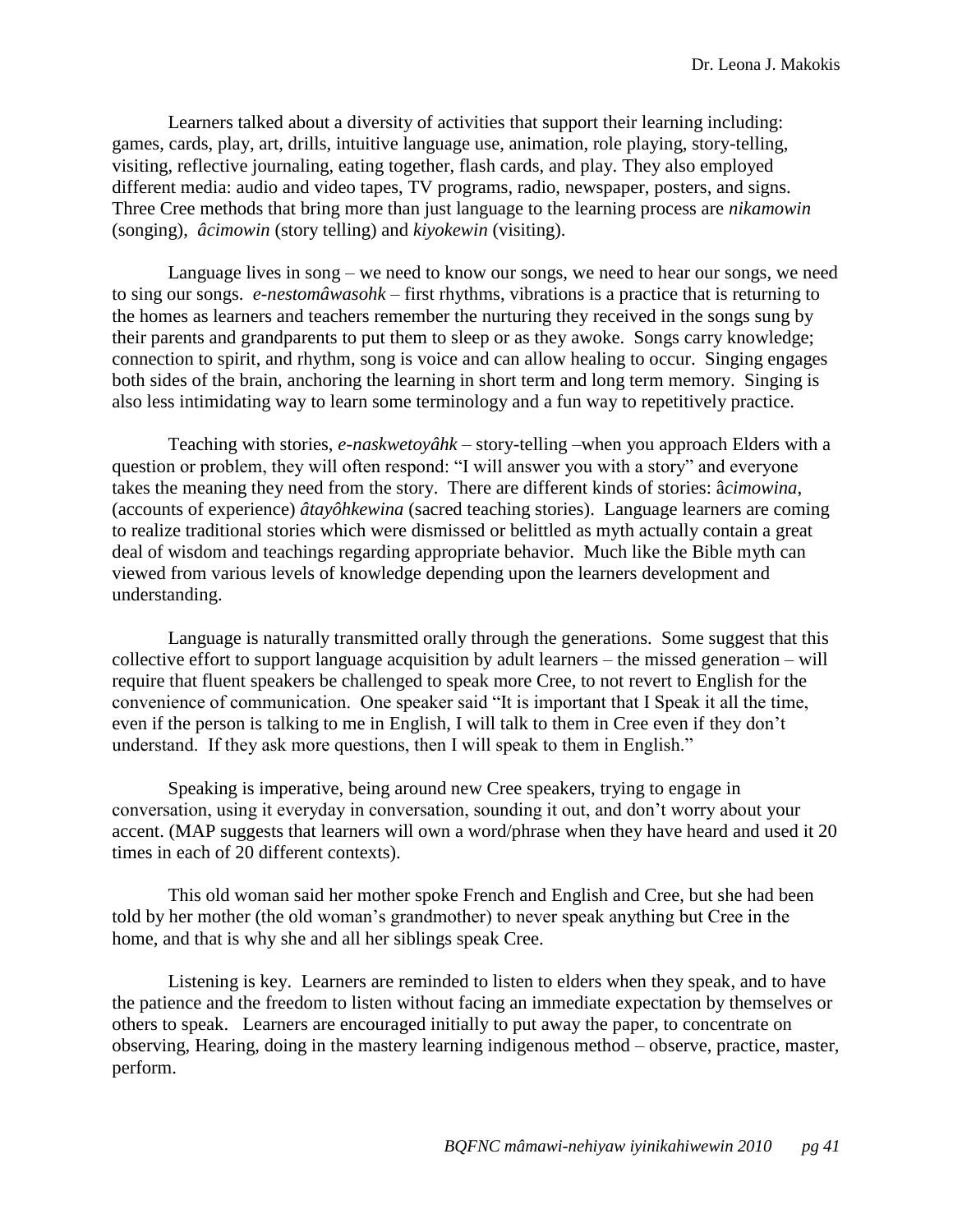Increasingly, media resources are available to support language learning. Locally, Osakado Radio broadcasts current events in the language. Regional radio broadcaster CFWE and national television station APTN offer several programs in Cree; Art Napolean has produced children's Cree programming and Brian MacDonald has produced children's songs which are also appropriate tools for adults; there are  $7<sup>th</sup>$  Fire video series, shadow puppet videos, Misinipiy broadcasting, clay animation, Muskeg productions, and Carl Quinn and Sandy Scofield are writing, performing, and recording Contemporary Cree songs.

Although learners are initially encouraged to concentrate on listening and speaking, later in their journeys writing in syllabics and then in standard roman orthography can support deeper and perhaps accelerated learning. One student shared that "writing letters in syllabics to my dad and reading his responses helped me learn quickly." Elders suggest that by learning syllabics it will be easier to understand the language; they remind us that the syllabics are spirited, and that traditional medicines are sometimes applied with a syllabic.

Once learners have a solid base of language, the study of morphology deepens their understanding: through the exploration of roots and stems, phonology, morphology, syntax, structure, conjugation, patterns, a grammatical understanding follows initial learning. This allows deeper learning of meaning and structure by breaking down the word, learning about the morphemes – the smaller units of meaning, there are so many meanings in one word. The learners most satisfied with their progress, pursue multiple avenues of learning: ceremony, song, story, contextual dialogue, repetition, play, speaking, listening, and writing.

In Cree you don't learn sentences in the way you do in English with discreet parts of speech and a single right way. In Cree the word is the sentence, and learning how to put the pieces of meaning together in a way that describes the activity, who is involved, how they relate to each other and the action, and all that can change with the context of the speaker. Rather than building sentences, fluent speakers create words that contain the meaning of the whole experience. When the language is taught conceptually, learners are empowered to put those bits of meaning together into a word to accurately express their whole experience.

Many spoke of their experience learning through linguistic models in mainstream universities where they learned about the language – how it is structured, but they never learned to use the language, to speak it, to have context. As with anything, practice and repetition is important, and talking practice in addition to hearing, is important. There seems to be most of a generation who are able to understand the language, but do not speak it.

Creating a learning environment requires a Cree heart, a Cree mind, and a respect for language and for speakers and learners so they feel valued. A supportive process embodies patience, reciprocity, humility, love, care, desire, commitment, laughter, and humor, appreciation to helpers, celebrations of language, and of learners.

Self awareness of learner needs and learning styles is essential. Learners need permission to practice, to risk, to overcome fear, to make mistakes, and learn through mistakes. They also need challenge, and an invitation to grow. Learners find freedom in being allowed to be as a child, to play with the language, to progress through their life-long learning. Language learning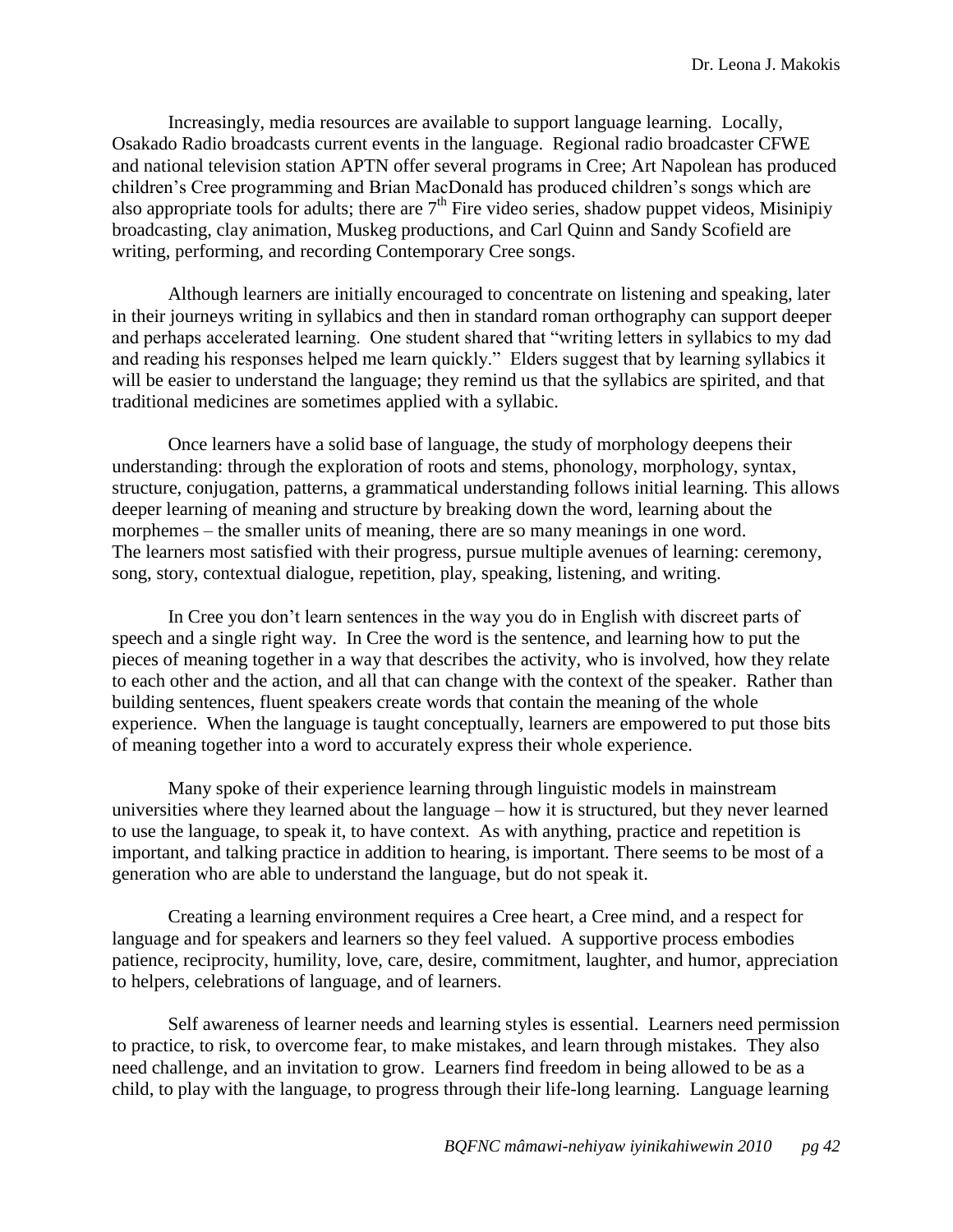can be supported and complemented by workplace and social use, by creating language spaces, for example, a Cree café, to make it relevant to the modern world.

As much as the intergenerational trauma of colonization can be a challenge or barrier to learning, the opportunity, support, and commitment to engage in personal growth work, emotional work, around language learning as well as general life issues can dismantle those barriers. This can be accomplished through ceremony, talk or wholistic therapies. One promising method that addresses several layers of healing is *wewepisowin*, the traditional swing used for babies. Adult versions are now available and allow for a deep spiritual emotional maternal connection healing nurturing experience.

 Learning happens in the four dimensions: spiritual, emotional, mental, physical, and is compromised by stress so balance and personal strategies for managing stress are key. Relationship – everything is connected, everything is relationship: *ewâhkôhtomehkokaki* – when you are in the Cree language you have the capacity to speak of the reality of your relatedness to everything, that you cannot do in English, *ewako wâhkôhtowin.* Learners and speakers need to invest the time for building relationships through visiting and *mâmawohkamâtohk* – the imperative to work together, help one another. Learning is enhanced by having Elders and fluent Cree speakers around, and in supportive relationships they won't get mad at you. It is relationship in the sense of *wâhkôhtowin*/kinship, it is personal and interpersonal. Using kinship terms to define the language learning relationship creates connections and responsibilities.

Language learning naturally starts from home, with a deliberate effort to teach in the family. In Cree culture, grandparents help raise children. To promote language development in the communities, to create a language community, all of the generations need to be involved: Elders, children, parents, grandparents – can't skip a generation. When adult students are invited to bring their children, it enhances relationships and ensures continuity among the generations. Everyone needs motivation, encouragement, role-models. Home and school, adults and children, community all working together creates a wholeness around and through language.

The language teaches respect for self, for others, for knowledge, for nature, and understanding of the real facts of life, of behavior, and a belief in ourselves. It is important to understand that the language is a gift, and we all have a responsibility to teach and to learn.

### <span id="page-43-0"></span>**Spirituality**

In every dialogue during the research process, the centrality of ceremony was acknowledged by Elders, learners, and teachers. We learn roles and responsibilities in ceremony, in facilitating student participation, and helping them find their way. Elders teach the ceremonial approach and protocols to learn and invite the language. We learn that we have to ask for things in the right way, in relationship, respecting the spirit of what we are asking. We need ceremony to help us with healing, to break through the blocks, – our music, our songs speak to and through our spirit, the rhythm helps us with memory.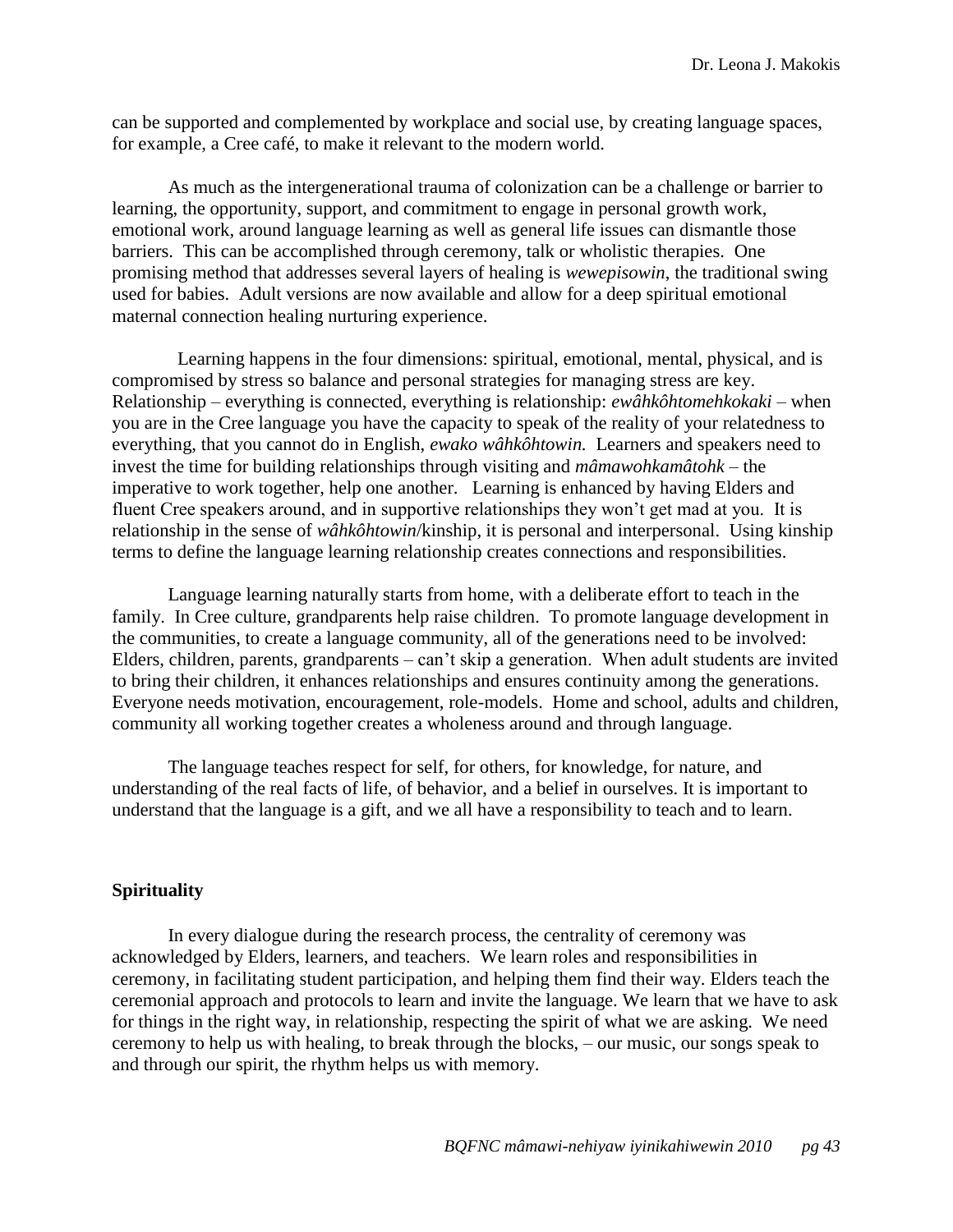You've got to go on that spiritual journey to find yourself. Just keep in contact with the language, this way, once you get it, it will never be taken away from you, that's how strong it is. We must "believe in ourselves, we were given a way of life, a way of worship, every people were given that, once we know that our minds will open" to learning, to language.

An old man foretold that this is our language, be proud when we see Creator, or Creator will ask 'Why are you not using the language I gave you, are you embarrassed of it?' Inviting the Elders to help with language is revitalizing their energy and the language as they talk with one another to find words and concepts and the teachings that go with them. It is our (Elders' and grandparents') responsibility to teach.

It is all there, everything is in the language, all the knowledge about who we are, how we relate, You have that knowledge it is stored in your mind and when you need it, it will come up, you might not know you know until the time comes. One word in Cree explains a whole story, one story could take all night in the old days.

The importance of prayer, I was driving here praying today that things would go well and orderly here, that we would work together, that something would be revealed that would help our people.

―We don't sell our stuff, we have to earn it and have to fast for it, it won't work if we sell it (like medicines)." *E-tâpwemakan maskihkiy* – the medicine speaks the truth, Indian culture teaches truth learned through life. We lost a lot of words about different kinds of medicine we use, but there are many medicines we have been gifted with but there are still many others that we have not yet been given.

And our language is medicine. One Elder shared how the syllabics were gifted to a Cree man and he shared this gift with his people, and then shared them with a missionary. We learned that these syllabics are used as medicine, in healing ceremonies, and are in sacred bundles.

Our Elders teach us *mâmawohkamâtowin* – work together, understand the collectivity of the journey – it involves everyone, it is not an individual learner, all the relationships inform the experience, it takes a whole community to learn Cree. The language teaches us about the interdependency of learning: *kiskinowâpahtihiwewin* (teaching by example), *kiskinwahamâkewin* (lessons instruction), *kiskinwahamâsowin* (self-instruction), *kiskinwahamâkosiwin* (being a student), *kiskinwahamâtowin* (teaching teach other*)* – the language of learning is to show, to help, reciprocity.

Our language carries our spirituality. We learn to listen in that spiritual way, we learn that we are related to all living things, that they are our relatives, that we are dependent on our relations for life, that *wâhkôhtôwin* is more than the relations among humans. Spirituality becomes a lived reality rather than an abstract concept.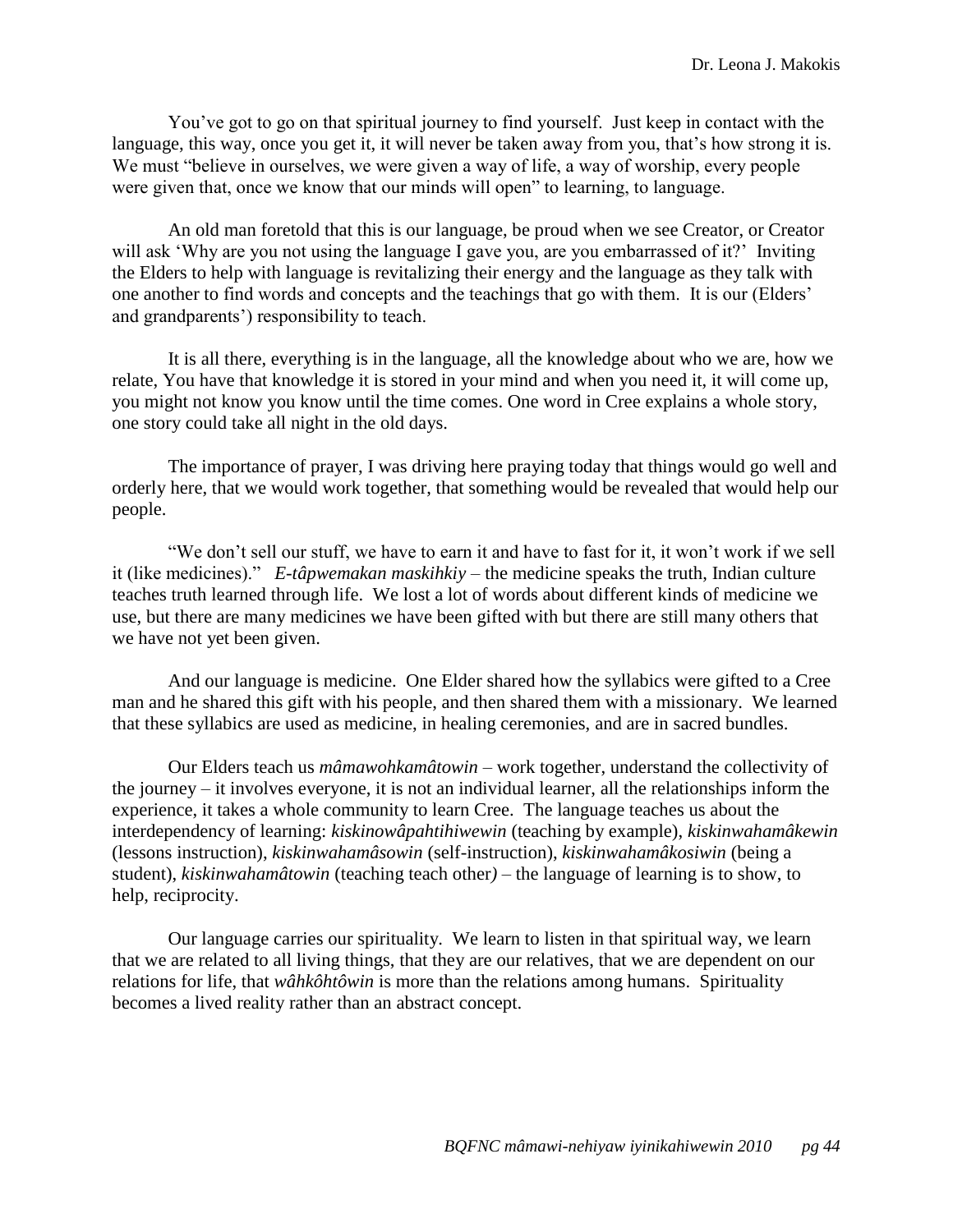Dr. Leona J. Makokis

### <span id="page-45-0"></span>**Relationships**

We are all related. We are related to everything. Everything is alive. These concepts are embedded in the structure of our languages, languages that are verb based, relationship oriented. In our languages we learn that we do not refer to people by name, we refer to them by kinship relationship. "One fluent speaker asked me how I was related to someone. I said, 'in the Cree kinship way, he is my grandfather because he and my maternal grandfather have a common great-grandfather and are the same generation.' This person said, ‗if he is your grand-father then you are my grand-daughter also, because that man is my cousin,' so now when we encounter one another we use those family terms: *nimosôm, nôsisim*." We are reminded that "The most important thing is for the person to feel related to the language and how the people are related to each other."

We also acknowledge our relatives the animals, the plants, the rocks, and and our languages, and understand that we must treat them with the same kind of respect we hold for humans. "We are related to the language and the language is related to us. Language is alive, that which is alive is spirited, language as our relative, a respected honored relative. Language is creative, it allows the capacity to continue to name our changing world, to create new words. *Kipîkiskwewinaw e-pimâtisimikan* it is alive and everywhere, to see an elder create a word right there and right now, a word that has never been expressed before illustrates the power of the language. Speaking the language breathes life into the world – we call the world into being with our languages and our ceremonies."

In our relationships we also notice our emotional relationship with language learning, the triggers and motivations and challenges and self-concept. This is also informed by the dynamics of the relationships between language learners and helpers – the behaviours and expectations we each carry have a powerful impact on our language learning. Within our family of origin we recognize the central role of mothers and grandparents as nurturers and teachers. Sometimes we "Build new relationships beyond immediate family, building new language family"

The language learning relationships in classroom settings are also influenced by the western teacher/learner model and the physical environment. A language program also requires relationships with and the support of communities and leadership as well. *mâmawohkamâtowin*.

There is an inherent paradox, with older generations having a concern that the young people don't want to learn, and children not brought up in native way feeling lost. Some Elders have said that it is not our languages that are lost, it is our people who are lost. They also tell us that it is through the language that we will find our way, that we will understand and restore our relationships, our roles, our responsibilities.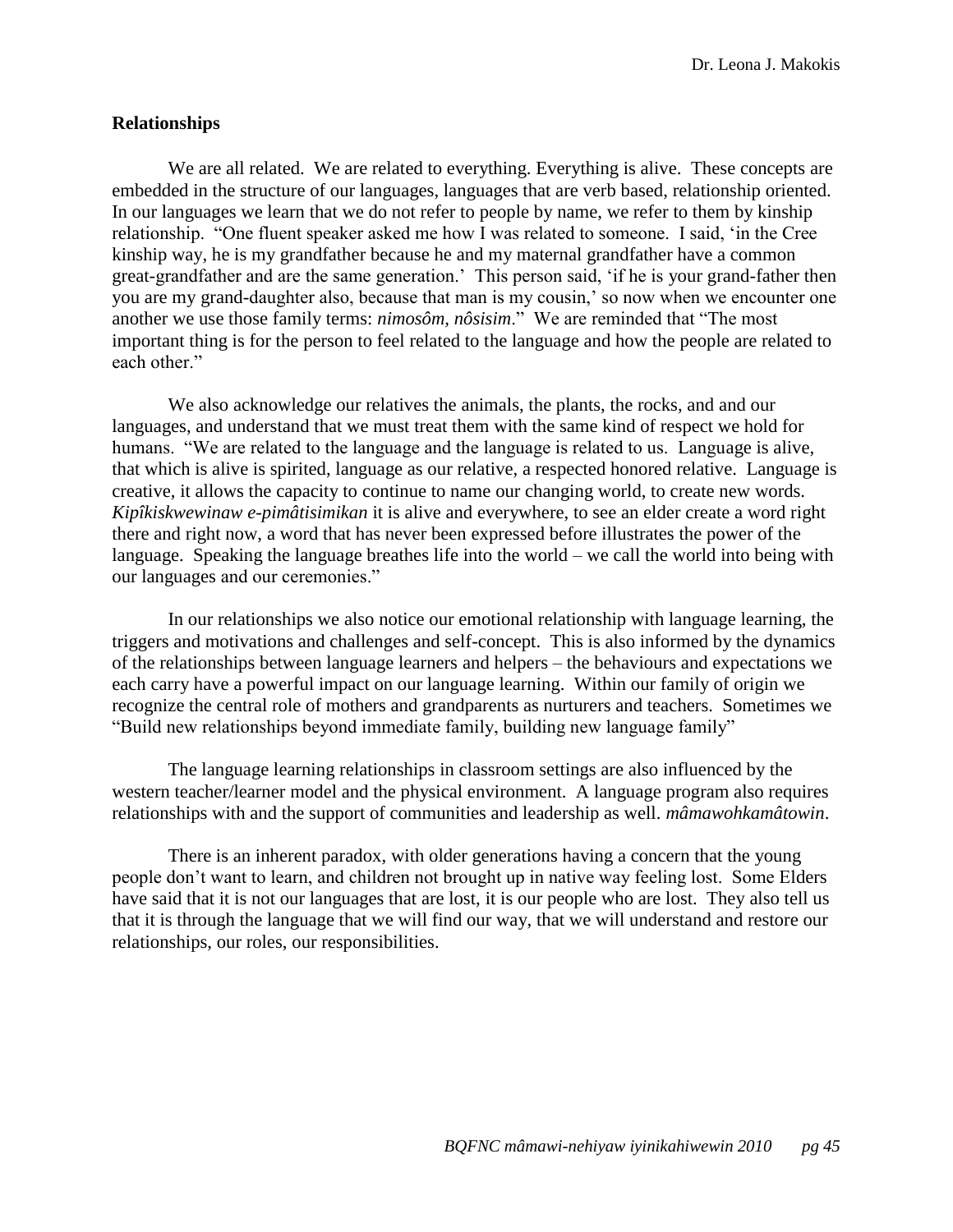### <span id="page-46-0"></span>**CHAPTER FIVE – SUMMARY OF FINDINGS**

Blue Quills First Nations College has been developing a research protocol and pathway based on Cree world-view and the philosophy of *wâhkôhtôwin* – our kinship relationships and the basis for our Indigenous language, culture and traditional beliefs. We are accountable to our learning community, our larger community and to the participants of this project and as such our research was ceremony- a respected knowing that all things are related and connected. We participated in ceremony throughout our research journey acknowledging our responsibility and inviting our ancestors to guide us. We wanted to strengthen our bond in the research team and share in the learning and spiritual growth. As our research unfolded, the ceremonies and our spiritual strength as a community supported our research team and participants. "Our relationships with the Natural world and each other are paramount in guiding our behavior. In the Cree language the words that describe education (teaching and learning) express it as a relationship that is formed of giving and receiving, that is focused on growing (together) and that empathizes the process rather than (only) the content" (Chisan, 2001, p.17). And so the following context must be considered by everyone involved in all language revitalization initiatives.

Our collective research was not just about the language. It is about the people, it is about their history and experience with learning through indigenous methods as well as through western methods, it is about emotion and spirit, it is about indigenous knowledge and philosophy and paradigm, a collective responsibility, *mâmawokamatowin – working together.*

We learned from what participants talked about, but also from what was not talked about. Every conversation made reference to the importance of ceremony, song, story, culture, social context, ways of being, land, and being in the language, but there was very little talk about the structured lessons, books and materials, conjugations, grammar, structure, or testing and grades.

It was observed that Ceremony is essential encompassing song, story, prayer, spirituality, and relationships. Our language is culture, culture is language, and that culture is embedded in the language and language is learned in the context of culture - one of many reasons participants expressed for learning. People want to learn the language because it contains the essential knowledge for life and they want to have something to pass on to the next generation. It is understood by many to be very important because it is their responsibility, their agreement to their ancestors and as a healing from colonization, isolation and assimilation.

Relationships are key for building trust and community learning. Relationship building is an active process, and requires visiting – listening, sharing and helping while visiting. Once relationships are established with respect and protocols are in place, the sharing of oral traditions, the teachings, and stories in the language. This knowledge must be held locally and used in context at the time of learning in direct relationship. The learning experience is compromised by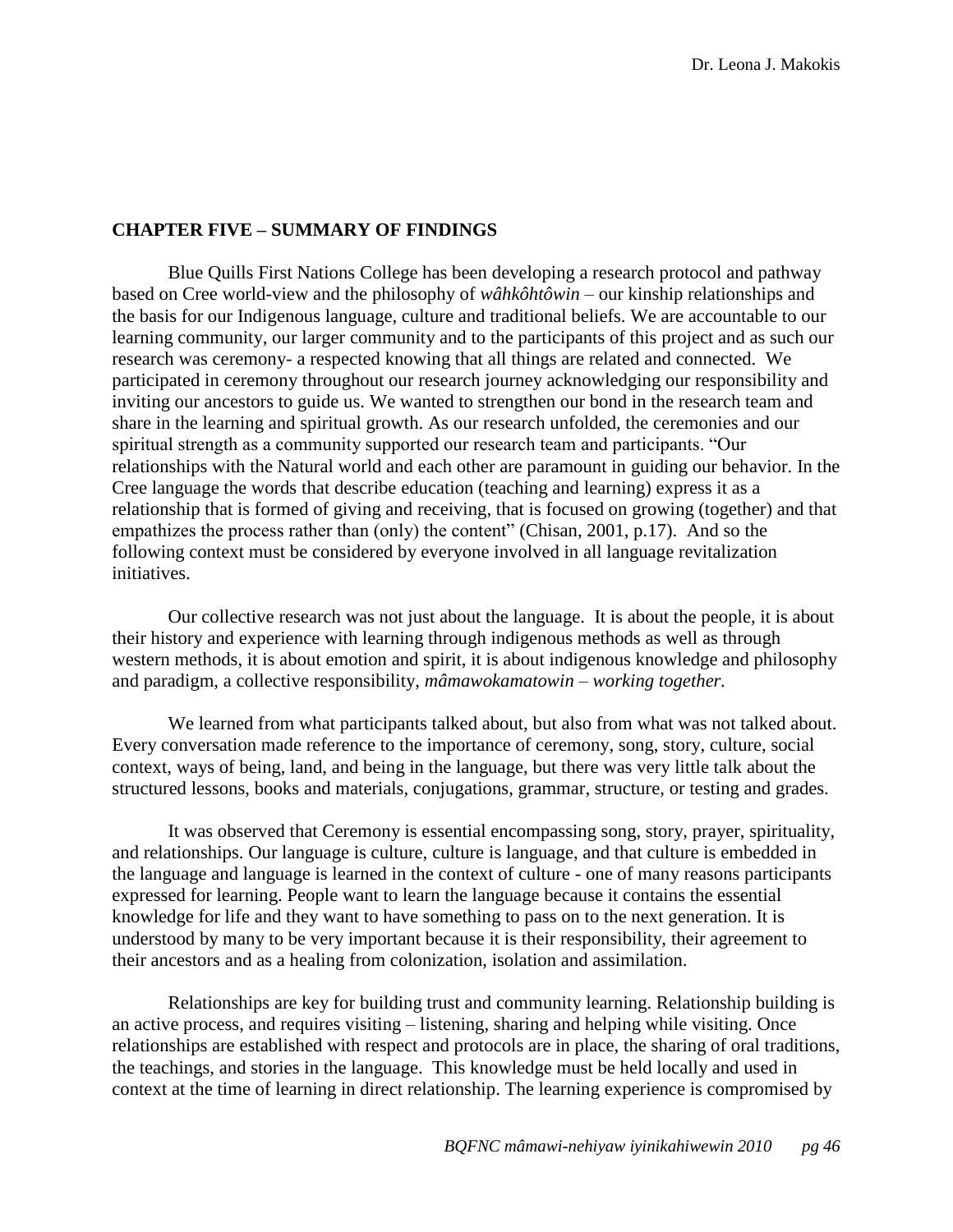the loss of confidence in the ability to learn, a consequence of poor teachers who could not teach English as a second language to Cree speakers. The residential school experience has interrupted the natural teaching flow of language in the families so a new context needs to be created to help support the language relationships between the learner and the teacher. Cree culture embodies an oral and a literate tradition –and because we have lost our ability to articulate clearly in both languages, we need to be immersed in the Cree language to develop and renew the indigenous ways of knowing, the blood memory and practice in the language.

The resources for language learning program development and implementation, the financing support for students and long term resource availability needs to be ensured to enable more participation from families and individuals with little or limited resources. The methodology and teaching methods that are used need to support and grow from the language structure, and be delivered in an immersion context as opposed to adopting the current English language learning linguistic approaches. The learning experience needs to include discussions on decolonization and healing from trauma, grief and loss, emotional impacts, the collective loss of language, culture, family, land, ceremony all need to be examined. Healing – emotional processing, the healing of the family, building relationships – needs to happen throughout, retelling the story, hearing our truth, the history, how we got to here, and what has happened to our language. By using the healing power of the circle, with ceremony – using the natural methods of ceremony, visiting, and healthy relationship building, helps heal individuals and the collective spirit. The primary focus is and needs to be first and foremost on the language and the ancillary activities of understanding decolonization, and the emotional processing that unravels with the self awareness process.

## <span id="page-47-0"></span>**Recommendations**

### <span id="page-47-1"></span>*Programmers*

need to support the learners to map and govern their own journey, providing the tools and the processes, with positive encouragement, that learners can use to pursue their own language learning experience. Caution is important around externally applied comparative and competitive expectations: eg. if someone else could do it, you can. Learners may need help to connect to language speakers and to understand the cultural protocols in relationship building. It is important that basic cultural protocols be employed in learning environments, and that learners are assisted in connecting with other opportunities for ceremony and spiritual activities.

Programming must acknowledge the influences of colonization, the fracturing of families over time, relationships with language, culture, ceremony, health, and that there is enough time available to listen, to address issues arising from language learning and around colonialism, and self-care.

Cree is a poly-synthetic language and its brilliance is in the ability to create meaning by constructing words rather than the English practice of combining words into sentences. We heard stories about Elders who were able to construct new words as they spoke to convey precise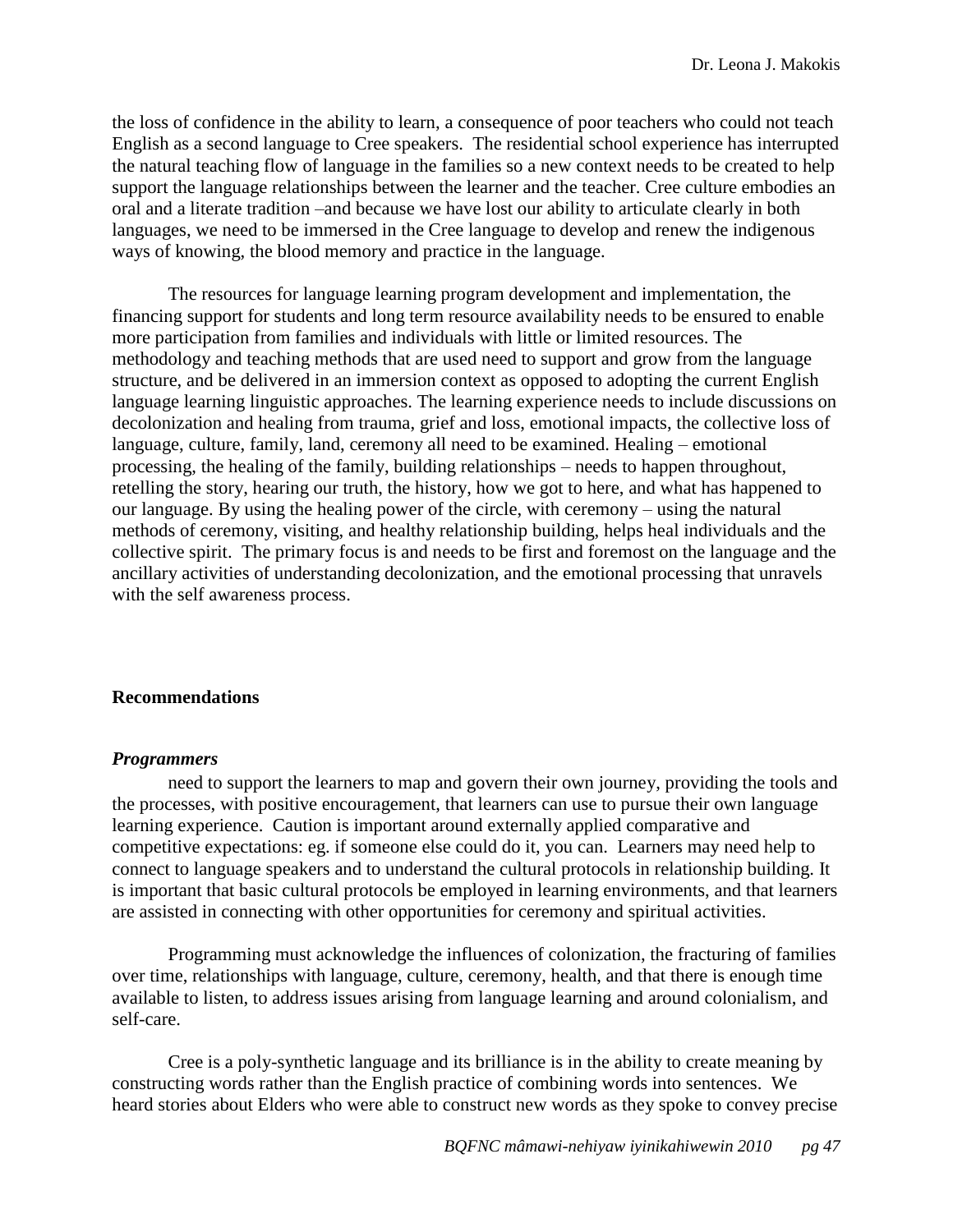meaning. Learners need the opportunity to move beyond memorization of words and sentence structure – the standard practice in English language learning – and to appreciate and employ the magic of the language and the importance of learning how to construct verbs. This can be supported by morphology based programming.

The schedules and the demands of course structures make contextual learning difficult, inviting programmers to create opportunities for spontaneous learning and land based and daily language learning activity where people can have access to each other on a regular basis. This presents an opportunity to build language communities – networks of learners, programmers, Elders, and language speakers that are committed to language revitalization and who understand immersion philosophies and practices, providing opportunities for learners to hear and speak the language.

In the area of capacity building, there's a need to support more people to become fluent speakers, and to work with current fluent speakers to help them understand how to teach in an immersion context. Programmers need to organize regular professional development and orientation to language learning for Elders and fluent speakers, exposing them to the experience or learning a new language using the traditional models and methods used for teaching Cree.

Caution must be exercised in translating language lessons or texts from English, because the contexts and cultural meanings are so different. Often when using translated materials or activities, fluent speakers will say – "we wouldn't say or do that". And while it might be useful to understand the second-language learner's needs and second-language learning methods, it is important to recognize that while some learners may not have 'spoken' Cree previously, they have often been exposed to the language, and have a spiritual and emotional relationship with Cree that most second language learners do not carry.

Regional groups can work together to establish an Elders and fluent speakers advisory committee to guide the program and lexicon development like some of the other successful committees (Blackfoot Eminent Scholars, University of Hawai'i Hilo Lexicon Committee, Gift of Language Conference, La Ronge, Saskatchewan).

## <span id="page-48-0"></span>*Policy Makers*

must find ways to directly and financially support programmers and learners, as well as support for curriculum and resource material development. Further support is necessary through community language declarations supported by funds to allow employees to learn the language and develop resources to support language use in the workplace. There is also a need to address the privilege of language in the community – especially in the hiring, the professional development and the workplace processes.

Sustainable funding must be created for participants to learn Cree because they are interested for their own individual and collective reasons, but also because it is important to language survival in the future. Making the financial support available over a one to two year term so that learners can engage in a daily process of learning in an immersion environment that is not tied to a grade or measurement of performance will signal a true commitment to the future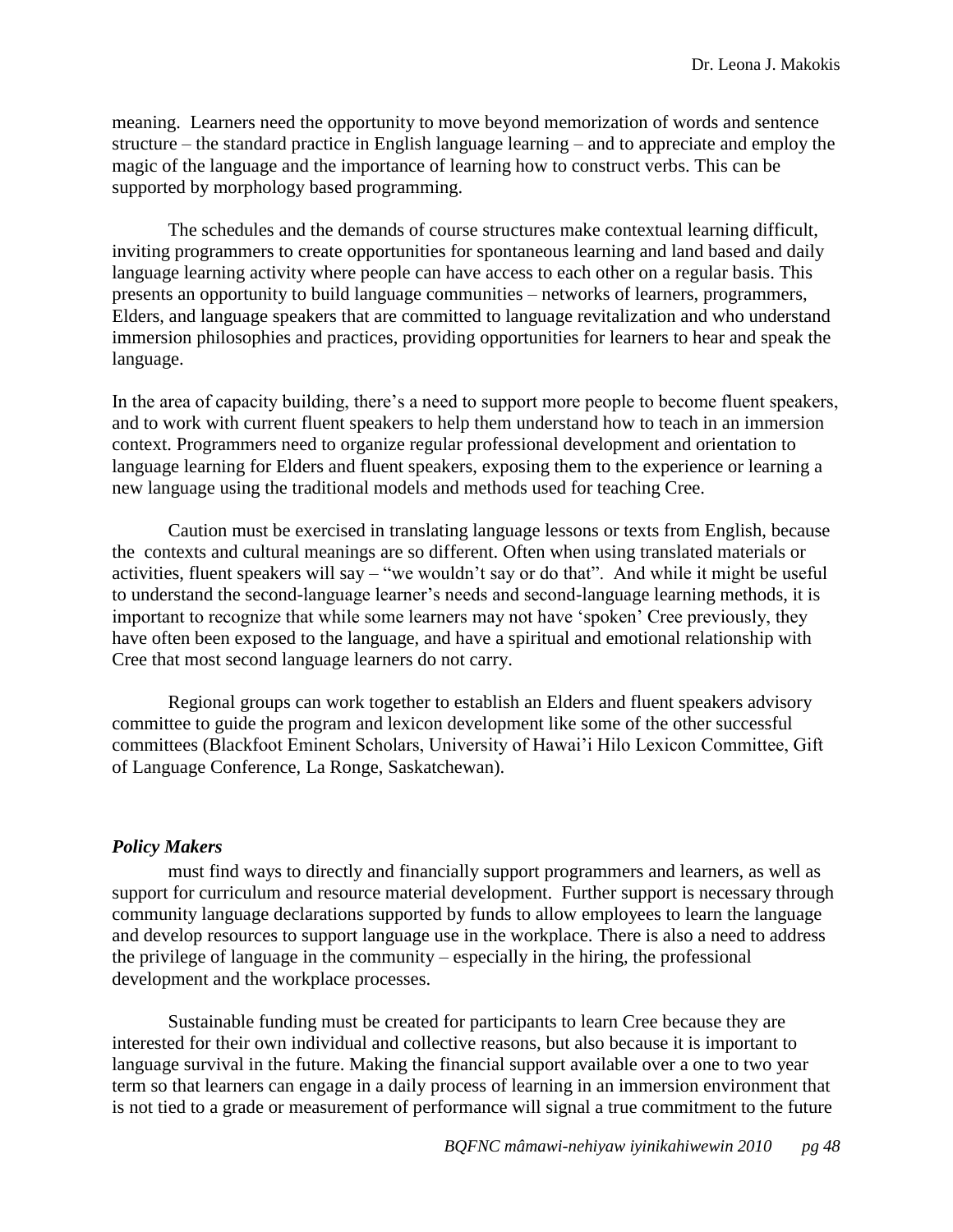of the language. There need to be funds created for community based training programs for both the fluent speakers and indigenous language teachers, and spaces created for language learning, community language activities, outside the classroom, and with ceremony.

Equity in pay and support structures for Cree language teachers in the school system so they are seen valued and privileged as much as the other teachers they work with, will elevate the language in the community.

### <span id="page-49-0"></span>*Learners*

must engage in multiple contexts and methods of learning, putting themselves in the language with other people, to listen, to feel, to speak, as well as to address the personal relationship with language, with the spirit of the language, with ceremony, with colonization, and learning the local ceremonial protocols.

Others have achieved fluency by participating in an intensive language program for one year followed by a year of immersing themselves in a language environment through work or volunteer community service. Learners must be prepared to commit the time needed to growing in the language and to building close relationships with fluent speakers, participating in the larger language community: communicate outside class – go to ceremonies, go for and host a meal, initiate visiting, invite learners and at least two fluent speakers so the speakers can talk to each other in the language while the learners contribute as they can, but are also immersed in listening actively. While the direct personal relationship is essential to language learning, support can be found through computer technology: explore chat groups, blogs, Cree programs on-line etc.

Learners must make a commitment and decision to use the language in all contexts, initiating a daily practice including listening to the language, speaking or writing thoughts, and some sort of active regular communication. Engaging in a continuous personal reflection and emotional processing like journaling, talking circles, and ceremony will help learners open multiple channels of awareness to support their language learning journey.

### <span id="page-49-1"></span>*Researchers*

must first commit to Indigenous research methodologies which are embodied in Indigenous learning methodologies. Funds must be committed to support Indigenous researchers and to support fluent speakers in developing immersion context-based programs.

Future research agendas might explore how wholistic health influences the language learning experience, the relationship between the loss of the Cree language and the reduced literacy and poor comprehension and skill in English, exploring the links between low self esteems, confidence and systemic oppression. It is important to understand the lack of recognition by language teachers of the ESL context for Cree speakers, as well as the intergenerational transmission of, and the relationship with English. Further research might address the link with the peoples' experience learning English in residential and public schools,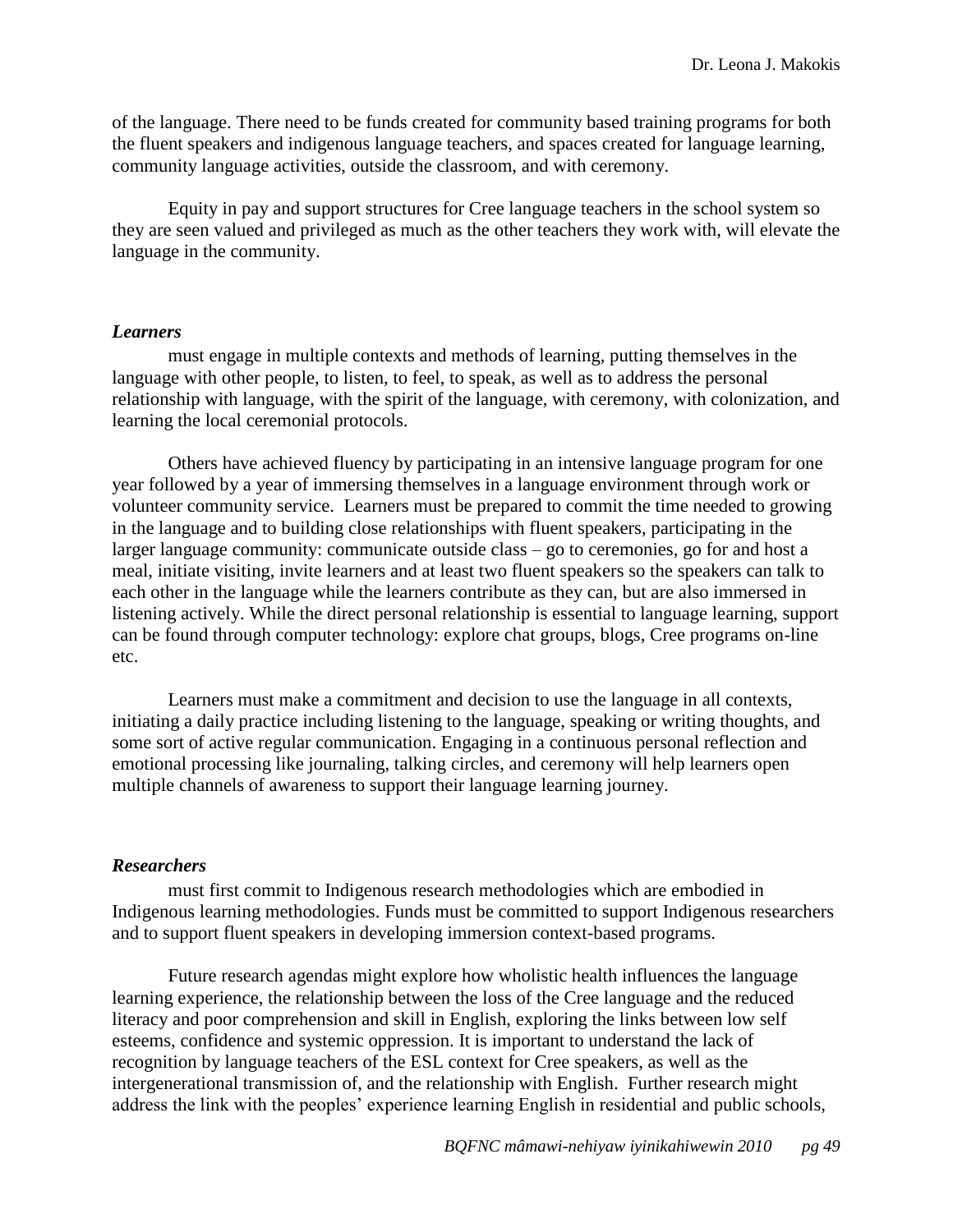acknowledging that they did not teach their children the language to protect them from similar pain, shame and punishment.

Research is required to develop a culturally appropriate curriculum and literary resources, including the creation or collecting of a Cree literature and a language library. Local researchers could create a data bank of speakers and resources to respond to different needs and situations. Research into how children learn Cree in a natural immersion family environment – how do they learn to construct and use the language will support the development of quality programming.

There is a need to do research in developing a morphology based immersion program that teaches adults how to conjugate verbs as it is the verb in a sentence that carries the bulk of the syntax in the Cree language as opposed to the sentence in English. There is also a need to develop immersion curriculum for children that focuses on how to build a verb rather than how to build a sentence.

Most importantly, all research must belong to the people in the community and not to non-Indigenous institutions. The Cree language must be owned, directed and supported by the people especially all the research and program/curriculum development.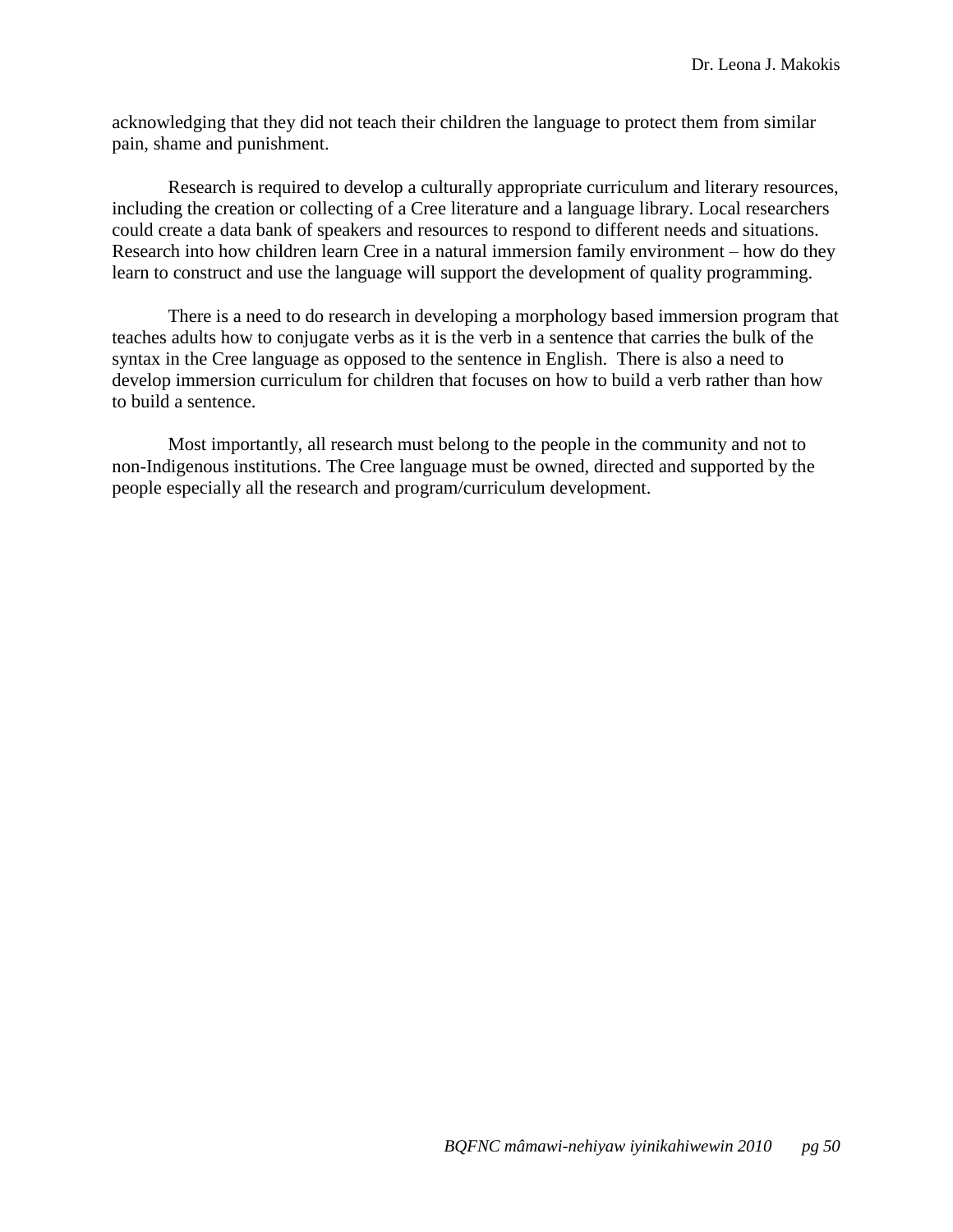### <span id="page-51-0"></span>**BIBLIOGRAPHIC NOTICES**

- Aguiar, W., (2004). *Educating Indigenous social workers: The Blue Quills model.* Submitted to Canadian Social Work Journal.
- Ahenekew, F. (1987). *Cree language structures: A Cree approach*. Winnipeg, MB: Pemmican Publications Inc.
- Akwesasne Notes. (1978). *A basic call to consciousness: The Hau de no sau nee address to the Western World.* Switzerland, Autumn 1977. Mohawk Nation, Via Roseveltown, NY.
- Alberta Learning (2002). *Aboriginal Studies 10 – 20 – 30.* Retrieved January 30, 2004 from http://www.learning.gov.ab.ca/k\_12/curriculum/bySubject/abor102030.pdf.
- Alfred, T. (2005) Wasase: Indigenous pathways of action and freedom. Toronto, ON.: Broadway Press.
- Asch, M. (1984). *Home and native land: Aboriginal rights and the Canadian constitution.*  Toronto, Canada: Methuen Publications.
- Assembly of First Nations, (1991). *Towards rebirth of First Nations languages.* Ottawa, ON: Assembly of First Nations.
- Assembly of First Nations, (1992). *Aboriginal languages campaign: A guide for community activities*. Ottawa, ON: Assembly of First Nations.
- Assembly of First Nations, (1993). *Report on National First Nations Elders Language Gathering.* Ottawa, ON: Assembly of First Nations.
- Assembly of First Nations. (1994). *Breaking the silence: An interpretive study of residential school impact and healing as illustrated by the stories of First Nations individuals.*  Ottawa, Ontario: First Nations Health Secretariat.
- Atkinson, J. (2002) Dadirri = listening to one another constructing an indigenous research process. Notes from a presentation to the third tri-annual Indigenous Scholars Conference, University of Alberta.
- Barndt, D. (1999). *To change this house: Popular education under the Sandinistas.* Toronto: Between the Lines
- Barnes, M. B. (1996). An analysis of the grounded theory method and the concept of culture. *Qualitative Health Research, 63,* 429-441.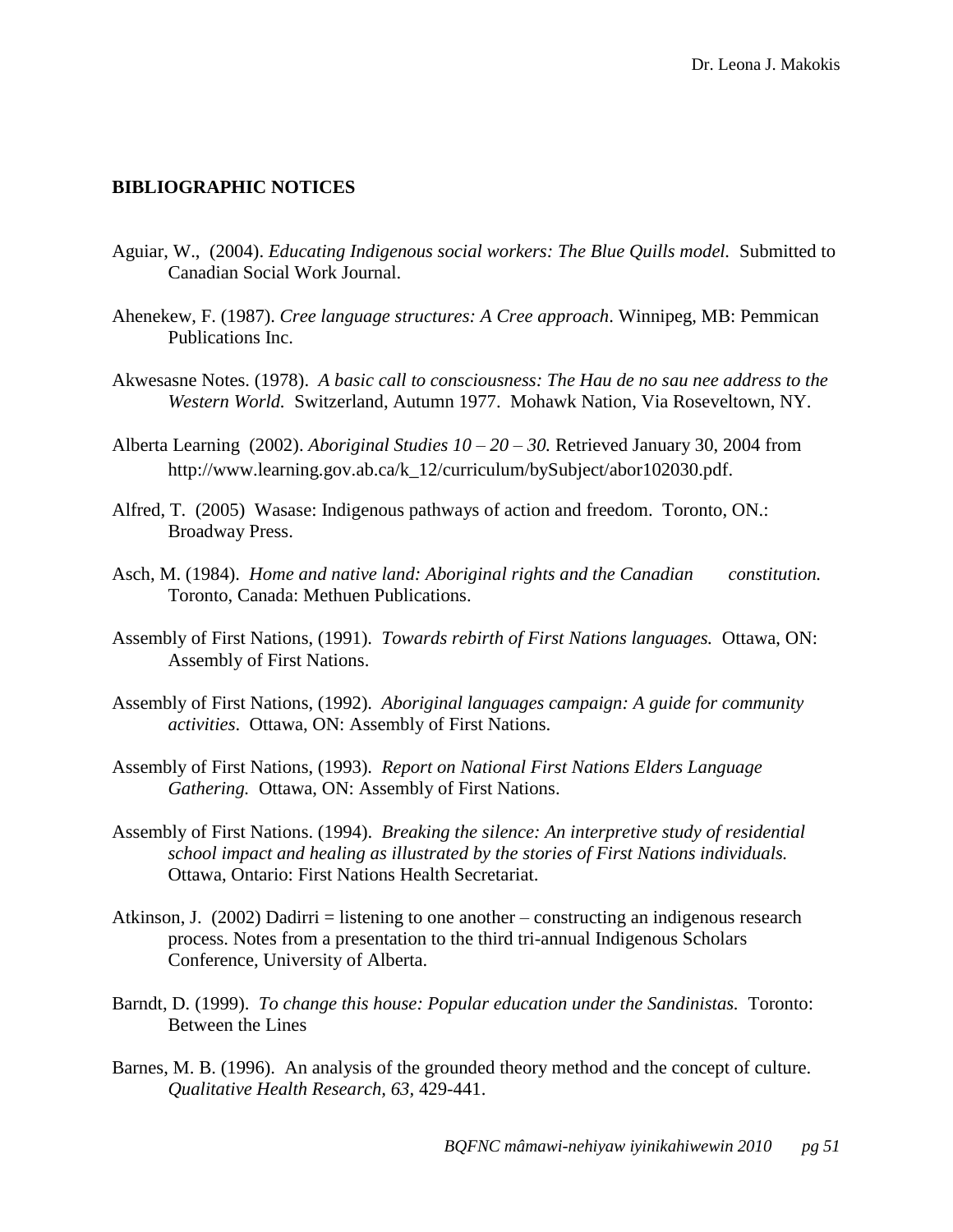- Battiste, M. (2000). Maintaining Aboriginal identity, language, and culture in modern society. In M. Battiste (Ed.), *Reclaiming indigenous voice and vision.* (pp. 192-208). Vancouver, BC: UBC Press.
- Battiste, M., & Henderson, J. S. Y. (2000). *Protecting Indigenous knowledge and heritage: A global challenge.* Saskatoon, SK: Purich Publishing Ltd.
- Bear-Nicholas, A. (1996). Citizenship education and Aboriginal people: The humanitarian art of cultural genocide. *Canadian and International Education.* 25 (2).
- Biesta, G. (1995). *Postmodernism and the repoliticization of education*. In *Interchange,* 25(4).
- Bellah, R. N. (1992). *The broken covenant: American civil religion in time of trial.* Chicago: University of Chicago Press.
- Berger, T. R. (1991). *A long and terrible shadow, white values, native rights in the Americas.*  Vancouver, Canada: Douglas & McIntyre.
- Blair, H. & Fredeen, S. (1995). Do not go gentle into that good night. Rage, rage, against the dying of the light. *Anthropology & Education Quarterly.* 26 (1).
- Blue Quills First Nations College. (1998-2004). Participatory action research course development. 120 courses and 35 workshops.
- Blue Quills First Nations College. (1999). *Cross-cultural training manual*. Edmonton, AB: Mamowe.
- Blue Quills First Nations College. (2002). *Honouring the voices of our People: A qualitative research study of income security reform in Indigenous communities in Alberta*. Edmonton: Treaty Six?
- Blue Quills First Nations College. (2002). *Restoring balance: Moving full circle from trauma to celebration. 12 curriculum modules* St. Paul, AB: Blue Quills First Nations College & Aboriginal Healing Foundation
- Blue Quills First Nations College. (2002-2004). *Restoring balance: Sitohskatowin* St. Paul, AB: Blue Quills First Nations College & Aboriginal Healing Foundation
- Blue Quills First Nations College. (2004). *Urban indigenous school success: The collective responsibility of home, school, and business community*. Calgary, AB: The United Way.
- Blumer, H. (1969). *Symbolic interactionism: Perspective and method.* Englewood Cliffs, NJ: Prentice Hall.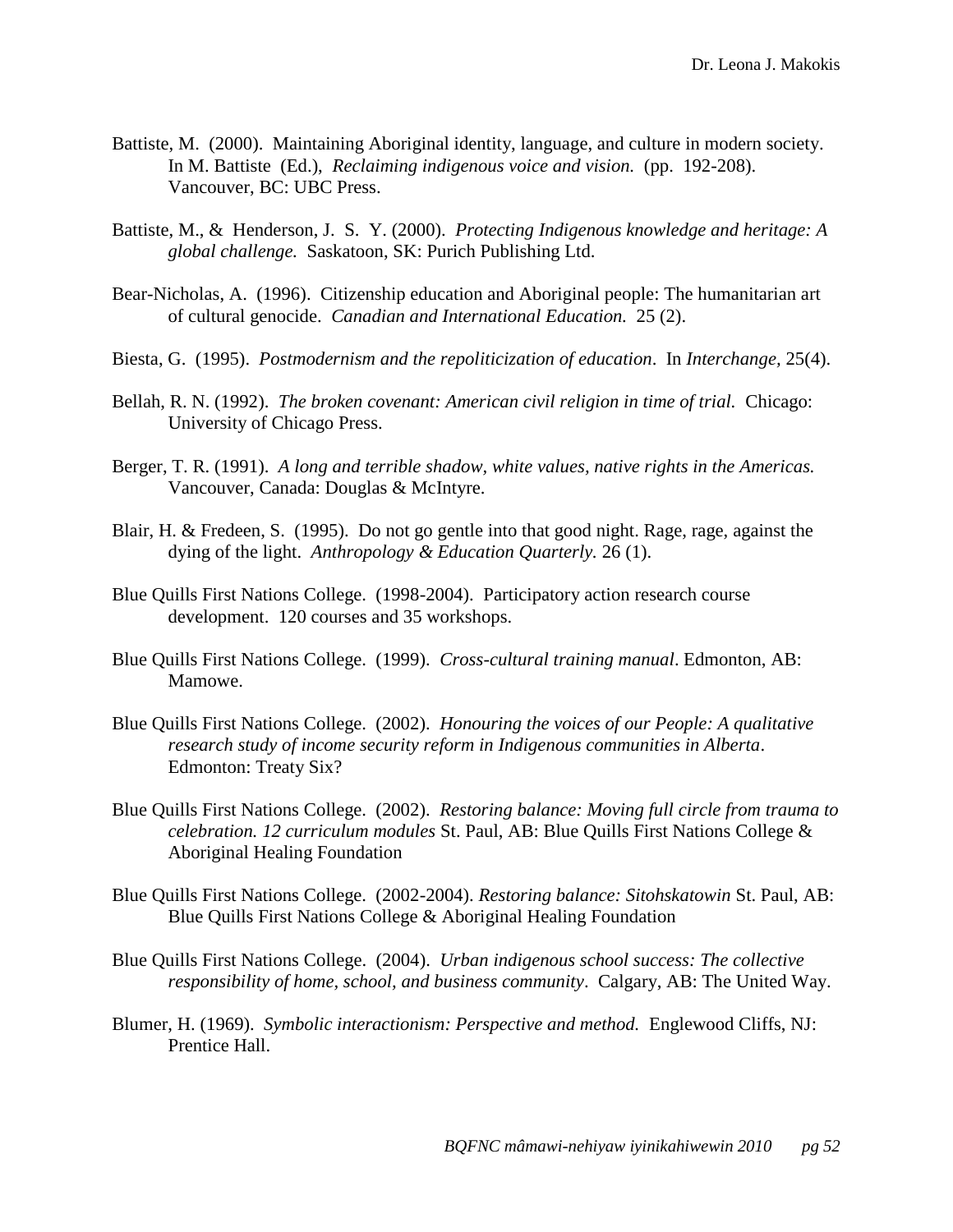- Bopp, J., Bopp, M., Brown, L., & Lane, P. (1989). *The sacred tree: Reflections on native American spirituality*. Twin Lakes, WI: Lotus Light Publications.
- Brewster, E. T. & E. S. Brewster. (1976). *Language acquisition made practical: A comprehensive ―how-to‖ book for learning any language*. Pasadena, CA: Lingua House.
- Brizinski, P. (1993). *Knots in a string: An introduction to native studies in Canada.* Saskatchewan, Canada: University of Saskatchewan, University Extension Press.
- Buckley, H. (1993). *From wooden ploughs to welfare: Why Indian policy failed in theprairie provinces.* Montreal & Kingston, Canada: McGill-Queen's University Press.
- Bull, L. R. (1991). Indian residential schooling: The native perspective. *Canadian Journal of Native Education, 18*(Suppl.), 3-63.
- Cajete, G. (1994). *Look to the mountain: An ecology of indigenous education.* Skyland, NC: Kivaki Press.
- Cajete, G. (2000). Indigenous knowledge: The Pueblo metaphor of indigenous education. In M. Battiste (Ed.), *Reclaiming indigenous voice and vision.* (pp. 181-191). Vancouver, BC: UBC Press.
- Canada, Minister of Supply and Services. (1996). *Indian and Northern Affairs highlights on the Royal Commission of Aboriginal Peoples: Gathering strength* (Vol. 3). Ottawa, Ontario: Author.
- Cantoni, G., Ed. (1996) *Stabilizing Indigenous languages*. Northern Arizona University Centre for Excellence in Education Monograph Series [on-line] [www.ncela.gwu.edu/pubs/stabilize/](http://www.ncela.gwu.edu/pubs/stabilize/)
- Cantoni, G. (1999). *Using TPR-Storytelling to develop fluency and literacy in Native American languages*. In, J. Reyhner, G. Cantoni, R. N. St. Clair, & E. Parson Yazzie (Eds.), Revitalizing Indigenous Languages*,* Flagstaff, AZ: Northern Arizona University. (pp. 53-58).

Cardinal, H. (1977). *Rebirth of Canada's Indians.* Edmonton, Canada: Hertig.

- Cardinal, H. & Hildebrandt, W. (2000). Treaty *Elders of Saskatchewan: OurDream Is That Our Peoples Will One Day Be Clearly Recognized as Nations*. Calgary: University of Calgary Press.
- Césaire, A., (2000) *Discourse on colonialism*. Translated by Joan Pinkham. New York: New York University Press.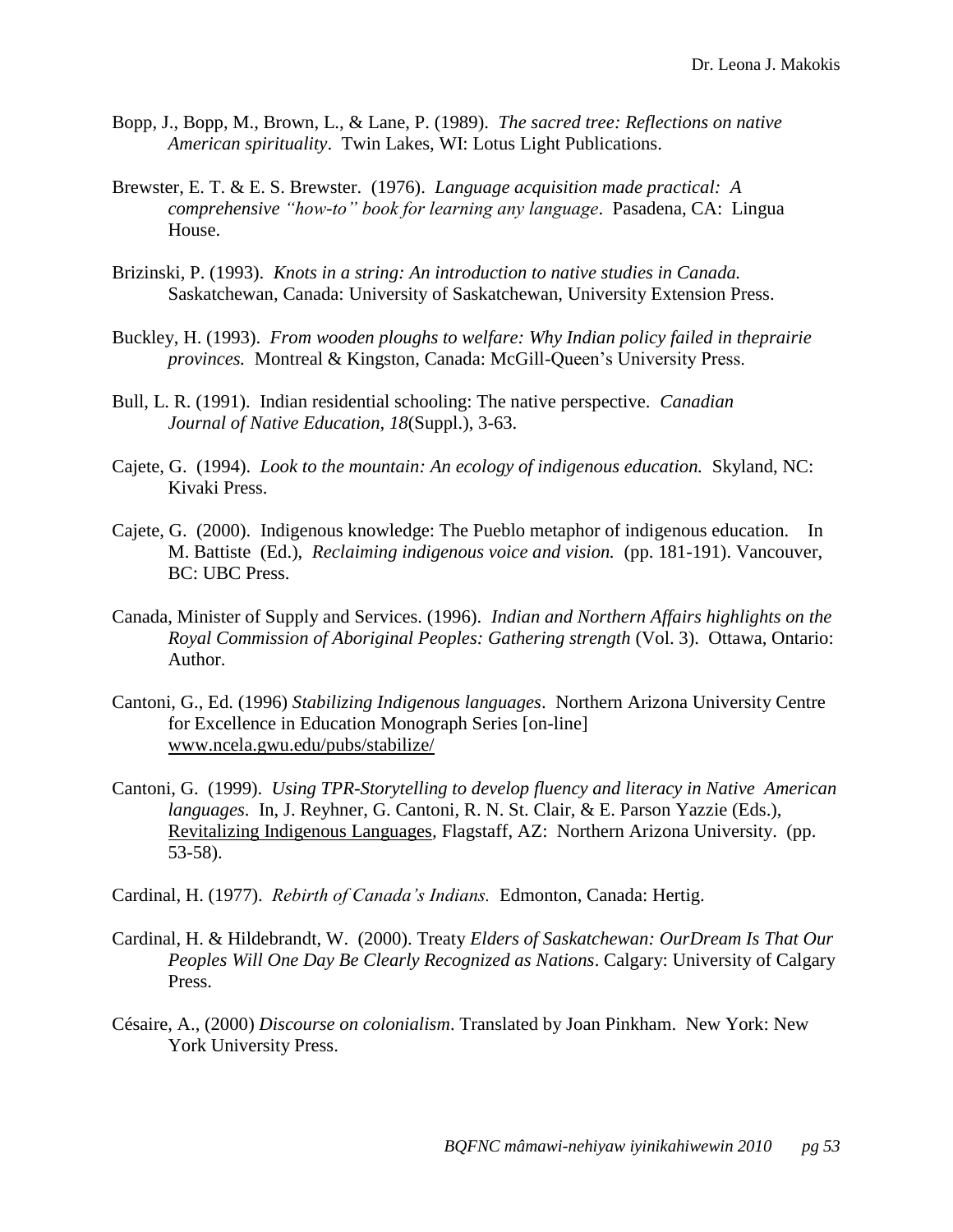- Chamberlin, J. E. (2000). *From hand to mouth: The postcolonial politics of oral and written traditions*. In M. Battiste (Ed). Reclaiming indigenous voice and vision*.* Vancouver: UBC Press.
- Chisan, S. L., & The University of Lethbridge. (1992). *In the circle of knowledge: The guidance of our elders.* Lethbridge, Alberta: Center for Aboriginal Management.
- Chisan, S. L., (2001). *Building effective teacher-learner relationships guided by traditional Cree teachings.* Unpublished master's thesis, San Diego State University, California.
- Chrisjohn, R., & Young. S. (1997). *The circle game: Shadows and substance in the Indian residential school experience in Canada.* Penticton, BC: Theytus Books.
- Churchill, W. (1998). *A little matter of genocide: Holocaust and denial in the Americas 1492 to the present*. Winnipeg, MB: Arbeiter Ring Publishing.
- Clark, D. A. T., (2004). Not the end of the stories, not the end of the songs: Visualizing, signifying, counter-colonizing. In D. A. Mihesua & A. C Wilson, (Eds.), *Indigenizing the academy: Transforming scholarship and empowering communities*. (pp. 218-232) Lincoln NE: University of Nebraska Press.
- Couture, J.E. (2000). The Role of Native Elders: Emergent Issues. In Long, D. & Dickason, O.P., (eds.). *Visions of the Heart: Canadian Aboriginal Issues* (pps. 31-48). Toronto: Harcourt.
- Cox, B. A. (1991). *Native people, native lands: Canadian Indians, Inuit and Metis.* Ottawa, Canada: Carleton University Press.
- Cresswell, J. W. (1998). *Qualitative inquiry and research design: Choosing among five traditions*. Thousand Oaks, CA: Sage Publications.
- Crozier-Hogle, L., & Wilson, D. B. (1997). *Surviving in two worlds: Contemporary Native American voices.* Austin, TX: University of Texas Press.
- Dei, G. J. (2002). Rethinking the Role of Indigenous Knowledge in the Academy. Working Paper #58. NALL the Research Network for New Approaches to Lifelong Learning. Toronto: University of Toronto. Retrieved November 26, 2003 from http://www.oise.utoronto.ca/depts/sese/csew/nall/res/58GeorgeDei.pdf.
- Deloria, V. Jr., (2004). Marginal and Submarginal. In D. A. Mihesua & A. C Wilson, (Eds.), *Indigenizing the academy: Transforming scholarship and empowering communities*. (pp. 16-30) Lincoln NE: University of Nebraska Press.
- Deloria, V. Jr., & Wildcat, D.R. (2001). *Power and Place: Indian Education in America.*  Golden, CO: American Indian Graduate Centre, Fulcrum Resources.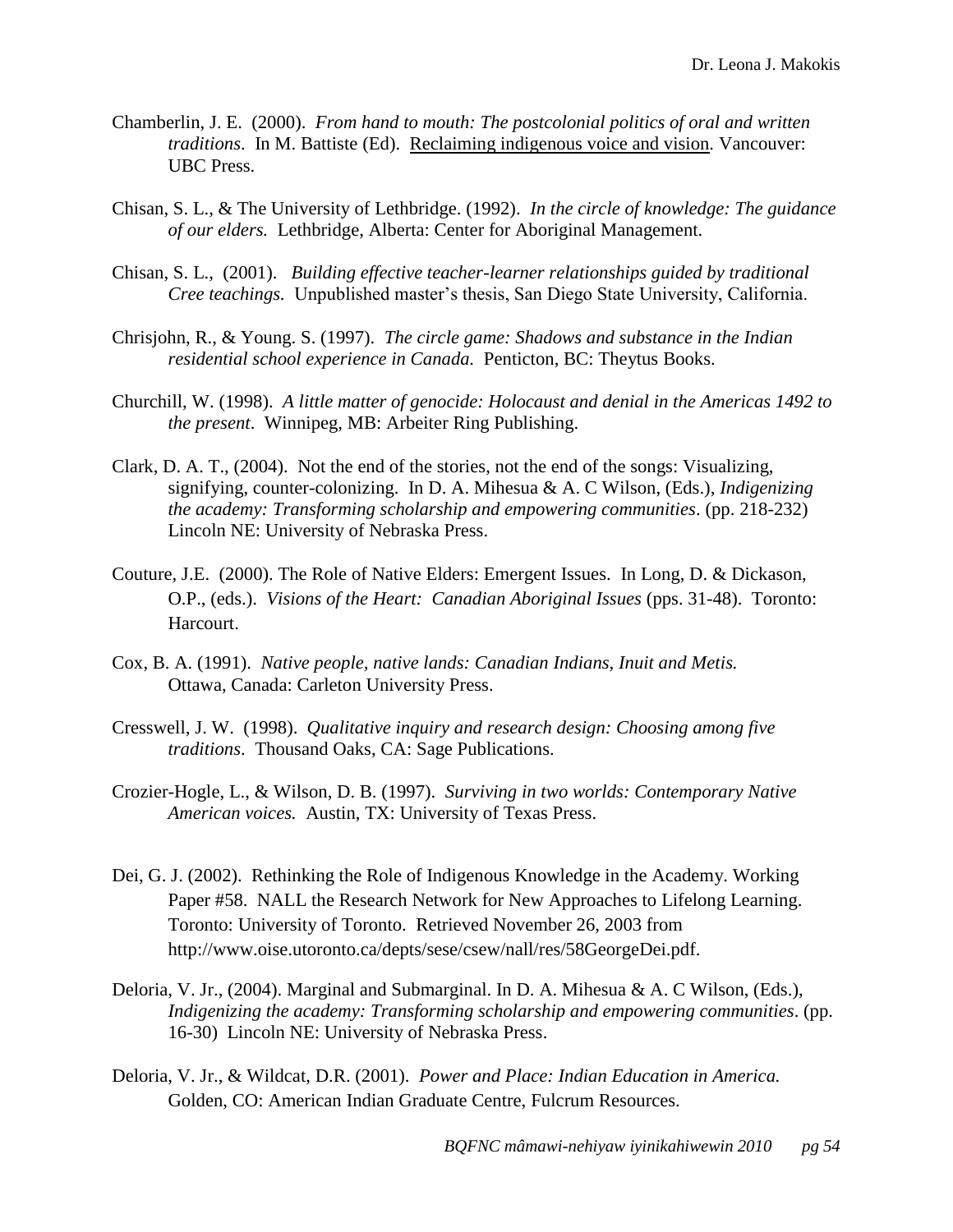- Deloria, V. Jr (1997) Red earth, white lies: Native Americans and the myth of scientific fact. Golden, CO: Fulcrum Publishing
- DeMallie, J., & Parks, D. R. (Eds.). (1987). *Sioux Indian religion: Tradition and innovation.*  Norman, OK: University of Oklahoma Press.
- Dorion, J., & Yang, K. R. (2000). Metis post-secondary education: A case study of the Gabriel Dumont Institute. In M. B. Castellano, L. Davis, & L. Lahache (Eds.), *Aboriginal education: Fulfilling the promise.* (pp. 178-189). Vancouver, BC: UBC Press.
- Douaud, P. & Dawson, B. (2002). *Plain speaking: Essays on Aboriginal Peoples & the prairie*. Regina, SK: Canadian Plains Research Centre.
- Driben, P., & Trudeau, R. S. (1983). *When freedom is lost: The dark side of relationships between government and Fort Hope band.* Toronto, Canada: University of Toronto Press.
- Duran E., & Duran, B. (1995). *Native American postcolonial psychology.* Albany, NY: State University of New York Press.
- Dyck, L. (1998). An analysis of western, feminist and Aboriginal science using the medicine wheel of the Plains Indian. In L. A. Stiffarm (Ed.), *As we see ...: Aboriginal pedagogy.* (pp. 87-101). Saskatoon, SK: University of Extension Press, University of Saskatchewan.
- Erickson, F. (1984). What makes school ethnography ‗ethnographic'? In *Anthropology and Education Quarterly.* 15. pp. 51-66.
- Ermine, W. (1995). Aboriginal epistemology. In M. Battiste & J. Barman (Eds.), *First Nations education in Canada: The circle unfolds.* (pp. 101-112). Vancouver, BC: UBC Press.
- Fanon, F. (1963). *The wretched of the earth*. New York: Grove Press Inc.
- Fraser, J. W., Macedo, D., McKinnon, T., & Stokes, W. T. (1997). *Mentoring the mentor: A critical dialogue with Paulo Freire* (ed. P. Freire). New York: Peter Lang Publishing.
- Fishman, J. A. (2001). *Can threatened languages be saved*? Clevedon, UK: Multilingual Matters Limited.
- Fishman, J. A. (1991). *Reversing language shift: Theoretical and empirical foundations of assistance to threatened languages*. Clevedon, UK: Multilingual Matters Limited.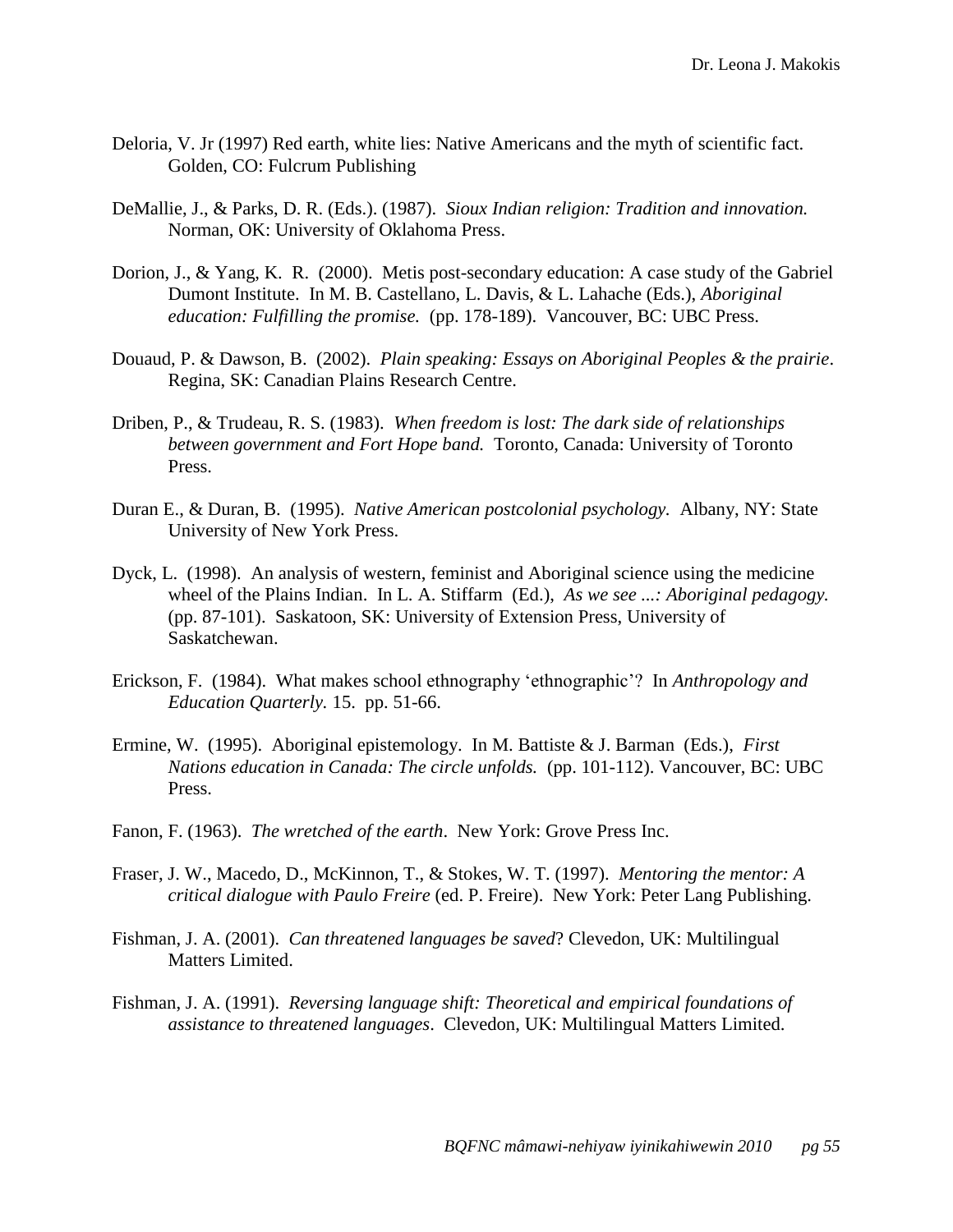- First Rider, A. (1994). *Sweetgrass Visions: The Combination of Trickster and Theatre For the Transmission of Culture*. Unpublished Master's Thesis. University of Calgary.
- Fixico, D. L. (2003) *The Amercian Indian mind in a linear world: American Indian studies and traditional knowledge.* New York: Routledge.
- Fleras, A. (1993). Preschooling with a cultural difference: A Maori language education program in New Zealand. Morris, S., McLeod, K., & Danesi, M., (Eds.) .*Aboriginal languages and education: The Canadian experience.* Oakville, ON: Mosaic Press.
- Freire, P., and Bergman Ramos, M. *Pedagogy of the oppressed.* Continuum International Publishing Group; 30th Annv edition (September 1, 2000)
- Goulet, K. (2002) Guest Presentation. During the  $3<sup>rd</sup>$  Annual Canadian Indigenous Languages and Literacy Institute, La Ronge, SK. July 11.
- Goehring, B. (1996). *Indigenous peoples of the world: An introduction to the past, present and future.* Saskatoon, Saskatchewan: Purich Publishing.
- Graveline, F. J., (1998). *Circle works: Transforming Eurocentric conciousness*. Halifax, NS: Fernwood Publishing.
- Greymorning, S. (1997). Going beyond words and phrases: Arapaho immersion program. In J. Reyhner (Ed.). *Teaching Indigenous languages.* Flagstaff, AZ: Northern Arizona University. (pp. 22-31).
- Greymorning, S. (2003). *A will to survive: Indigenous essays on the politics of culture, language, and identity*. Toronto: McGraw-Hill.
- Gyatso, T. (1999). Education and the human heart. In S. Glazer (Ed.), *The heart of learning: Spirituality in education.* (pp. 85-95). New York: Jeremy P. Tarcher/ Putnam.
- Haig-Brown, C. (1995). Taking control: Contradiction and First Nations adult education. In M. Battiste & J. Barman (Eds.), *First Nations education in Canada: The circle unfolds.* (pp. 262-287). Vancouver, BC: UBC Press.
- Halliday, M. A. K. (1996). Relevant models of language. In B. M. Power, & R. S. Hubbard, (Eds.). *Language development: A reader for teachers.* Englewood Cliffs, NJ: Prentice-Hall, Inc. (pp. 36-41)
- Hampton, E. (1995). Towards a redefinition of Indian education. In M. Battiste  $\&$  J. Barman (Eds.), *First Nations education in Canada: The circle unfolds.* (pp. 5-46). Vancouver, BC: UBC Press.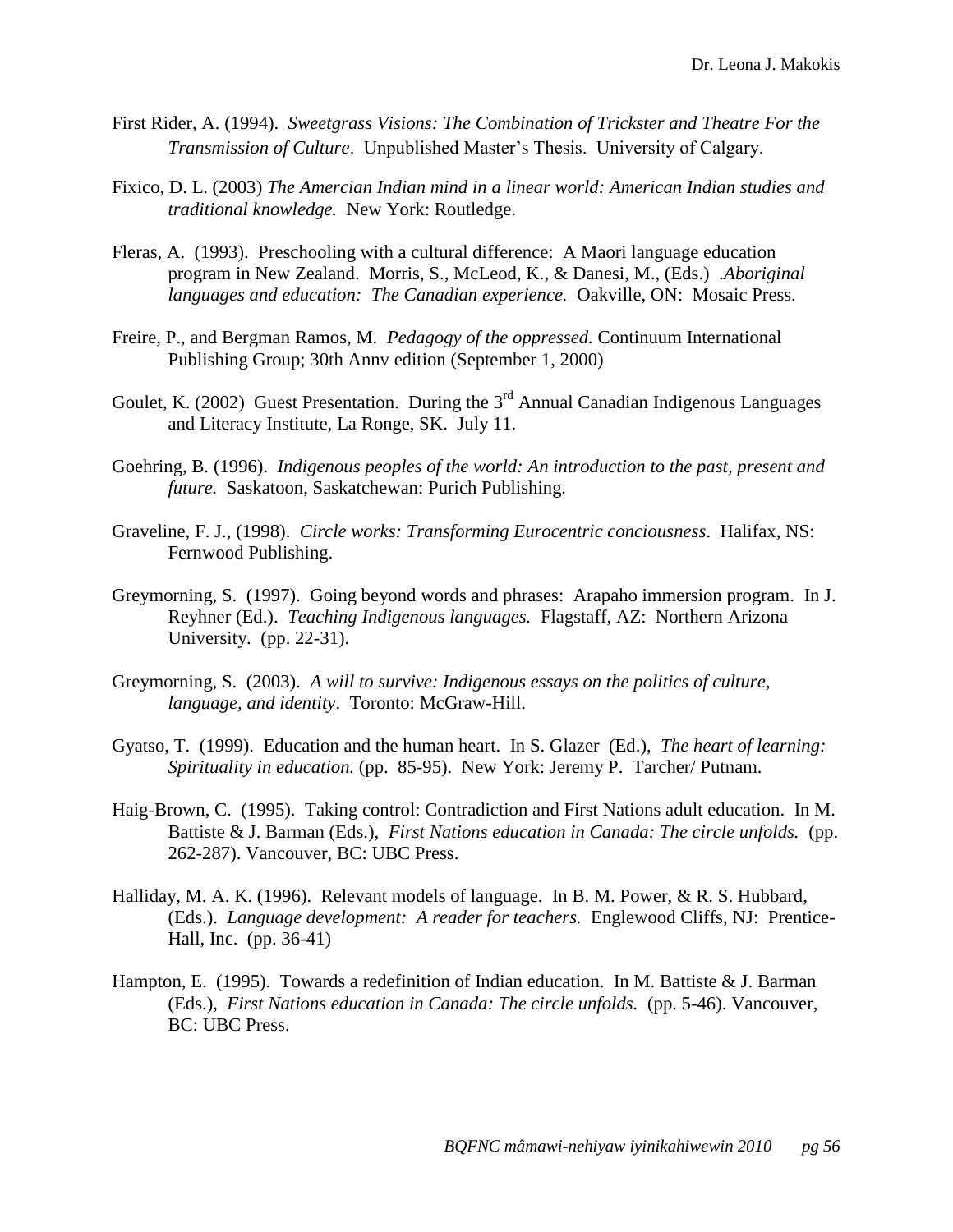- Hart, M. A. (1996). Sharing circles: Utilizing traditional practice methods for teaching, helping, and supporting. In: S. O'meara, & D. A. West (Eds.), *From our eyes: Learning from Indigenous peoples.* (pp. 59-72). Toronto, ON: Garamond Press.
- Hart, M.A. (2010) Indigenous worldviews, knowledge, and research: The development of an Indigenous research paradigm. *Journal of Indigenous Voices in Social Work.* Volume 1(*1*) Retrieved from http://scholarspace.manoa.hawaii.edu/bitstream/10125/15117/1/v1i1\_04hart.pdf
- Hawkes, D. C. (Ed.). (1991). *Aboriginal peoples and government responsibility: Exploring federal and provincial roles.* Ottawa, Canada: Carleton University Press.
- Henderson, D. J., Sampselle, C., Mayes, F., & Oakley, D. (1992). Toward culturally sensitive research in a multi cultural society. *Health Care for Women International, 13,* 339-350.
- Hess, G. A., Jr. (1992). Anthropology and school reform: To catalog or critique? *Anthropology & Education Quarterly, 23,* 175-184.
- Hill, B. H. (1995). *Shaking the rattle: Healing the trauma of colonization.* Penticton, British Columbia: Theytus Books Ltd.
- Hinton, L., Vera, M., & Steele, N. (2002). *How to keep your language alive: A commonsense approach to one-on-one language learning*. Berkeley, CA: Heyday Books.
- Hinton, L. & Hale, K. Eds. (2001). *The green book of language revitalization in practice*. San Diego, CA: Academic Press

hooks, b. (1992) *Black looks: Race and representation*. South End Press

- Indian Chiefs of Alberta. (1970). *Citizens Plus: A presentation by the Indian Chiefs of Alberta to Right Honourable P. E. Trudeau, Prime Minister and the government of Canada.* Edmonton, Alberta: Indian Association of Alberta.
- Indian language as second language. [on-line] available: [www.sasked.gov.sk.ca/docs/indlang/langcur3.html](http://www.sasked.gov.sk.ca/docs/indlang/langcur3.html)
- Indigenous Research methodology. (2004). [on-line]. available: [www.newcastle.edu.au/centre/umulliko/irm.htm.](http://www.newcastle.edu.au/centre/umulliko/irm.htm.) (accessed June 15, 2004)
- Ing, R. N. (1991). The effects of residential schools on Native child-rearing practices. *Canadian Journal of Native Education, 18*(Suppl.), 67-116.

Johnson, J. C. (1990). *Selecting ethnographic informants.* Newbury Park, CA: Sage.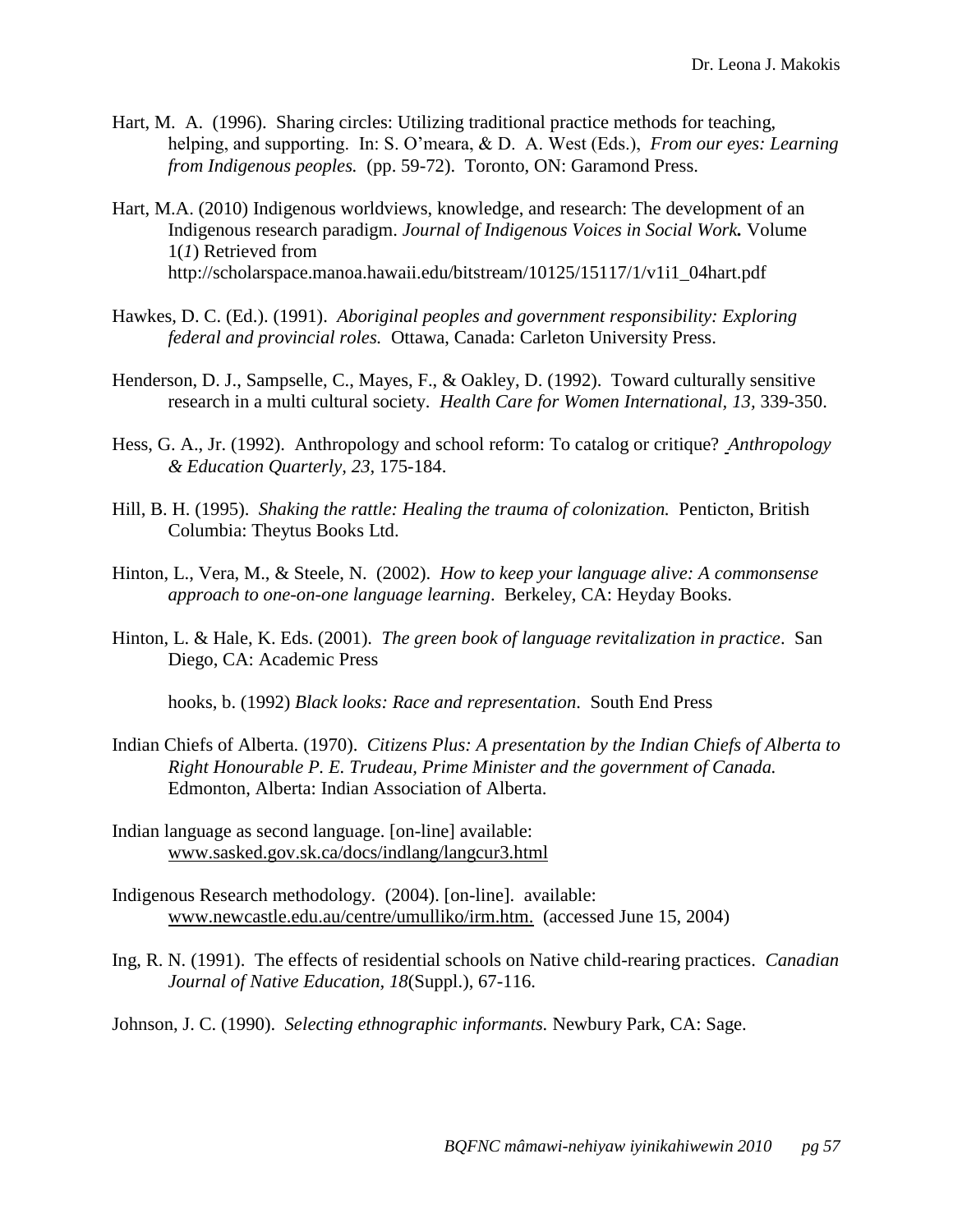- Kellough, G. (1980). From colonialism to economic imperialism: The experience of the Canadian Indian. In J. Harp & J. R. Hoffley (Ed.), *Structured inequality in Canada* (pp. 343-371). Scarborough, Ontario: Prentice Hall.
- Kendrick, M. E. (2001). *Play: A "sideways" glance at literacy*. Unpublished Doctoral Dissertation. University of Alberta, Edmonton, AB.
- King, T. (2005). *The truth about stories: A native narrative.* Winnipeg, MB.: University of Manitoba Press.
- Kipp, D. R. (1999). *Encouragement, guidance, insights, and lessons learned for native language activists developing their own tribal language programs.* St. Paul, MN: Grotton Foundation. Kirkness, V. J. (1992). *First nations and schools: Triumphs and struggles.*  Toronto, Ontario: Canadian Education Association.
- Kirkness, V. J. & Bowman, S. S., (1992). *First nations and schools: Triumphs and struggles.*  Toronto, Ontario: Canadian Education Association.
- Knudtson, P., & Suzuki, D. (1997). *Wisdom of the elders.* Toronto, Canada: Stoddart Publishing.
- Laderoute, B. (2001). *The importance of language teaching: The strength of our people*. Unpublished paper presented to a Native Language Instructors Workshop. February 22 & 23. (pp. 1-15).
- Lambert, W.E. (1984). An overview of issues in immersion education. In California State Department of Education, *Studies on immersion education*. Office of Bilingual Bicultural Education, CA. (pp. 8-30).
- Leclaire, N. & Cardinal, G., (1998) *Alberta Elders' Cree dictionary*. Edmonton, AB: University of Alberta Press and Duval House Publishing.
- Lee, B. (1997). *Pragmatics of community organization.* Toronto, Ontario: Commonact Press.
- Lightning, W. C. (1992). Compassionate mind: Implications of a text written by Elder Louis Sunchild. *The Canadian Journal Education, 2*(2), 216.
- Lincoln Y. S., & Guba, E. G. (1985). *Naturalistic inquiry.* Beverly Hills, CA: Sage.
- Littlebear, L., Boldt, J., & Long, A. (1985). *Pathways to self-determination: Canadian Indians and the Canadian state.* Toronto, Canada: University of Toronto.
- Littlebear, L. (2000). Jagged world-views colliding. In M. Battiste (Ed.), *Reclaiming Indigenous voice and vision*, ed. M. Battiste. P.77. Vancouver, BC: UBC Press.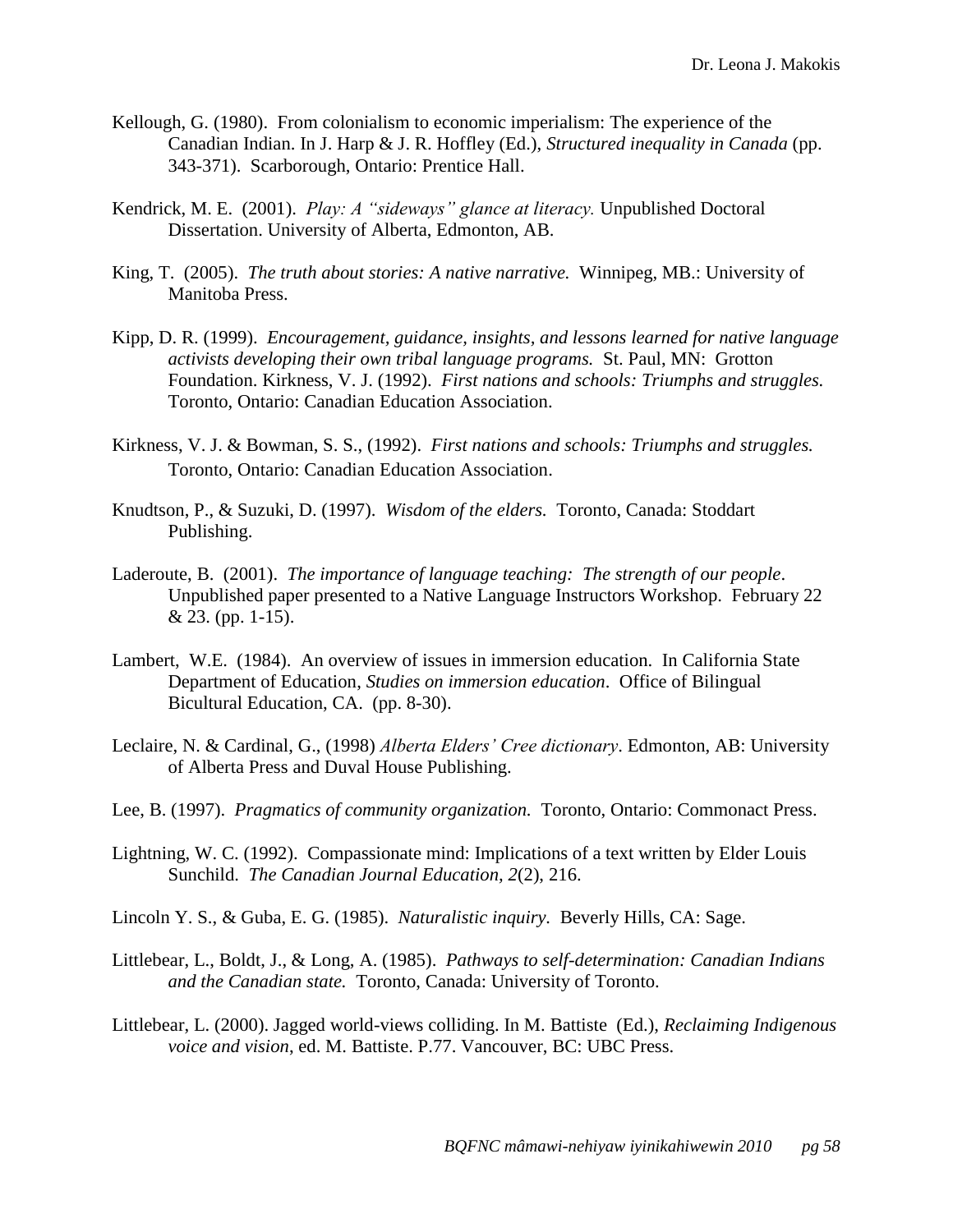- Looks for Buffalo Hand, F. (1998). *Learning journey on the red road.* Toronto, Ontario: Learning Journey Communications.
- Madrona, L. M. (2003). *Coyote healing: Miracles in Native medicine*. Rochester, VT: Bear & Company.
- Makokis, L. (2001). *Teachings from Cree Elders: A grounded theory study in indigenous leadership.* Unpublished doctoral dissertation, University of San Diego, San Diego, California.
- Makokis, P. (1996). *Child development module.* St. Albert. AB: Nechi Institute
- Makokis, P. (2000). *An insider's perspective: The dropout challenge for Canada's First Nations.* Unpublished doctoral dissertation, University of San Diego, San Diego, California.
- Makokis, P. (2002). *Cultural diversity*, Edmonton, AB: ATA magazine
- Makokis, P. (2003). *Annotated 2 Spirit bibliography*. St. Albert, AB: Nechi Institute.
- Martinez, M.A. (1999). *Human Rights of Indigenous Peoples: Study on United Nations Study on Treaties, Agreements, and Constructive Arrangements between States and Indigenous Populations*: Final Report by Miguel Alfonso Martínez, Special Rapporteur. Retrieved September 30, 2002 from http://ods-ddsny.un.org/doc/UNDOC/GEN/G99/137/73/PDF/G9913773.pdf?OpenElement.
- McCracken, G. (1988). *The long interview: Qualitative research method series.* Newbury Park, CA. Sage.
- McIntosh, S.L.(ed). (n.d). *Bare essentials: An Introduction to essential skills.* The College Sector Committee for Adult Upgrading. p. 18. Retrieved from http://www.fanshawec.ca/assets/research/Bare%20Essentials%20- %20An%20Introduction%20to%20Essential%20Skills.pdf
- McNickle, D. (1973). *Native American tribalism: Indian survivals and renewals.* New York: Oxford University Press.
- Medicine, B. (1987). My Elders Tell Me. In Barman, J., Hebert, Y., & McCaskill, D.(eds.) *Indian Education in Canada, Volume II: The Challenge* (pp. 142-152)*.* Vancouver: UBC Press.
- Mellow, J. D., (2000). An examination of western influences on Indigenous anguage teaching in Reyhner, R., Martin, J., Lockard, L., & Sakiestewa Gilver, W. (Eds.). *Learn in beauty: Indigenous education for a new century*. Flagstaff, AZ: University of Norhtern Arizona.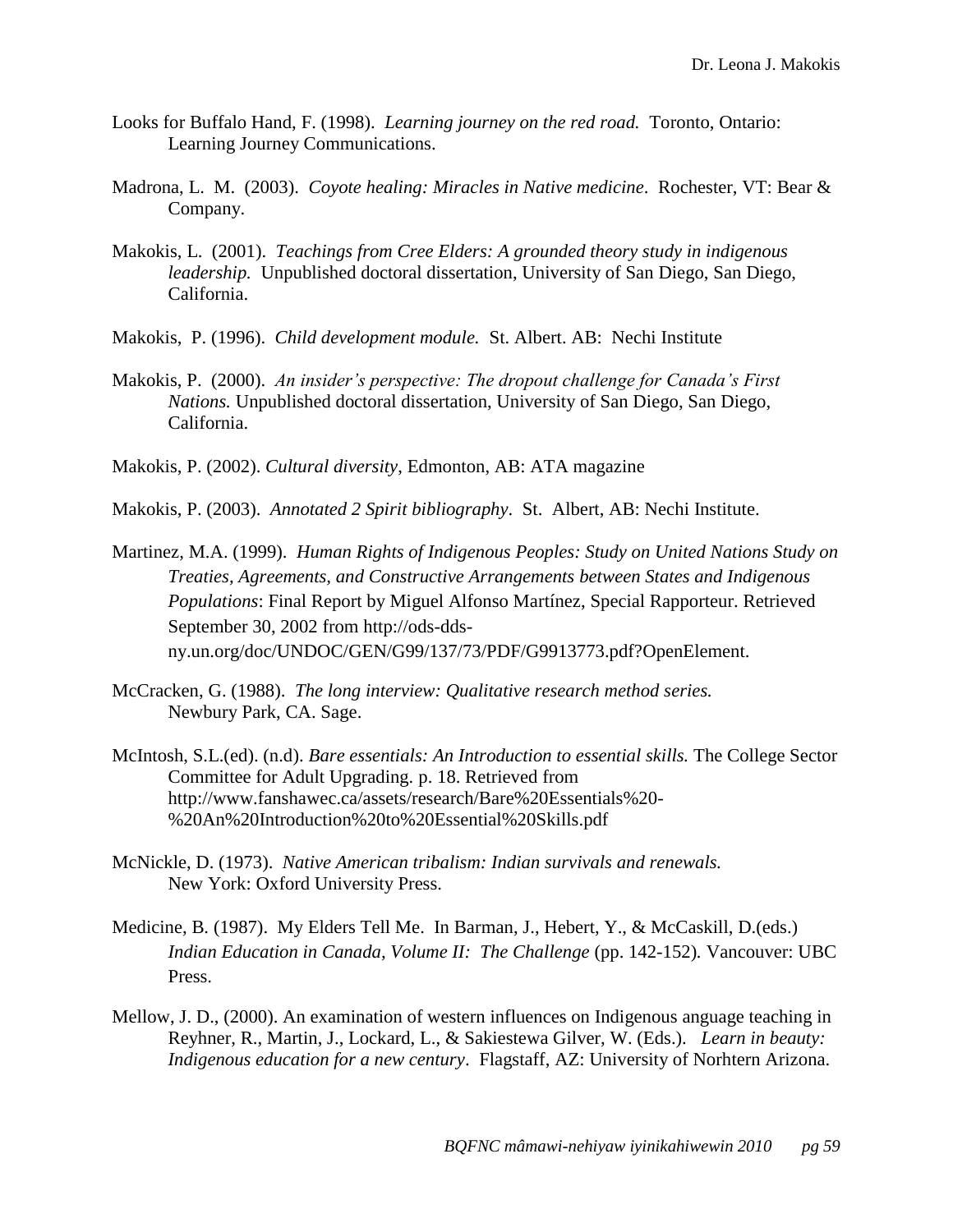- Mercredi, O., & Turpel, M. E. (1993). *In the Rapids: Navigating the future of First Nations.*  Toronto, Ontario: Penguin Books.
- Merriam, S. B. (1988). *Case study research in education: A qualitative approach.* San Francisco: Jossey-Bass.
- Miller, J. R. (1989). *Skyscrapers hide the heavens: A history of Indian-white relations in Canada.* Toronto, Canada: University of Toronto Press.
- Miller, J. R. (1991). *Sweet promises: A reader on Indian-white relations in Canada.* Toronto, Canada: University of Toronto Press.
- Miller Cleary, L. & Peacock, T.D. (1998). *Collected wisdom: American Indian education*. Needham Heights, MA: Allyn and Bacon
- Moore, M. (2003). *Genocide of the mind: New Native American writing*. New York: Thunder's Mouth Press/ Nation Books.
- Monture-Angus, P. (1995). *Thunder in my soul: A Mohawk woman speaks.* Halifax, Nova Scotia: Fernwood Publishing.
- Morris, A. (1991[1880]). *The Treaties of Canada with the Indians of Manitoba and the North-West Territories: Including the Negotiations on Which They Were Based, and Other Information Relating Thereto.* Saskatoon: Fifth House Publishers.
- Morris, S., McLeod, K., Danesi, M., eds. (1993) *Aboriginal languages and education: The Canadian experience*. Oakville, ON: Mosaic Press.
- Morriseau, C. (1998). *Into the daylight: A wholistic approach to healing.* Toronto, ON: University of Toronto Press.
- Norton, B. (2000). *Identity and language learning: Gender, ethnicity, and educational change.* Harlow, England: Pearson Education.
- Nunan, D. (1990). *Second language classroom research*. ERIC Digest. [on-line]. available: [www.ericfacility.net/ericdigests/ed321550.html](http://www.ericfacility.net/ericdigests/ed321550.html) <http://www.sasked.gove.sk.ca/docs/indlang/langcur3.html>
- O'Chiese, J. (2010). Oral Teachings. Yellowhead Tribal College. Winter term course transcripts.
- O'Chiese, P. (1992) Oral Teachings.
- Oakes, J., Riewe, R., Wilder, K., Edmunds, A., & Dubois, A., Eds. (2003) *Native voices in research*. Winnipeg, MB.: Aboriginal Issues Press.
- Olson, D. R. (1995). Aboriginal literacy. Interchange. 25 (4).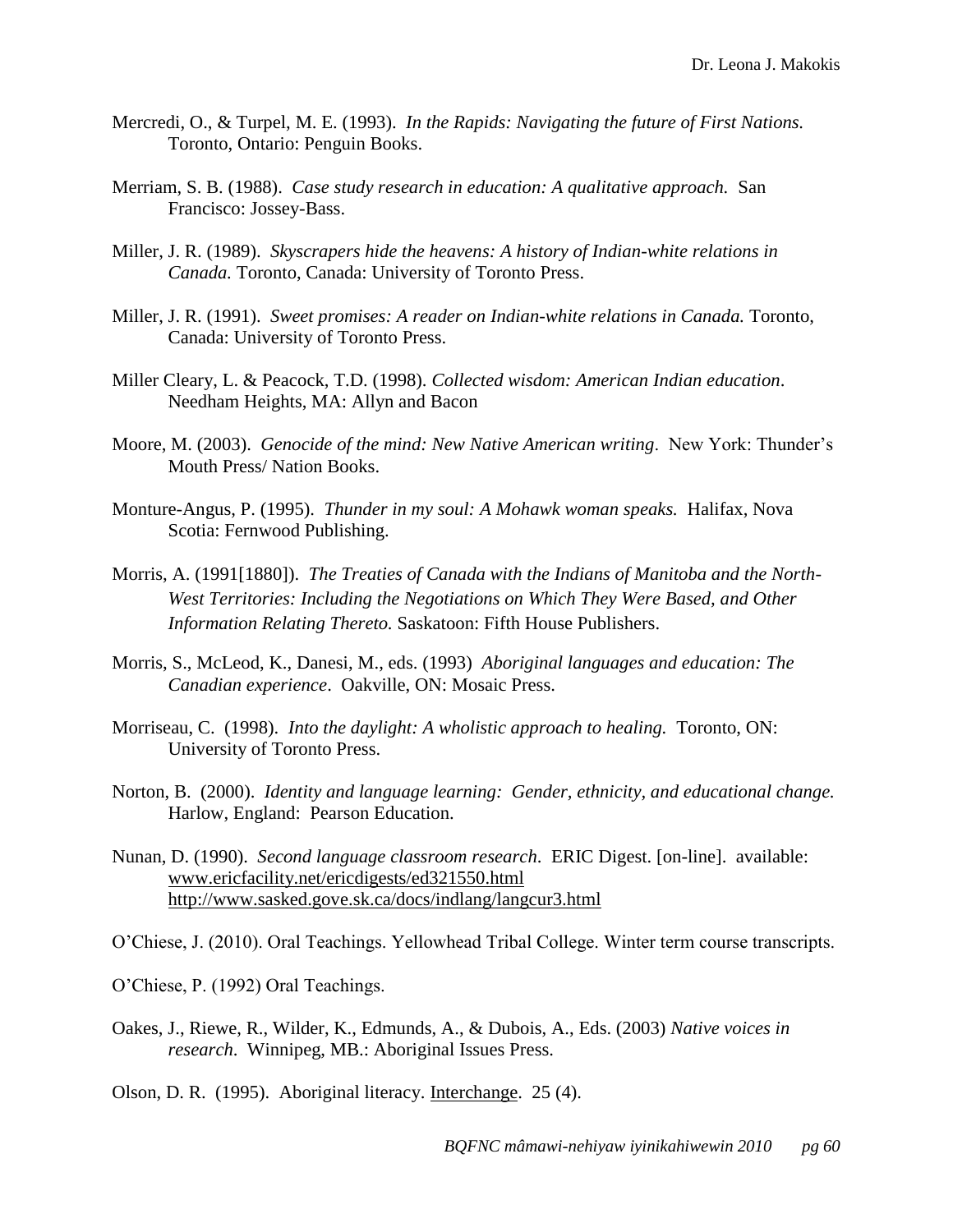### Oxford English Dictionary

- Patton, M. Q. (1990). *Qualitative evaluation and research methods.* Newbury Park, CA: Sage. *Pimatziwin: A journal of Aboriginal and Indigenous community health*. V.1, N.1. (2003) Edmonton, AB: Alberta ACADRE Network.
- Porter, T. (1998). Returning home. *Aboriginal Voices Journal, 5*(5), 35.
- Price, R. (Ed.). (1979). *The spirit of the Alberta Indian treaties.* Toronto, Canada: Butterworth & Co.
- Quinn, D. (1996). *The story of B: An adventure of the mind and spirit.* New York: Bantam Books.
- Reyhner, J. Ed. (1992). *Teaching American Indian students*. Norman, OK: University of Oklahoma Press.
- Rice, M. L. (1996). Children's language acquisition. In B. M. Power, & R. S. Hubbard, (Eds.). *Language development: A reader for teachers.* Englewood Cliffs, NJ: Prentice-Hall, Inc. (pp. 3-12).
- Robrecht, L. C. (1995). Grounded theory: Evolving methods. *Qualitative Health Research, 5*(2), 169-177.
- Rosaldo, R. (1989). *Culture and truth: The remaking of social analysis.* Boston: Beacon.
- Ross, R. (1992). *Dancing with a ghost: Exploring Indian reality.* Markham, Ontario: Reed Books Canada.
- Ross, R. (1996). *Return to the teachings: Exploring aboriginal justice.* Toronto, Ontario: Penguin Books.
- Royal Commission on Aboriginal Peoples. (1996). *The report of the Royal Commission on Aboriginal Peoples: Vol. 3. Gathering strength.* Ottawa, Ontario: Canada Communication Group Publishing.
- Royal Commission on Aboriginal Peoples. (1996). *Report of the Royal Commission on Aboriginal Peoples. Vol. 1*. *Looking Forward, Looking Back*. Ottawa: Supply and Services.
- Schatzman, L., & Strauss A. L. (1973). *Field research: Strategies for a natural sociology.* San Francisco: Prentice-Hall.
- Simonelli, R. (1999). A Native American approach to diversity: An interview with Don Coyhis. *Winds of Change (Spring),* (pp. 16-21).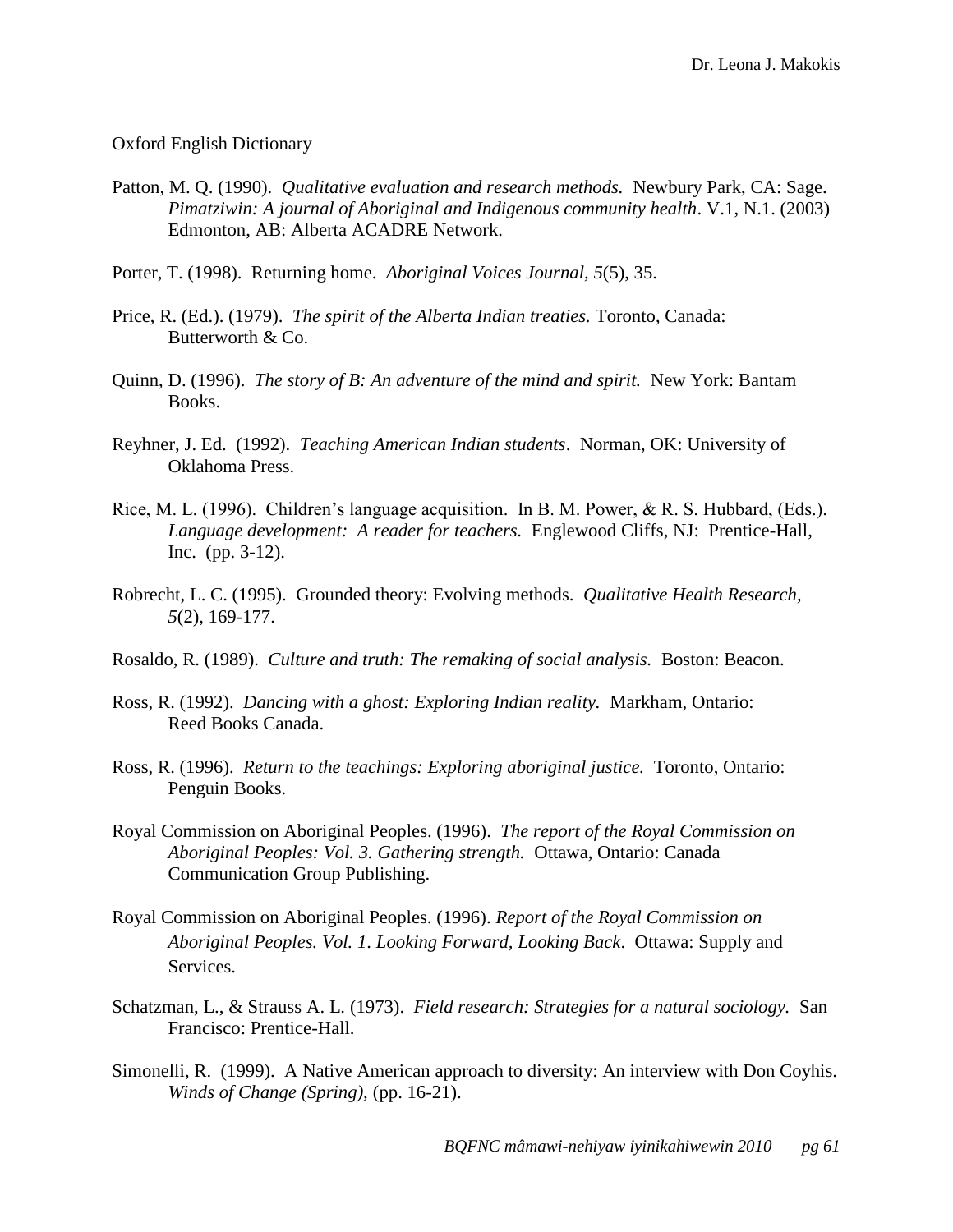- Sefa Dei, G. J., Hall, B. L., Rosenberg, D. G., Shiva V., (2003) *Indigenous knowledges in a global: Multiple readings of our world*. Toronto: University of Toronto Press.
- Skutnabb-Kangas, T. (2000). *Linguistic genocide in education -- or worldwide diversity and human rights*? New Jersey: Lawrence Elbaum Associates .
- Smith, D. M. (n.d.). An Athapaskan way of knowing: Chipewyan ontology. Manuscript.
- Smith, L. T. (1999). *Decolonizing methodologies: Research and Indigenous peoples.* London & New York: Zed Books Ltd.; Dunedin: University of Otago Press.
- Smith, S. E., Willms, D. G., & Johnson, N.A. (Ed.). (1997). *Nurtured by knowledge: Learning to do participatory action-research.* New York: The Apex Press.
- Spradley, J. P. (1979). *The ethnographic interview.* Orlando, FL: Hart Brace Jovanovich College Publishers.
- Spradley, J. P. (1980). *Participant observation.* Orlando: Holt, Rinehart &Winston.
- Spradley, J. P., & McCurdy, D. W. (1972). *The cultural experience: Ethnography in complex society.* Prospect Heights, IL: Waveland Press.
- Spring, J. (1997). *Deculturalization and the struggle for equality: A brief history of the education of the dominated cultures in the United States.* New York: McGraw-Hill.
- Steinhauer, D. M. (1997). *Native education: A learning journey*. Unpublished master's thesis, University of Alberta, Edmonton, AB.
- Steinhauer-Hill, P. J. (2008). *Kihkipiw: A Cree Way.* Unpublished doctoral dissertation. University of Alberta, Edmonton, AB
- Steinhauer, S. (2004a) *Excerpt from:* Survival on the Rez . Retrieved Feb. 16, 2004 from http://www.indigenius.biz/home.asp#survival.
- Steinhauer, V. (2004) *kakihikin kakiyaw iyisiniwak mamtinacikan wahkotowin ota nikawinan askiy epimotecik miko meskanaw neteh miyo pimatisiwin*. Unpublished master's thesis, University of Alberta, Edmonton, AB.
- Steinhauer, V. (2004). *"Race," sport and British society*. B. Carrington, & I. McDonald, (Eds.), Book Review in Sociology of Sport Journal, 2004.
- Stiles, D.B. (1997). Four successful Indigenous language programs in Reyhner, J. (Ed.) *Teaching Indigenous languages.* Flagstaff, AZ: Northern Arizona University. [on-line] available: [http://jan.ucc.nau.edu/~/TIL\\_21.html](http://jan.ucc.nau.edu/~/TIL_21.htme)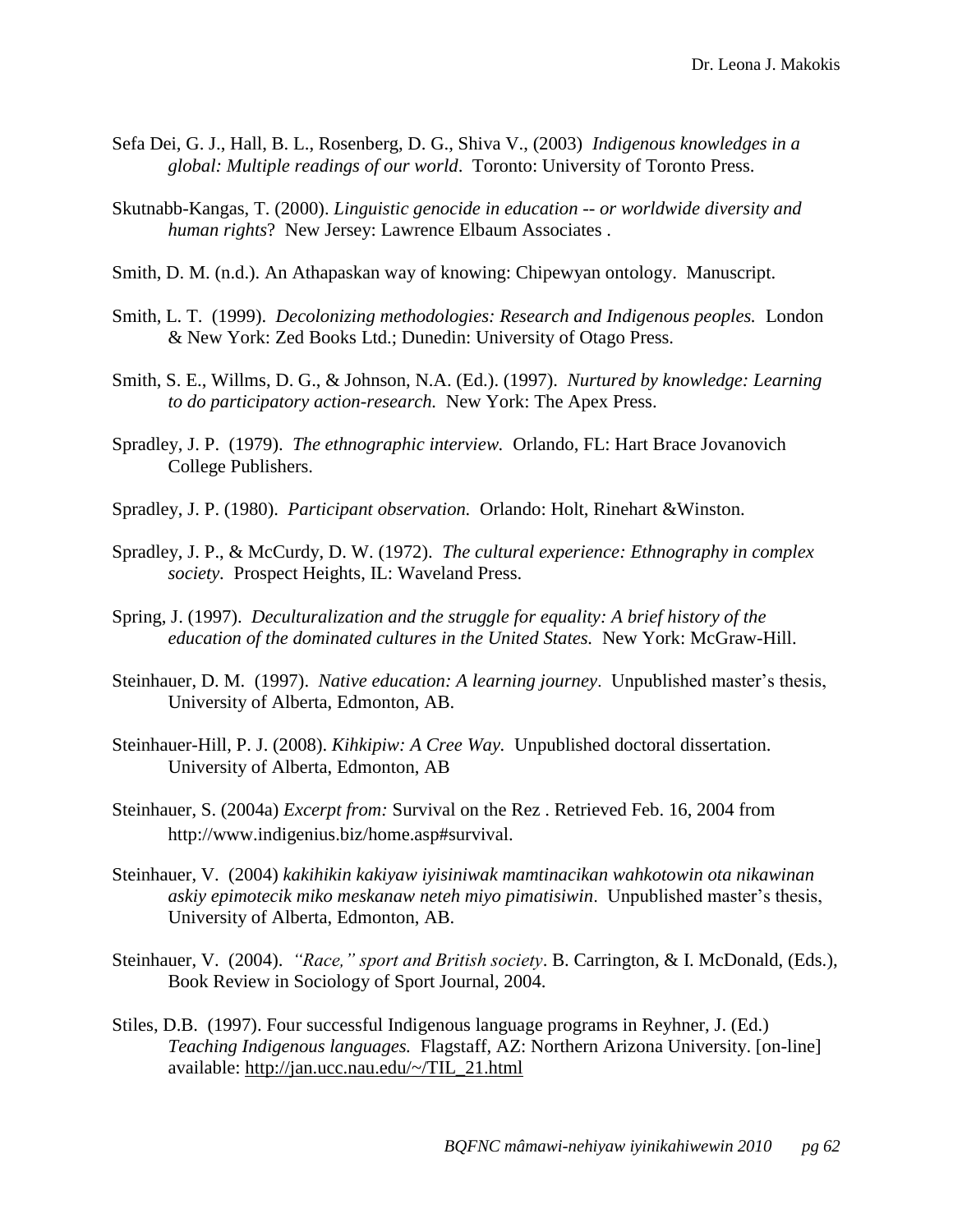- St. Pierre, M., & Long Soldier, T. (1995). *Walking in the sacred manner: Healers, dreamers and pipe carriers — Medicine women of the plains Indians.* New York: Simon & Schuster.
- Strauss, A., & Corbin J. (1990). *Basics of qualitative research: Grounded theory procedures and techniques.* Newbury Park, CA: Sage.
- Suzuki, D., & Knudtson, P. (1993). *Wisdom of the elders: Sacred native stories of nature.* New York: Bantam Doubleday Dell Publishing Group.
- Supahan, T. & S. Supahan. (2001). Teaching well, learning quickly: Communication-based language instruction. In L. Hinton, & K. Hale, (Eds.). *The Green Book of Language Revitalization in Practice*. San Diego, CA: Academic Press. (pp. 195-197).
- Swisher, K. (1986). Authentic research: An interview on the way to the Ponderosa. In *Anthropology & education quarterly, 17,* (pp. 185-188).
- Swisher, K. (1997). Nations within. In *Teaching tolerance, 6* (2), Southern Poverty Law Center. (pp. 11-15).
- Switlo, J.A.E. (2003). *Indian Givers: What Canada Hopes to Get*. Retrieved October 28, 2003 from http://www.switlo.com/opinion.php?selected=35.
- Tedlock, D., & Tedlock, B. (1992). *Teachings from the American earth: Indian religion and philosophy.* New York: Liveright Publishing.
- Thorpe, D. (1996). *People of the seventh fire: Returning lifeways of native America.* New York: Akwe:kon Press.
- Tierney, W. G. (1992). *Official encouragement, institutional discouragement: Minorities in academe - the Native American experience*. Norwood, NJ: Ablex Publishing Corporation.
- Titley, B. E. (1988). *A narrow vision: Duncan Campbell Scott and the administration of Indian Affairs in Canada.* Canada: University of British Columbia Press.
- Treaty Seven Elders and Tribal Council, Hildebrandt, W., Carter, S. and First Rider, D. (1996). *The True Spirit and Original Intent of Treaty 7.* Montreal: McGill-Queen's University Press.
- Umilko Higher Education Centre, (2004). *Indigenous research methodology*? [on-line] available: [www.newcastle.edu.au/centre/umulliko/irm.html](http://www.newcastle.edu.au/) (accessed on June 15, 2004)
- Van Manen, M. (1997). *Researching lived experience: Human science for an action sensitive pedagogy*. London, ON: The Althouse Press.
- Willis, A. I. (1997). Focus on research: Historical considerations. In *Language Arts*. 74(5). (pp. 387-397).